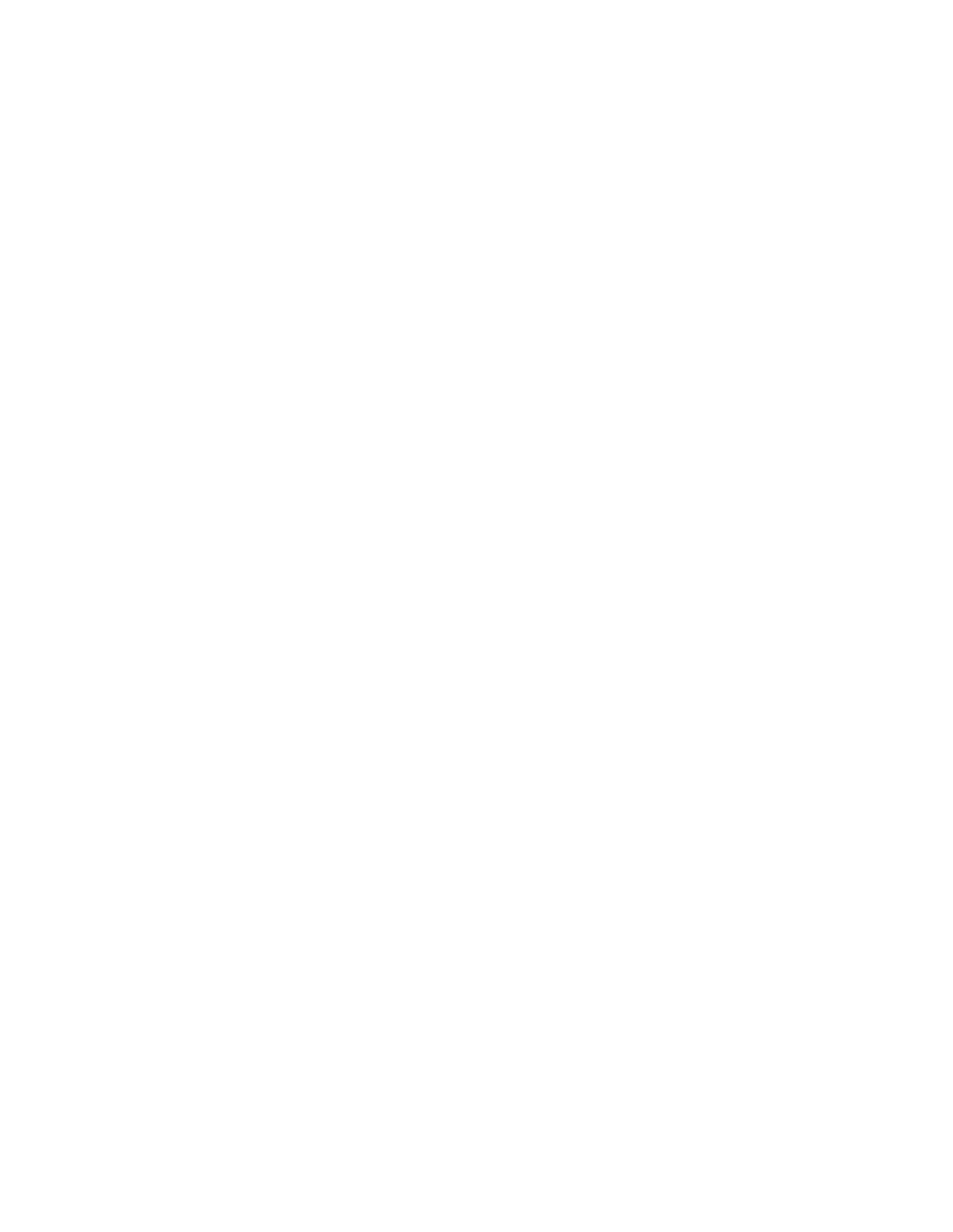### **TABLE OF CONTENTS**

| <b>NOTICE TO BIDDERS</b>            | $NB-1$               |
|-------------------------------------|----------------------|
| <b>INTRUCTIONS TO BIDDERS INDEX</b> | (i)                  |
| <b>INSTRUCTION TO BIDDERS</b>       | <b>IB-1 TO IB-10</b> |
| <b>STATEMENT OF WORK</b>            | $SW-1$               |
| <b>SPECIFICATIONS</b>               | $S-1$ to $S-7$       |
| <b>PROPOSAL</b>                     | $P-1$ to $P-8$       |
| <b>CONTRACT DOCUMENTS</b>           | $C-1$ to $C-6$       |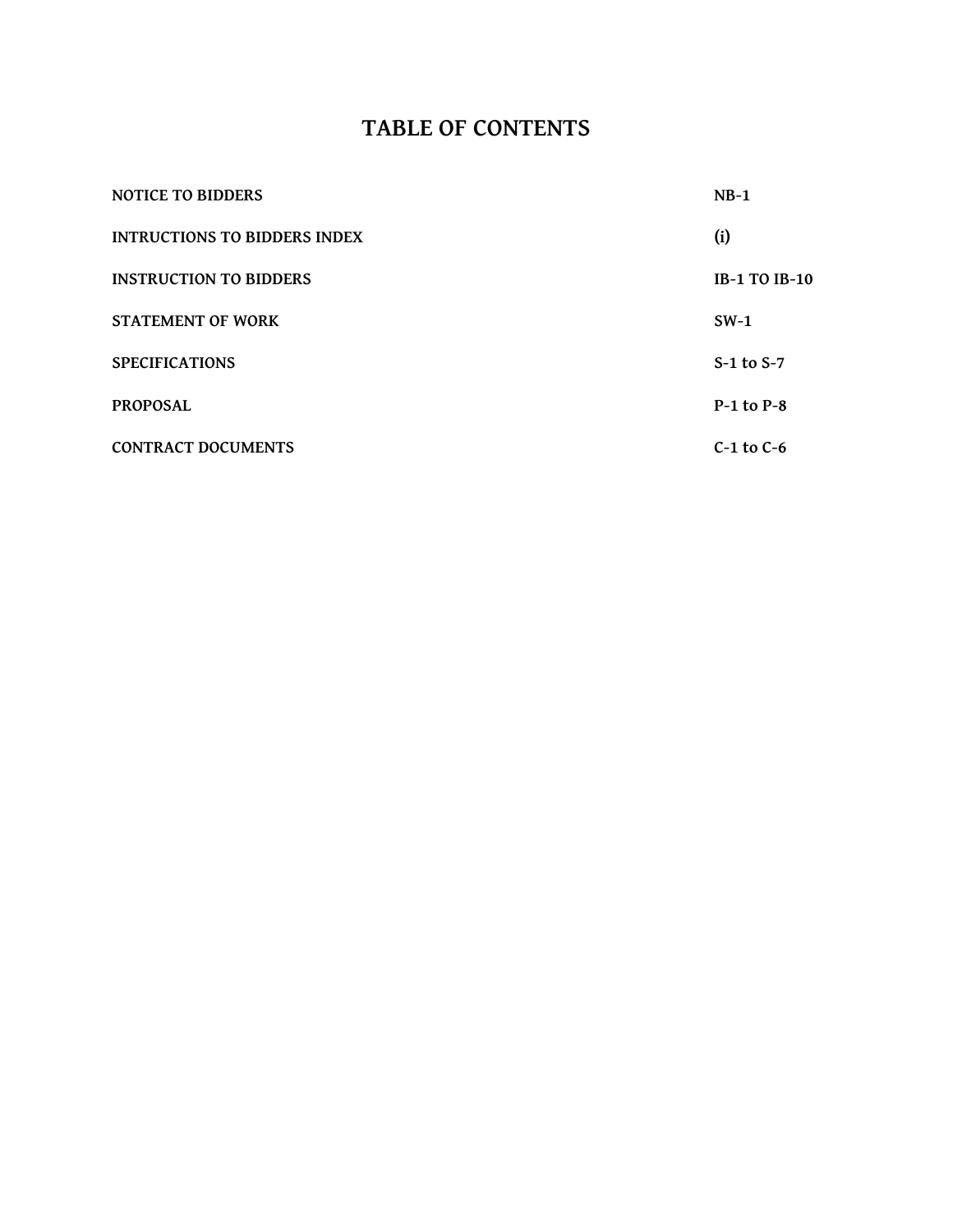# NOTICE TO BIDDERS

Notice is hereby given that sealed bids will be received by the Willingboro Municipal Utilities Authority for chemicals listed below at the Authority Office, 433 John F. Kennedy Way, Willingboro, New Jersey 08046-2119 until 10:00 A.M. prevailing time on December 2, 2021, at which time the bids will be publicly opened and read aloud. Chemicals are as follows:

- 1. Multiple types of Polymer
- 2. Hydrated Lime
- 3. Hydrofluosilicic Acid
- 4. Sulfur Dioxide (one-ton cylinders)
- 5. Liquid Sodium Hypochlorite
- 6. Aqueous poly phosphate solution
- 7. Calcium hypochlorite
- 8. Magnesium Hydroxide Slurry

Bidders shall submit bids for a two-year contract; January 1, 2022, through December 31, 2023. Bid documents for these chemicals may be obtained Authority between the hours 9:00 A.M. and 4:00 P.M. weekdays only accompanied by a \$25.00 nonrefundable check/money order made payable to the WMUA or on the Authority website, [www.wmua.info.](http://www.wmua.info)

Bids for polymer will be limited to suppliers who have pre-qualified.

Bids must be enclosed in a sealed envelope bearing the name and address of the bidder and the name of the chemicals on the outside addressed to the Willingboro Municipal Utilities Authority, and must be accompanied by a Certified Check, Bid Bond, or Cashiers Check drawn to the order of the Willingboro Municipal Utilities Authority for ten percent (10%) of the total amount bid for one year, provided said security need not be more than \$20,000.00. All bid guarantees shall be accompanied by an executed consent order from an approved surety company, licensed to conduct business in the State of New Jersey, agreeing to furnish the required Performance and Maintenance Bond upon the award of contract.

The signed proposal form and bid security must be delivered to the place and or before the hour named above. The accepted bidder must sign the contract within ten (10) days after the Notice of Award or forfeit his bid security. Bid securities will be returned to all but the three (3) apparent lowest responsible bidders. All other bid securities will be returned after awarding and signing of the contract and approval of the Contractors Performance Bond.

Bidders are required to comply with the provisions of PL 1975, c/117, and PL 1977, c.33. (N.J.A.C. 17:27).

The right is reserved to reject any or all proposals in whole or in part or to make awards to such bidder or bidders, who, in the judgment of the Willingboro Municipal Utilities Authority makes the most advantageous bid and to waive such informalities as may be permitted by law.

Andrew Weber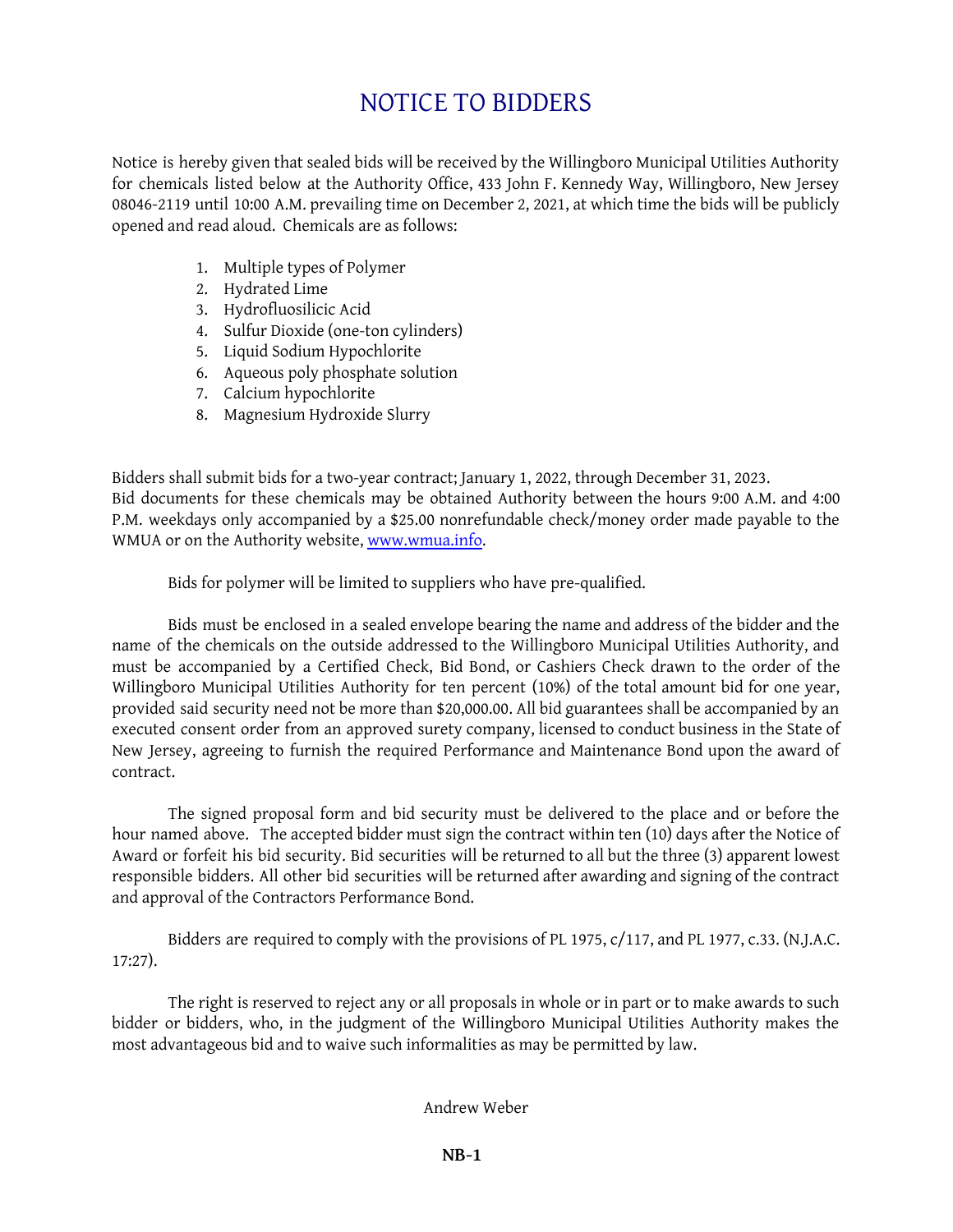# NOTICE TO BIDDERS

Executive Director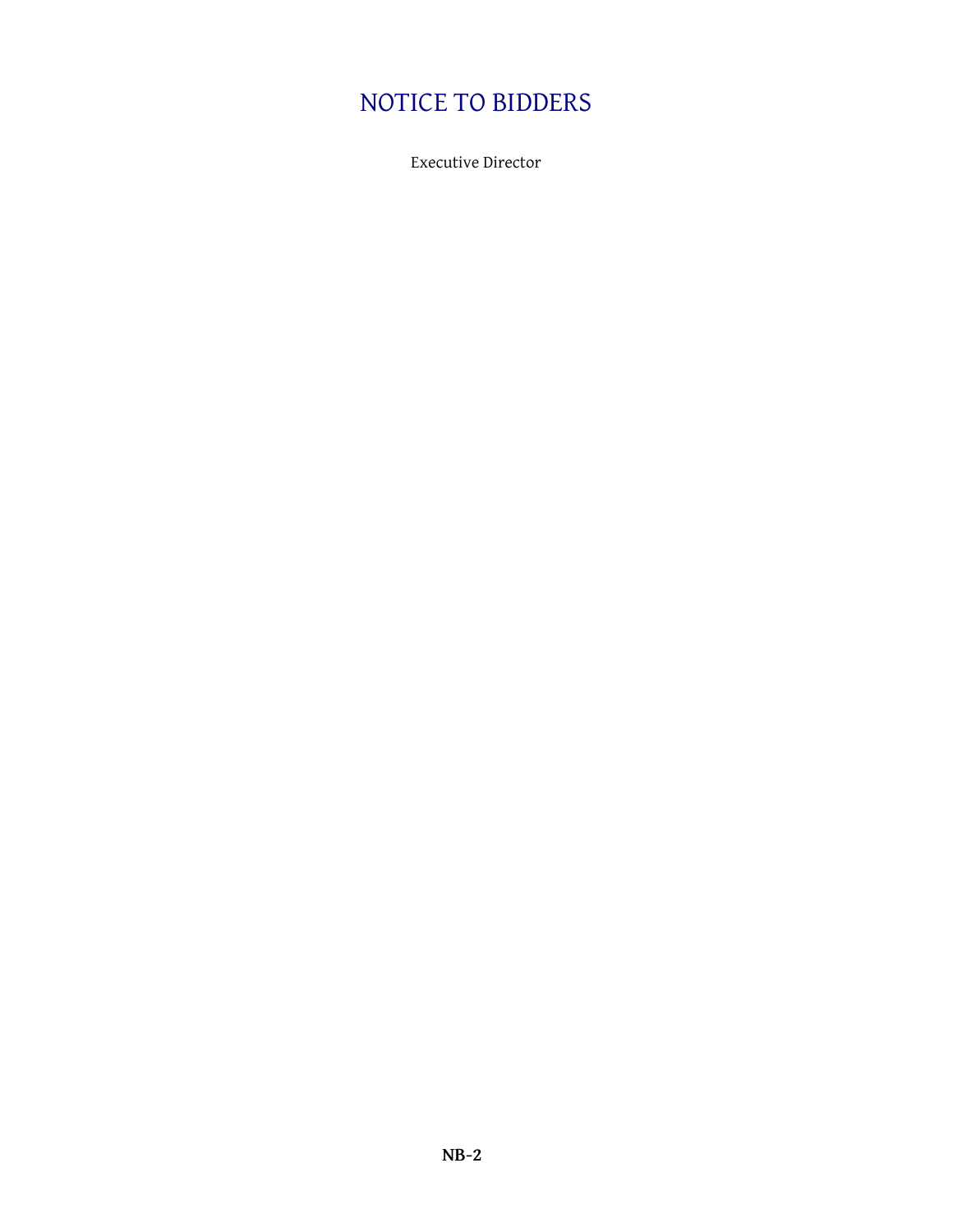# INSTRUCTION TO BIDDERS INDEX

| <b>ITEM NO.</b> | <b>DESCRIPTION</b>                                  | PAGE NO.       |
|-----------------|-----------------------------------------------------|----------------|
| 1.              | FAMILIARITY WITH SPECIFICATIONS                     | $\mathbf{1}$   |
| 2.              | QUESTIONS                                           | $\mathbf{1}$   |
| 3.              | CHALLENGE TO BID SPECIFICATIONS                     | $\mathbf{1}$   |
| 4.              | <b>BIDDERS QUALIFICATIONS</b>                       | $\mathbf{1}$   |
| 5.              | <b>BID GUARANTEE</b>                                | $\mathbf{1}$   |
| 6.              | PREPARATION OF BIDS                                 | $\overline{2}$ |
| 7.              | SUBMISSION OF BIDS                                  | $\overline{2}$ |
| 8.              | BRAND NAMES, PATENTS AND STANDARDS OF QUALITY       | 5              |
| 9.              | <b>AWARD OF CONTRACT</b>                            | 5              |
| 10.             | REJECTION OF BIDS                                   | 6              |
| 11.             | TERMINATION OF CONTRACT                             | 6              |
| 12.             | STATUTORY AND OTHER REQUIREMENTS                    | 6              |
| 13.             | <b>REMEDIES</b>                                     | 7              |
| 14.             | PUBLIC LIABILITY, PROPERTY AND AUTOMOBILE INSURANCE | 8              |
| 15.             | SOCIAL SECURITY ACT                                 | 10             |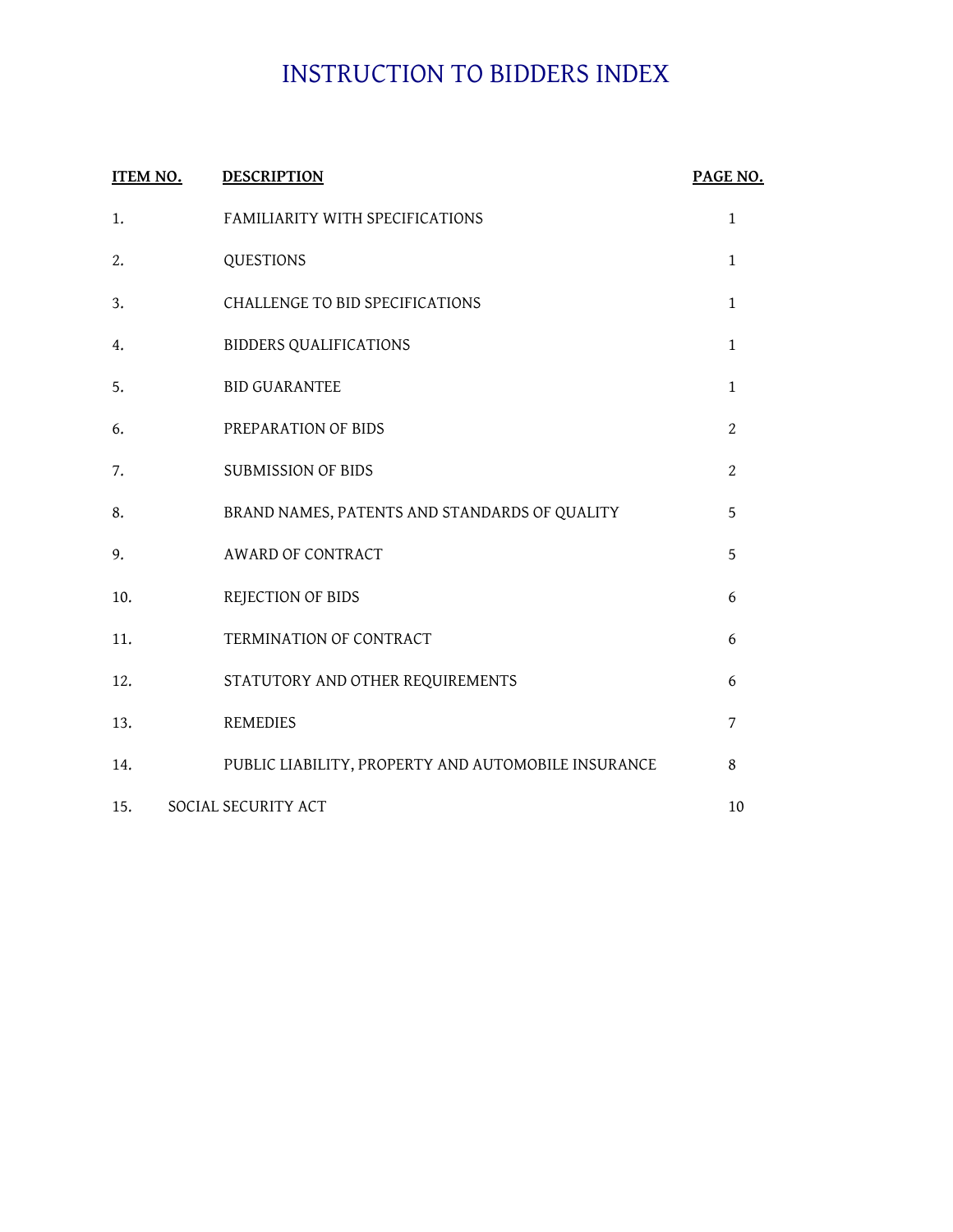# INSTRUCTION TO BIDDERS INDEX

**(i)**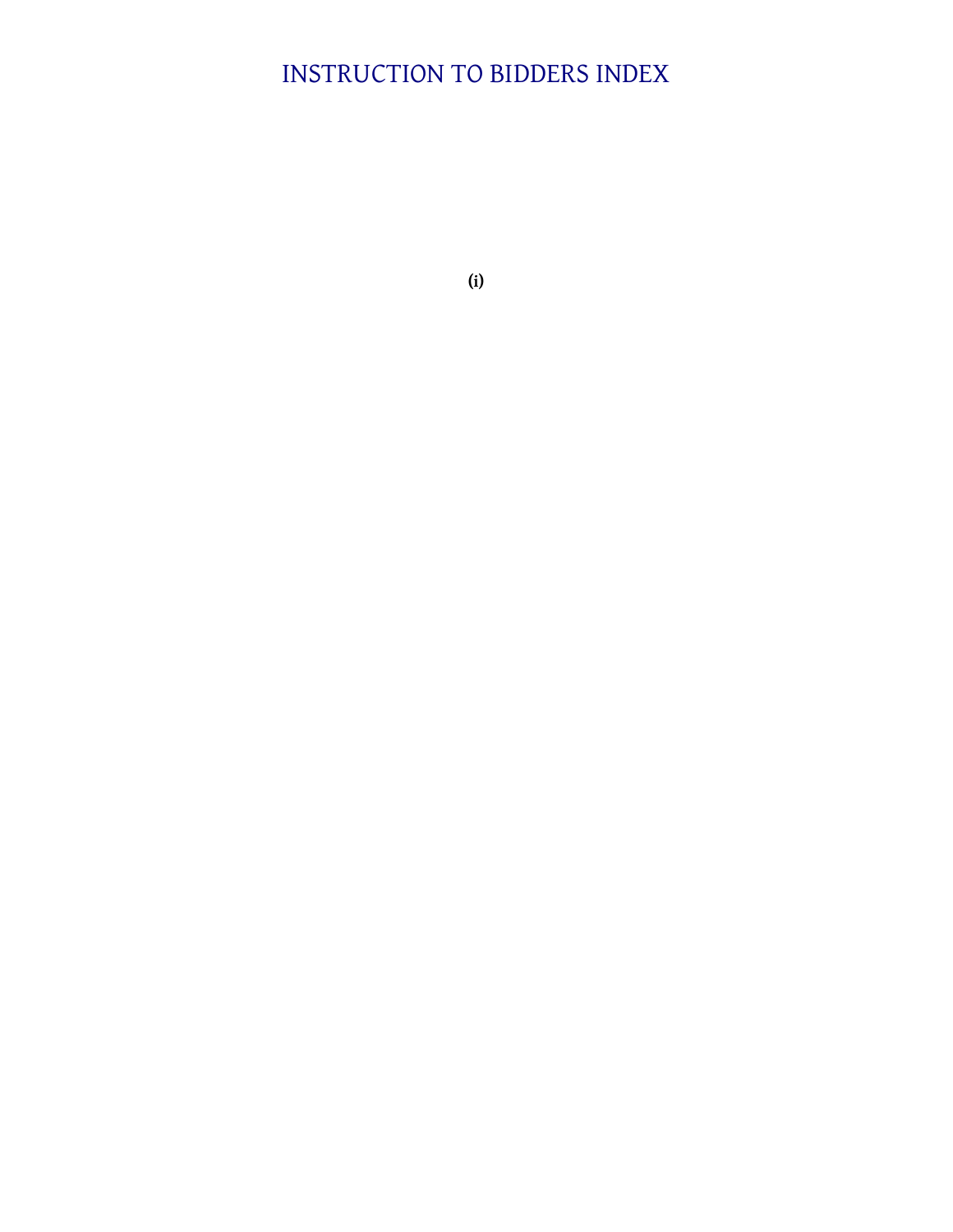### 1. **FAMILIARITY WITH SPECIFICATIONS**

The bidder understands and agrees that its bid is submitted on the basis of the specifications prepared by the AUTHORITY. The bidder accepts the obligation to become familiar with these specifications. Bidders are expected to examine the specifications and related documents with care and observe all the requirements. Ambiguities, errors or omissions noted by the bidders should be promptly reported in writing to the appropriate official. If the bidder fails to notify the AUTHORITY of such ambiguities, errors or omissions, the bidder shall be bound by the bid.

### 2. **QUESTIONS**

No oral interpretation shall be made to any bidder as to the meaning of any of the specifications. All questions shall be submitted in writing to the Authority's representative stipulated in the bid. In order to be given consideration, written requests for interpretation must be received at least five (5) days before the established date for bid opening. Any and all such interpretations and any supplemental instructions will be in the form of written addenda to the specifications, and will be distributed to all prospective bidders, in accordance with NJSA 40A; 11-23. All addenda so issued shall become part of the contract documents and shall be acknowledged by the bidder in the bid. The AUTHORITY's interpretations or corrections thereof shall be final; if the bidder does not acknowledge receipt of any or all addenda, the bidder shall be bound to comply with said addenda.

### 3. **CHALLENGES TO BID SPECIFICATIONS**

Any prospective bidder who wishes to challenge a bid specification shall file such challenges in writing with the AUTHORITY no less than three (3) business days prior to the opening of the bids. Challenges filed after that time shall be considered void and having no impact on the AUTHORITY or the award of a contract.

### 4. **BIDDER'S QUALIFICATIONS**

Before a bid is considered for award, the bidder may be requested by the Authority to submit a statement of facts in detail as to his previous experience in performing similar or comparable work and of his business and technical organization and financial resources and plant available to be used in performing the contemplated work.

### 5. **BID GUARANTEE**

Each bid shall be accompanied by the following provisions if indicated by an (X), shall be applicable to this bid and be made a part of the bidding documents:

### A. BID GUARANTEE



Bidder shall submit with the bid a certified check, cashier's check or bid bond in the amount of ten percent (10%) of the total price bid for one year, but not in excess of \$20,000, payable unconditionally to the AUTHORITY. When submitting a Bid Bond, it shall contain Power of Attorney for full amount of Bid Bond from a surety company authorized to do business in the State of New Jersey and acceptable to the AUTHORITY. The check or bond of the unsuccessful bidder(s) shall be returned as prescribed by law. The check or bond of the bidder to whom the contract is awarded shall be retained until a contract is executed and the required performance bond or other security is submitted. The check or bond of the successful bidder shall be forfeited if the bidder 'fails to enter into a contract pursuant to N.J.S.A 40A: 11-21'. **Failure to submit this shall be cause for rejection of the bid.**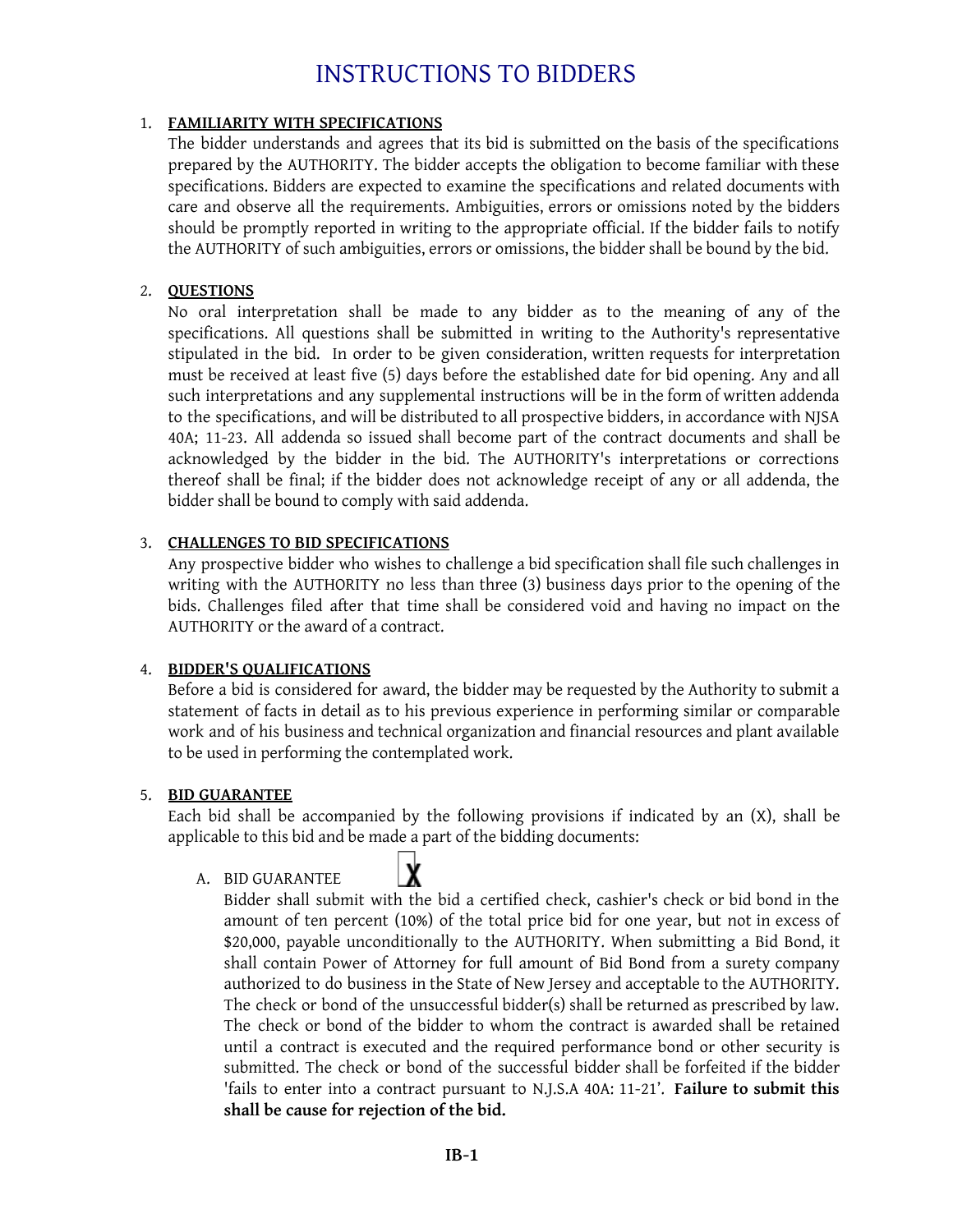$\mathbf{\dot{x}}$ 

B. CONSENT OF SURETY

Bidder' shall submit with the bid a Certificate (Consent of Surety) with Power of Attorney for full amount of bid price from a Surety Company authorized to do business in the State of New Jersey and acceptable to the AUTHORITY stating that it will provide said bidder with a Performance Bond in the full amount of the bid. This certificate shall be obtained in order to confirm that the bidder to whom the contract is awarded will furnish Performance and Payment Bonds from an acceptable surety company on behalf of said bidder, any or all subcontractor's or by each respective subcontractor or by any combination thereof which results in performance security equal to the total amount of the contract, pursuant to NJSA 40A: 11-22. **Failure to submit this shall be cause for rejection of the bid.**

### C. PERFORMANCE BOND

Successful bidder shall simultaneously with the delivery of the executed contract, submit an executed bond in the amount of one hundred percent (100%) of the acceptable bid as security for the faithful performance of this contract. **Failure to deliver this with the executed contract shall be cause for declaring the contract null and void.**

The performance bond provided shall not be released until final acceptance of the whole work and then only if any liens or claims have been satisfied. The surety on such bond or bonds shall be a duly authorized surety company authorized to do business in the State of New Jersey NJSA. 17:31-5. Failure **to submit security with the bid may be cause for rejection.**

The bidder, at his option, may furnish a bid bond, postal money order, certified check or cashier's check as security in the amount required. Checks are to be made payable to the Willingboro Municipal Utilities Authority

### 6. **PREPARATION OF BIDS**

- A. The AUTHORITY is exempt from local, state or federal sales, use or excise tax.
- B. The AUTHORITY has attempted to identify the item(s) and the estimated amount of each item bid to cover its requirements; however, past experience shows that the amount ordered may be different than that submitted for bidding. The right is reserved to decrease or increase the quantities specified in the specifications pursuant to NJAC 5:34-4.9. NO MINIMUM PURCHASE IS IMPLIED OR GUARANTEED.
- C. Successful bidders shall be responsible for obtaining any applicable permits or licenses from any government entity that has jurisdiction to require the same. All bids submitted shall include the cost on the bid price agreement.
- D. Bids shall be submitted on the forms furnished or copies thereof and must be manually signed. If erasures or other changes appear on the forms, the person signing the bid must initial each such erasure or change.
- E. Alternate bids will not be considered unless called for.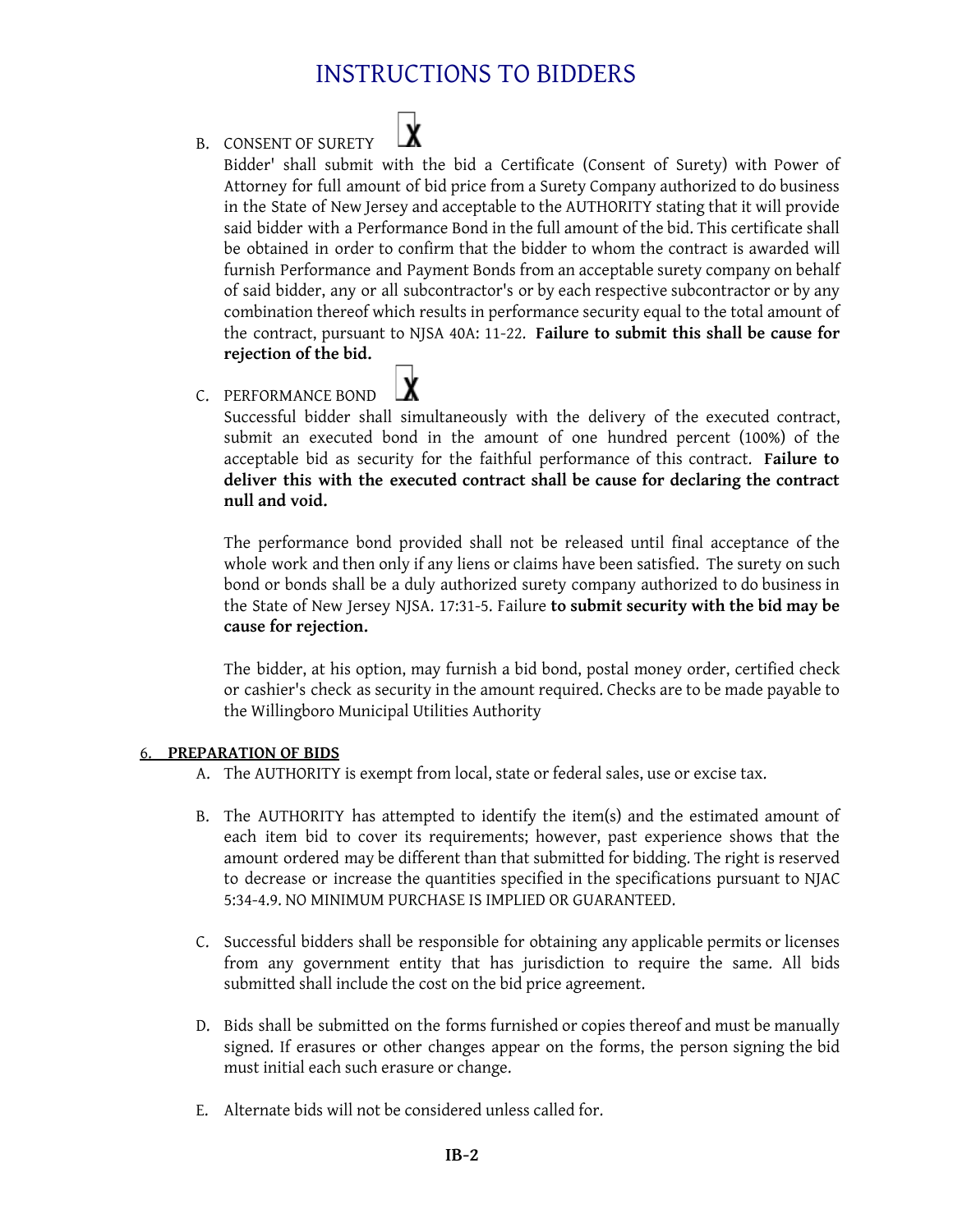F. The prices quoted on the attached Form of Proposal must remain firm for the duration of the contract.

#### 7. **SUBMISSION OF BIDS**

- A. The bid proposal form shall be submitted, in a sealed envelope: (1) addressed to the AUTHORITY, (2) bearing the name and address of the bidder written on the face of the envelope, and (3) clearly marked "BID" with the contract title and/or bid # being bid.
- B. Sealed bids will be received by the designated representative on or before the time and place stated in the Notice to Bidders and at such time and place will be publicly opened and read aloud.
- C. The following items shall be submitted with the bid and are considered mandatory submittals in accordance with P.L. 1999, c39. Failure to submit any one of these items shall be deemed a fatal defect that shall render the bid proposal unresponsive and that cannot be cured by the governing body.
	- 1. A guarantee to accompany the bid pursuant to Section 21 of P.L. 1971, c. 198 (C.40A: 11-21)
	- 2. A certificate from a Surety company pursuant to Section 22 of P.L. 1971, c. 198 (C.40A: 11-22)
	- 3. A statement of corporate ownership pursuant to Section 1 of P.L. 1977, c. 33 (C.52: 25-24.2)
	- 4. A listing of subcontractors pursuant to Section 16 f P.L. 1971, c. 198 (C.40A: 11-16) and
	- 5. A document for the bidder to acknowledge the bidder's receipt of any notice or revision or addenda to the advertisement or bid documents
- D. Contractor registration:
	- 1. In accordance with "The Public Works Contractor Registration Act", P.L. 1999, c.238 (NJAC 34:11-56.48 et seq.) a Contractor or subcontractor

*"who enters into a contract which is subject to the provisions of the New Jersey Prevailing Act, P.L. 1963, c.110 (C34: 11-56.25, et seq.) for the construction, reconstruction, demolition, alteration, repair or maintenance of a public building regularly open to and used by the general public or a public institution, … …except that, for the purposes of the act, no pumping station, treatment plant or other facility associated with utility and environmental construction, reconstruction, demolition, alteration, repair or maintenance shall be regarded as a public building regularly open to and used by the general public or a public institution,"*

must be registered with the Contractor Registration Unit for the new Jersey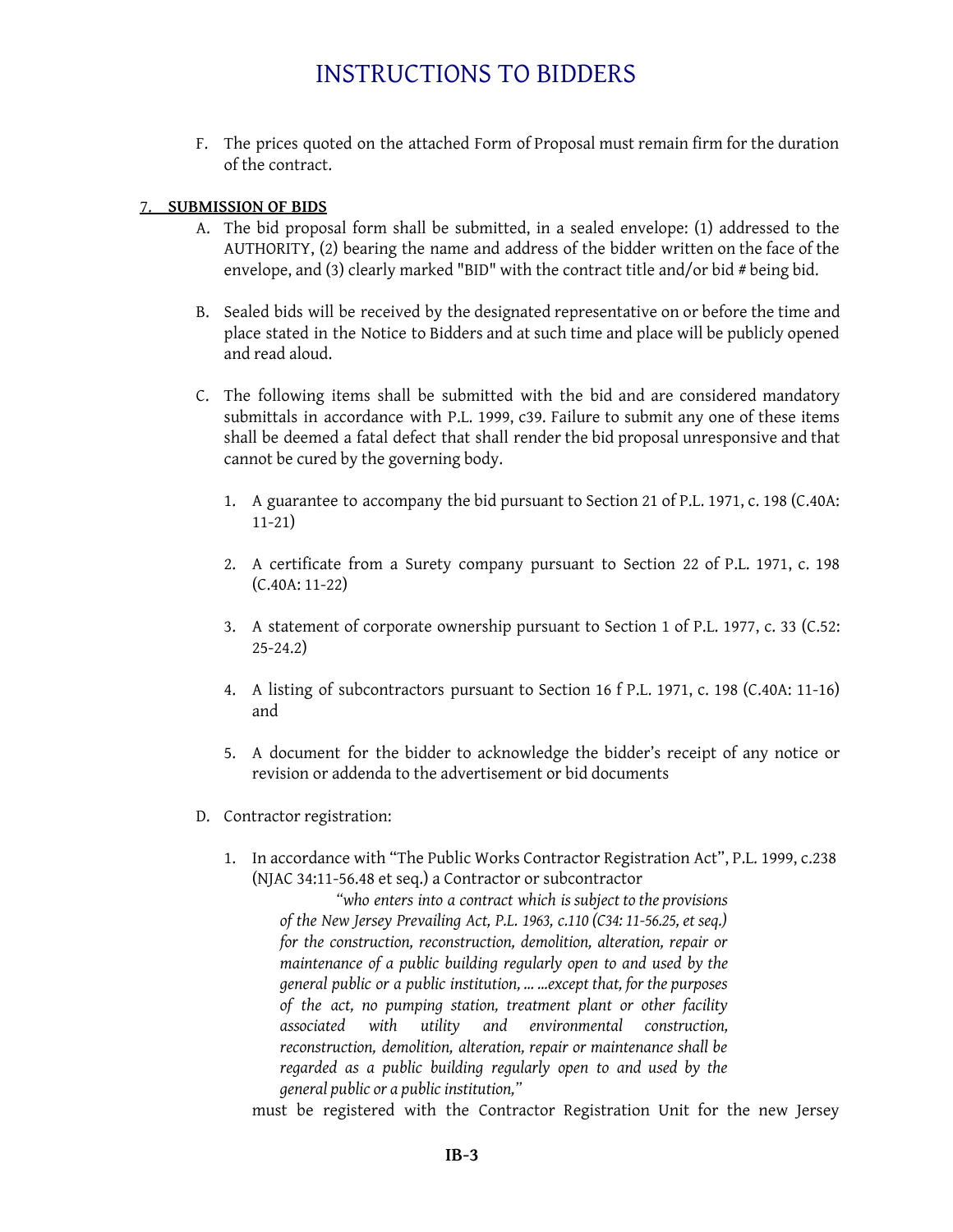Department of Labor and is not permitted to bid on or engage in the above public work unless he/she is registered.

- 2. Contractors performing covered public work on the effective date must apply for registration within thirty (30) days of the effective date (April 11, 2000). Contractors not performing public work on the effective date of this Act must apply for registration before bidding on a public works contract. A copy of a completed and submitted application will establish eligibility for award for a period of thirty (30) days.
- 3. On or after April 11, 2000 Contractors bidding on covered work shall provide proof of the required NJ registration with the bid.
- E. The following additional items are also to be submitted with the bid. Failure to submit this information may result in disqualification of the bid.
	- 1. Bidders Affidavit.
	- 2. Non-Collusion Affidavit
	- 3. Affirmative Action Certification
- F. It is the bidder's responsibility to see that bids are presented to the AUTHORITY on the hour and at the place designated. Bids may be hand delivered or mailed: however, the AUTHORITY disclaims any responsibility for bids forwarded by regular or overnight mail. If the bid is sent by overnight mail, the designation in section 6.B above must also appear on the outside of the delivery company envelope. Bids received after the designated time and date will be returned unopened.
- G. Sealed bids forwarded to the AUTHORITY before the time of opening of bids may be withdrawn upon written application of the bidder who shall be required to produce evidence showing that the individual is or represents the principal or principals involved in the bid. Once bids have been opened, they must remain firm for a period of sixty (60) calendar days.
- H. At the time fixed for opening of the bids, their contents will be made public for the information of bidders and other interested person, who may be present either in person or by representative.
- I. If more than one bid be offered by any one party, by or in the name of his /her or their clerk, partner, or other person, all such bids will be rejected. A party who has quoted prices to a bidder is not thereby disqualified from quoting prices to other bidders or from submitting a bid directly for the work.
- J. All prices and amounts must be written in ink or preferably typewritten. Bids containing any conditions, omissions, unexplained erasures or alterations, items not called for in the bid proposal form, attachment of additive information not required by the specifications, or irregularities of any kind, may be rejected by the AUTHORITY. Any changes, whiteouts, strikeouts, etc. on the proposal page must be initialed in ink by the person responsible for signing the bid.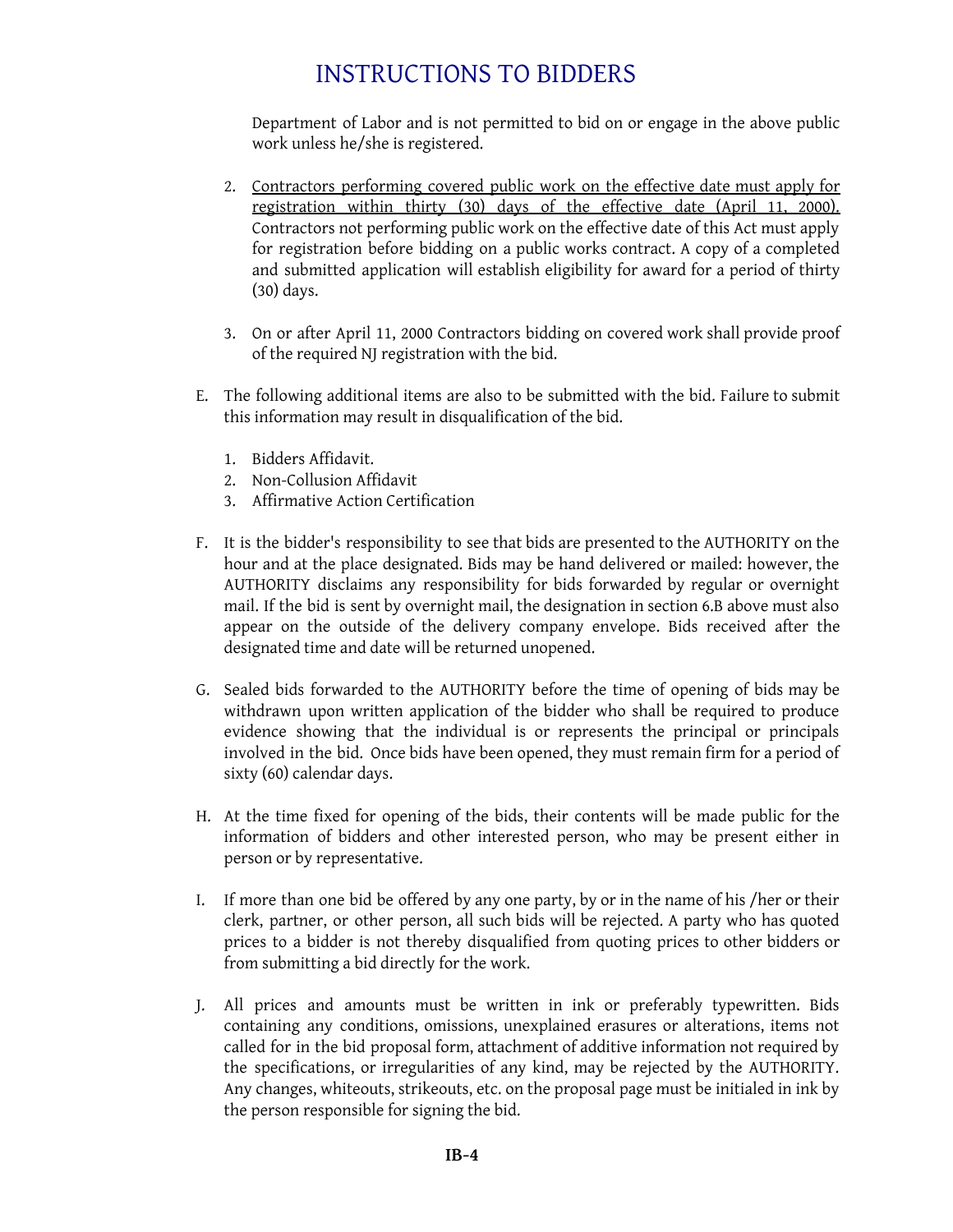- K. Discrepancies in Bids:
	- 1. If the amount shown in words and its equivalent figures do not agree, the written words shall be binding. Ditto marks are not considered writing or printing and shall not be used.
	- 2. If there is a discrepancy between the unit prices and the extended totals, the unit prices shall prevail. If there is an error of the summation of the extended totals, the computation by the AUTHORITY of the extended totals shall govern.
- L. Each bid proposal form must give the full business address of the bidder and be signed by an authorized representative. Bids by partnerships must furnish the full name of all partners and must be signed in the partnership name by one of the members of the partnership or by an authorized representative, followed by the signature and designation of the person signing. Bids by corporations must be signed in the legal name of the corporation, followed by the name of the State in which incorporated and must contain the signature and designation of the president, secretary or other person authorized to bind the corporation in the matter. When requested, satisfactory evidence of the authority of the officer signing shall be furnished.
- M. Bidders must insert prices for furnishing all of the materials and/or labor required by these specifications. Prices shall be net, including any charges for packing, crating, containers, etc. All transportation charges shall be fully prepaid by the contractor F.O.B. destination and placement at locations specified by the AUTHORITY. As specified, placement may require inside deliveries. No additional charges will be allowed for any transportation costs resulting from partial shipments made at the contractor's convenience.
- N. The vendor shall guarantee any or all materials and services supplied under these specifications. Defective or inferior items shall be replaced at the expense of the vendor. In cases of rejected materials, the vendor will be responsible for return freight charges.

### 8. **BRAND NAMES, PATENTS AND STANDARDS OF QUALITY**

- A. Brand names and/or descriptions used in this bid are to acquaint bidders with the type of commodity desired and will be used as a standard by which alternate or competitive materials offered will be judged. Competitive items must be equal to the standard described and be of the same quality of work. Variations between materials described and the materials offered are to be fully identified and described by the bidder on a separate sheet and submitted with the bid proposal form. Vendor's literature WILL NOT suffice in explaining exceptions to these specifications. In the absence of any changes by the bidder, it will be presumed and required that materials as described in the proposal be delivered.
- B. It is the responsibility of the bidder to demonstrate the equivalency of item(s) offered. The OWNER reserves the right to evaluate the equivalency of an item(s), which, in its deliberations, meets its requirements.
- C. In submitting its bid, the bidder certifies that the merchandise to be furnished will not infringe upon any valid patent or trademark and that the successful bidder shall, at its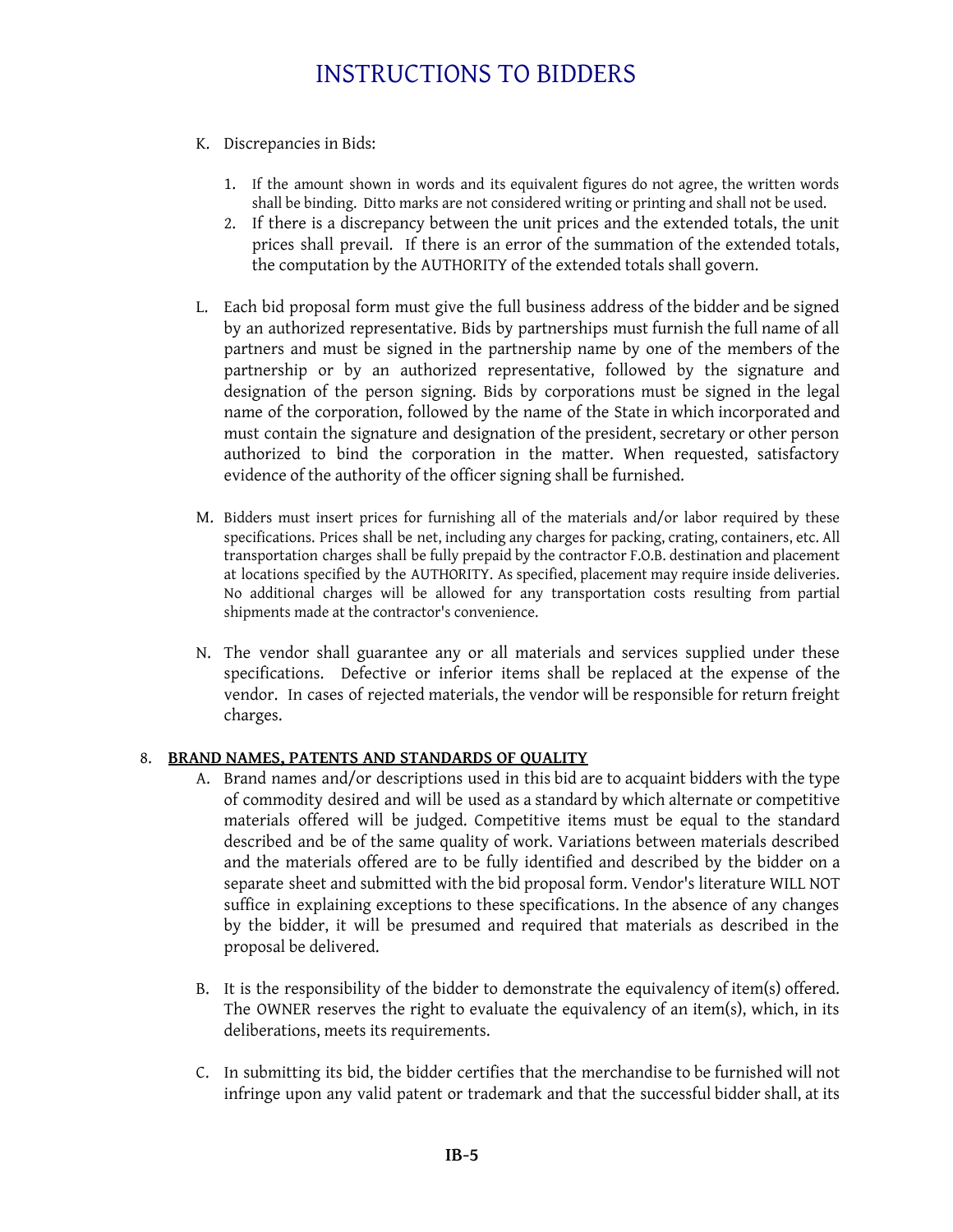own expense, defend any and all actions or suits charging such infringement, and will save the OWNER harmless from any damages resulting from such infringement.

- D. Only manufactured and farm products of the United States, wherever available, shall be used on this contract pursuant to N.J.S.A. 40A: 11-18.
- E. Wherever practical and economical to the AUTHORITY, it is desired that recycled or recyclable products be provided. Please indicate when recycled products are being offered.

### 9. **AWARD OF CONTRACT**

- A. The contract will be awarded or rejected as soon as practicable, but within sixty (60) calendar days of receipt, to the lowest, responsible bidder, price and other factors considered, provided his/her bid is reasonable and it is to the interest of the authority to accept it.
- B. The lowest responsible bidder will be determined by the vendor whose *final* cost to the AUTHORITY to treat a 1 MG unit volume of potable water or wastewater plant influent is the lowest.
- C. This final cost of treatment is determined not only by the unit price bid but by function of the price plus efficiency of the chemical as determined by actual tests under typical operating conditions at the Willingboro MUA facilities. Historic WMUA chemical usage reports shall be utilized to calculate the final cost of treatment for the specific chemical bid.
- D. deleted.
- E. The successful bidder will not assign any interest in this contract and shall not transfer any interest in the same without the prior written consent of the AUTHORITY.
- F. The Authority reserves the right to waive any informality in bids received when such waiver is in the interest of the Authority.
- G. The right is reserved, as the interest of the AUTHORITY may require, to revise or amend the specifications and/or drawings prior to the date set for opening of bids. Such revision and amendments, if any, will be announced by an addendum or addenda to this Notice to Bidders. If the revisions and amendments are of such a nature which requires material changes in quantities or prices bid, or both, the date set for opening of bids may be postponed by such number of days as in the opinion of the AUTHORITY will enable the bidders to revise their bids. In such case, the addendum will include an announcement of the new date for opening bids.

### 10. **REJECTION OF BIDS**

A. Availability of Funds - Pursuant to statutory requirements, any contract resulting from this bid shall be subject to the availability and appropriation of sufficient funds annually.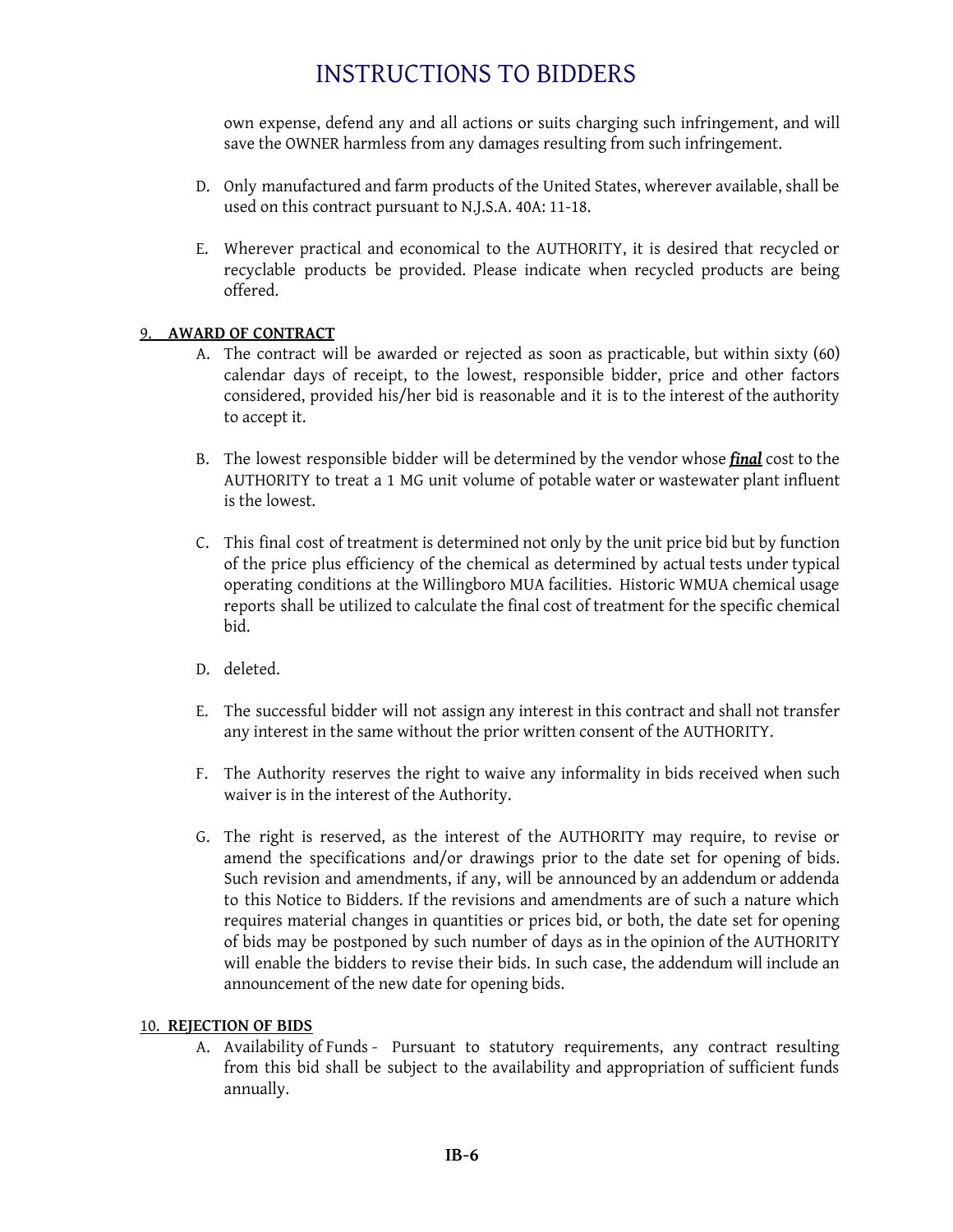- B. Multiple bids not allowed More than one bid from an individual, a firm or partnership, a corporation or association under the same or different names shall not be considered.
- C. Unbalanced Bids Bids, which are obviously unbalanced, may be rejected.
- D. Unsatisfactory Past Performance- Bids received from bidders who have previously failed to complete contracts within the time scheduled or who have performed work for the AUTHORITY in an unacceptable manner, may be rejected.
- E. Failure to Enter Contract Should the bidder, to whom the contract is awarded, fail to enter into a contract within twenty-one (21) days, Sundays and Holidays excepted, the AUTHORITY may then, at its option, accept the bid of the next lowest responsible bidder.

### 11. **TERMINATION OF CONTRACT**

- A. If; through any cause, the successful bidder shall fail to fulfill in a timely and proper manner, the obligations/under this contract or if the contractor shall violate any of the requirements of this contract, the AUTHORITY shall thereupon have the right to terminate this contract by giving written notice to the contractor of such termination and specifying the effective date of termination. Such termination shall relieve the AUTHORITY of any obligation for balances to the contractor of any sum or sums set forth in the contract.
- B. Notwithstanding the above, the contractor shall not be relieved of liability to the AUTHORITY for damages sustained by the AUTHORITY by virtue of any breach of the contract by the contractor and the AUTHORITY may withhold any payments to the contractor for the purpose of compensation until such time as the exact amount of the damage due the AUTHORITY from the contractor is determined.
- C. The contractor agrees to indemnify and hold the AUTHORITY harmless from any liability to subcontractors/suppliers concerning payment for work performed or goods supplied arising out of the lawful termination of the contract by the AUTHORITY under this provision.
- D. In case of default by the successful bidder, the AUTHORITY may procure the articles or services from other sources and hold the successful bidder responsible for any excess cost occasioned thereby.
- E. Continuation of the terms of this contract beyond the fiscal year is contingent on availability of funds in the following year's budget. In the event of unavailability of such funds, the AUTHORITY reserves the right to cancel this contract.
- F. The contractor agrees to indemnify and hold harmless the AUTHORITY for the termination of the contract if the chemical(s) are no longer required for treatment.

### 12. **STATUTORY AND OTHER REQUIREMENTS**

A. Mandatory Affirmative Action Certification. No firm may be issued a contract unless it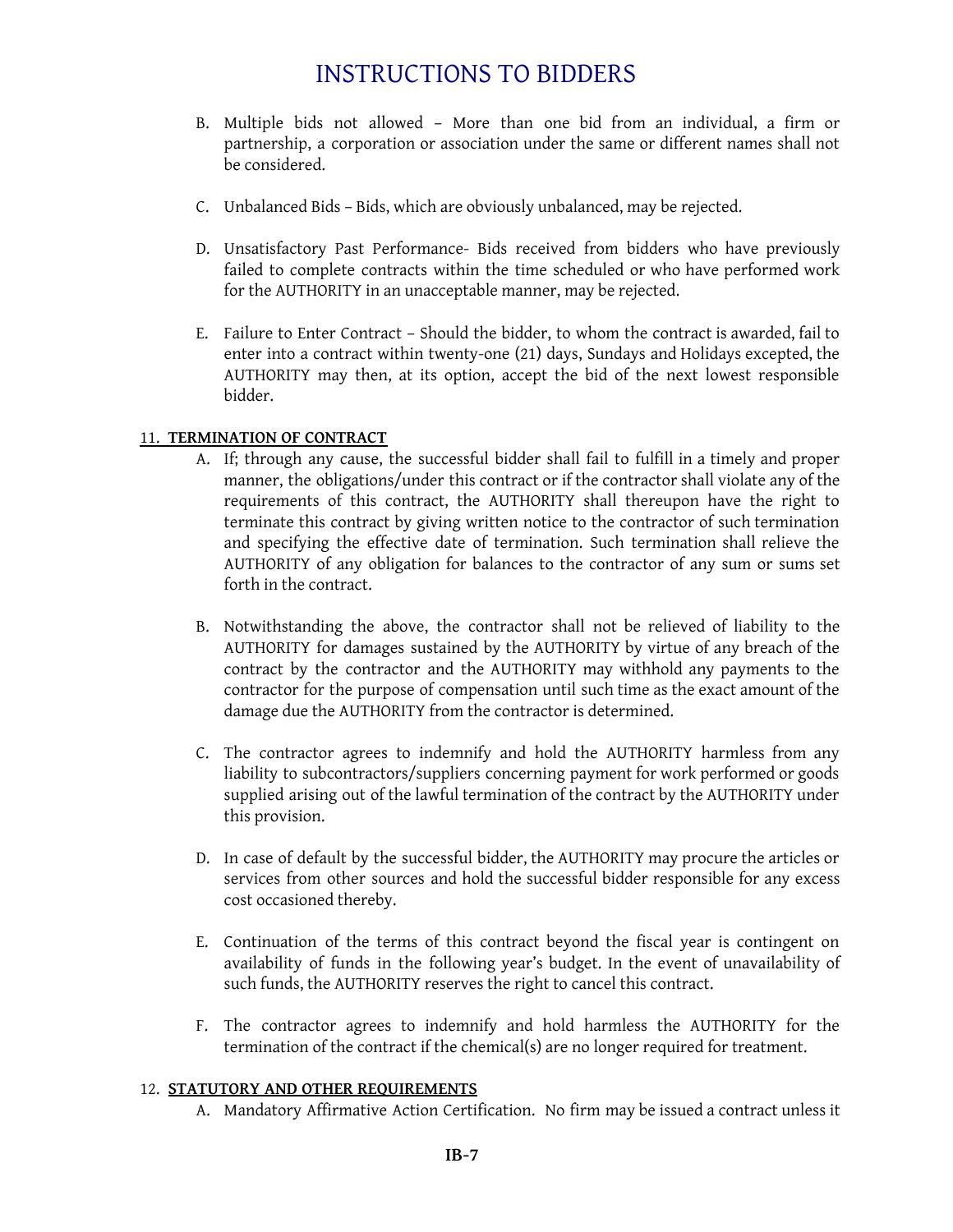complies with the affirmative action regulations of **NJSA 10:5-31** et seq. (PL 1975, c. 117)

- 1. Procurement, Professional and Service Contracts All successful vendors must submit within seven (7) days after receipt of the notice of intent to award the contract or the receipt of the contract, one of the following:
	- a. A photocopy of a valid letter for an approved Federal Affirmative Action Plan (good for one (1) year from the date of the letter), or
	- b. A photocopy of an approved Certificate of Employee Information Report, or
	- c. If the vendor has none of the above, the public agency is required to provide the vendor with an initial Affirmative Action Employee Information Report (AA-302)
- 2. Construction Contracts All successful contractors must submit, within three (3) days of the signing of the contract, an Initial Project Manning Report (AA-201-available from the AUTHORITY) for any contract award that meets or exceeds the bidding threshold.
- B. Americans with Disabilities Act of 1990 Discrimination on the basis of disability in contracting for the purchase of bids and services is prohibited. The successful bidder agrees that the provisions of Title II of the Act are made a part of the contract. The successful bidder is obligated to comply with the Act and to hold the AUTHORITY harmless.
- C. Prevailing Wage Act. (When applicable) Pursuant to NJSA 34:11-56.25 et seq., successful bidders on projects for public works shall adhere to all requirements of the New Jersey Prevailing Wage Act. The contractor shall be required to submit a certified payroll to the AUTHORITY within ten (10) days of the payment of the wages. The contractor is also responsible for obtaining and submitting all subcontractors' certified payroll records within the aforementioned time period. The contractor shall submit said certified payrolls in the form set forth in NJAC 11:60-6.1I. It will be the contractor's responsibility to obtain any additional copies of the certified payroll form to be submitted by contacting the Office of Administrative Law, CN 049, Trenton, New Jersey 08625 pr the New Jersey Department of Labor, Division of Workplace Standards.
- D. Stockholder Disclosure. Chapter 33 of the Public Laws of 1977 provides that no corporation or partnership shall be awarded any contract for the performance of any work or the furnishing of any materials or supplies, unless, prior to the receipt of the bid or accompanying the bid of said corporation or partnership there is submitted a statement setting forth the names and addresses of all stockholders in the corporation or partnership who own ten percent (10%) or more of its stock of any class, or of all individual partners in the partnership who own a ten percent (10%) or greater interest therein. Form of statement shall be completed and attached to the bid proposal.
- E. New Jersey Worker and Community Right to Know Act. The manufacturer or supplier of any substance or mixture shall supply the Chemical Abstract Service Number of all the components of the mixture or substance and the chemical name. The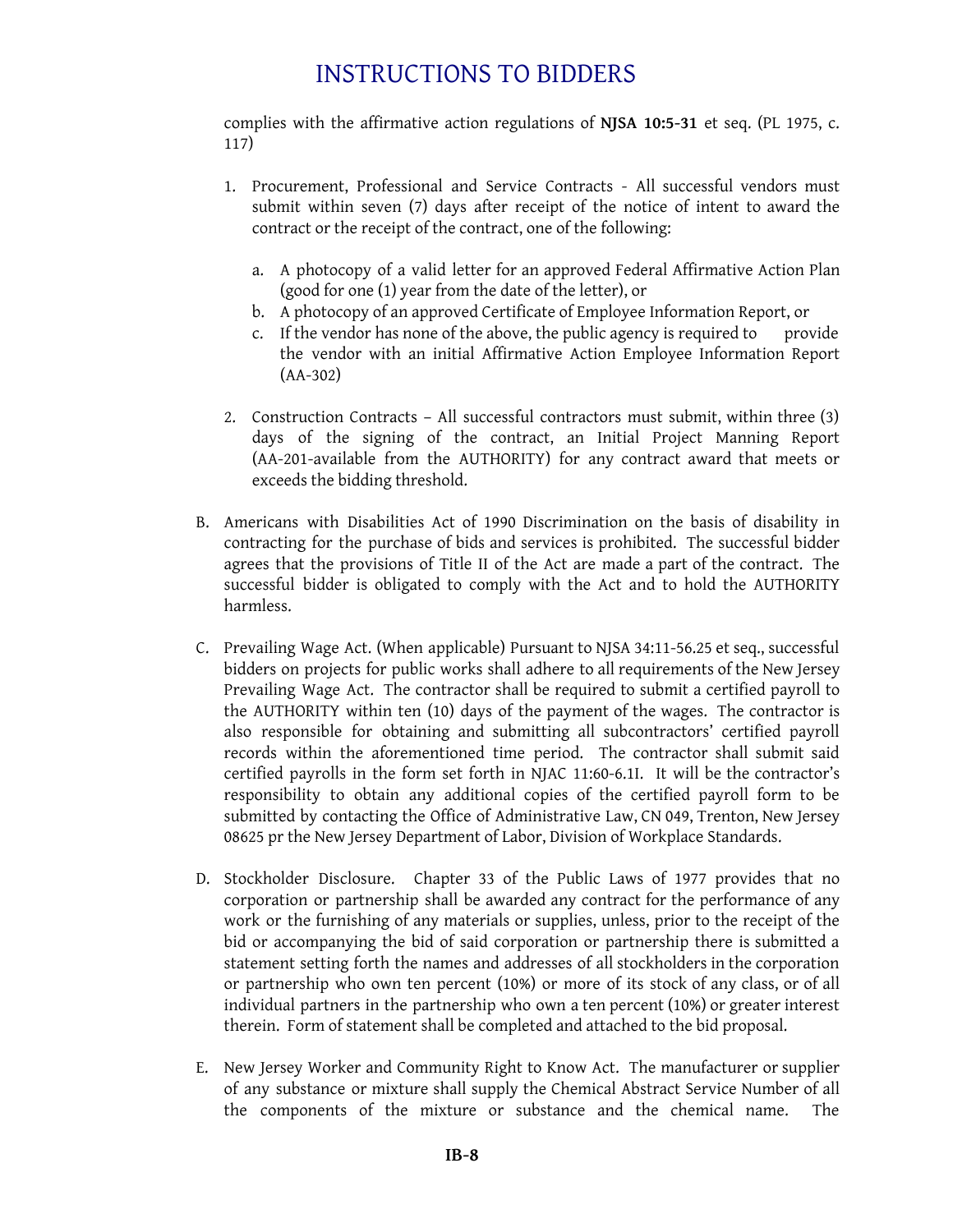manufacturer and supplier must properly label each container. Further all applicable Material Safety Data Sheets (MSDS) – HAZARDOUS SUBSTANCE FACT SHEETS – MUST BE FURNISHED.

- F. Non-Collusion Affidavit. The non-collusion affidavit, which is part of these specifications, shall be properly executed and submitted with the bid proposal.
- G. Disclosure of Investments in Iran

### 13. **REMEDIES**

- A. In compliance with N.J.S.A. 40A: 11-50, any and all disputes arising under this Contract shall be submitted to non-binding mediation. This non-binding mediation procedure is the process of resolution and the alternative dispute resolution procedure agreed to be the parties to this Contract pursuant to N.J.S.A. 40A: 11-50, and disputes arising under this Contract shall be submitted to such non-binding mediation prior to being submitted to a Court for adjudication. Any such mediation shall be governed by the Construction Arbitration Rules of Procedure if the American Arbitration Association insofar as they are not inconsistent with this Contract. Any mediator shall be expressly bound by the New Jersey substantive law in the mediation process and shall be guided by the New Jersey Rules of Evidence.
- B. Nothing herein shall prevent or be deemed to prevent the contracting unit from seeking injunctive or Declaratory relied in a Court of competent jurisdiction at any time. In addition, the Alternative Dispute Resolution Practices required hereunder shall not apply to disputes concerning the bid solicitation or award process, or to the formation of contracts or subcontracts to be entered into pursuant to N.J.S.A 40A: 11-1 et seq.
- C. The request for mediation in the event of a dispute shall be submitted to the other interested parties. The request shall include a statement of the specific claims that the complaining party has against the other party relating to these disputes. Within a reasonable time thereafter, the party being served with the notice of mediation shall provide to the complaining party a statement of its specific claims and/or defenses that it has against the complaining party relating to the dispute. The mediation proceedings shall commence within thirty (30) days of the submission of a request and shall continue for a period not greater than fifteen (15) days or such longer period as the parties may agree. In the event of an emergency situation, the mediation process shall be accelerated.
- D. The Consulting Engineer for the AUTHORITY shall have the authority, with the approval of both parties to select the mediator. The mediator shall proceed to attempt to mediate and resolve the dispute pursuant to industry standards.
- E. The contract unit ("AUTHORITY") and contracting party ("CONTRACTOR") shall divide equally and be equally responsible for all costs of such mediator and the mediation proceedings. Each party shall pay its own costs and fees and other costs incurred by the party in connection with its preparation for and participation in such mediation proceedings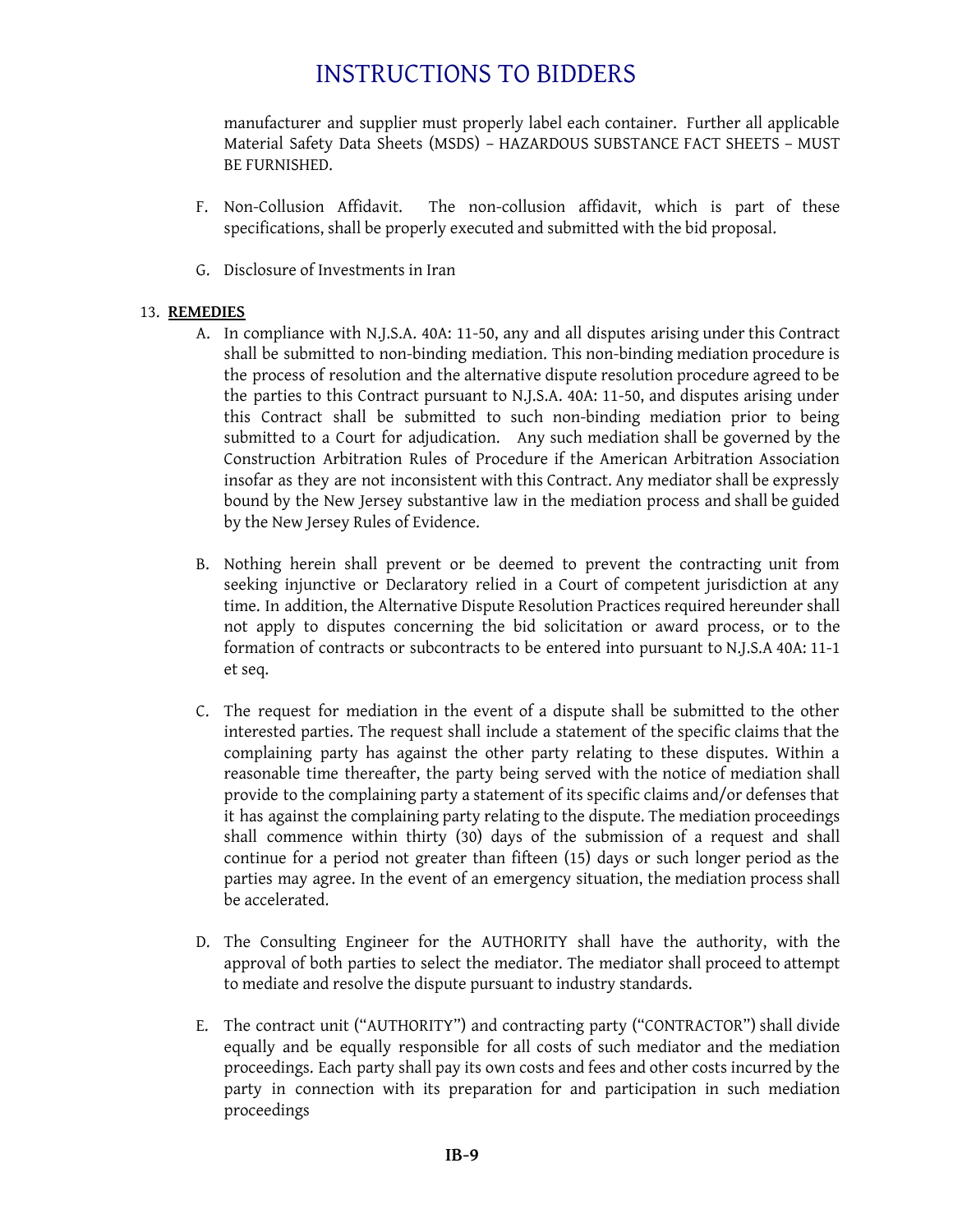### 14. **PUBLIC LIABILITY, PROPERTY AND AUTOMOBILE INSURANCE**

- A. Required Insurance: The Contractor shall take out and maintain during the life of this contract the various types and amounts of insurance as required to protect the Contractor, the AUTHORITY, and any subcontractor performing work covered by this contract from claims for damages or personal injury, including accidental death, as well as from claims for property damages which may arise from operations under this contract, whether such operations be by himself or by any subcontractor or by anyone directly employed by either of them. All policies shall name the AUTHORITY as additional insured and be primary to any to any insurance provided by the AUTHORITY.
- B. Without restricting the obligations and liabilities assumed under the Contract Documents, the Contractor shall, at his own cost and expense, purchase and maintain in force until final acceptance of his work, the below listed forms of insurance coverage.
- C. Certificates from the insurance carrier stating the limits of liability and expiration date shall be filed with the AUTHORITY before operations are begun. Such certificates shall not merely name the types of policy provided but shall specifically refer to this Contract and shall contain a separate express statement of compliance with each of the requirements as set forth in this section. However, the original policies of AUTHORITY's Protective Bodily Injury (Item F) and Property Damage (Item G) as well as Builder's Risk Fire Insurance (Item J) shall at this time be delivered to the AUTHORITY for its possession.
- D. All policies as hereinafter required shall be so written that the AUTHORITY will be notified of cancellation or restrictive amendment at least ten (I0) days prior to the effective date of such cancellation of amendment.
	- 1. Worker's Compensation and/or Employer's Liability Insurance as required or specified by State Law.
	- 2. Contractor's Direct Bodily Injury Liability Insurance.
	- 3. Contractor's Direct Property Damage Liability Insurance.
	- 4. Contractors Protective Bodily Injury Liability Insurance.
	- 5. Contractor's Protective Property Damage Liability Insurance.
	- 6. AUTHORITY's Protective Bodily Injury Liability Insurance naming the AUTHORITY as additional insured.
	- 7. AUTHORITY's Protective Property Damage Liability Insurance naming the AUTHORITY as additional insured.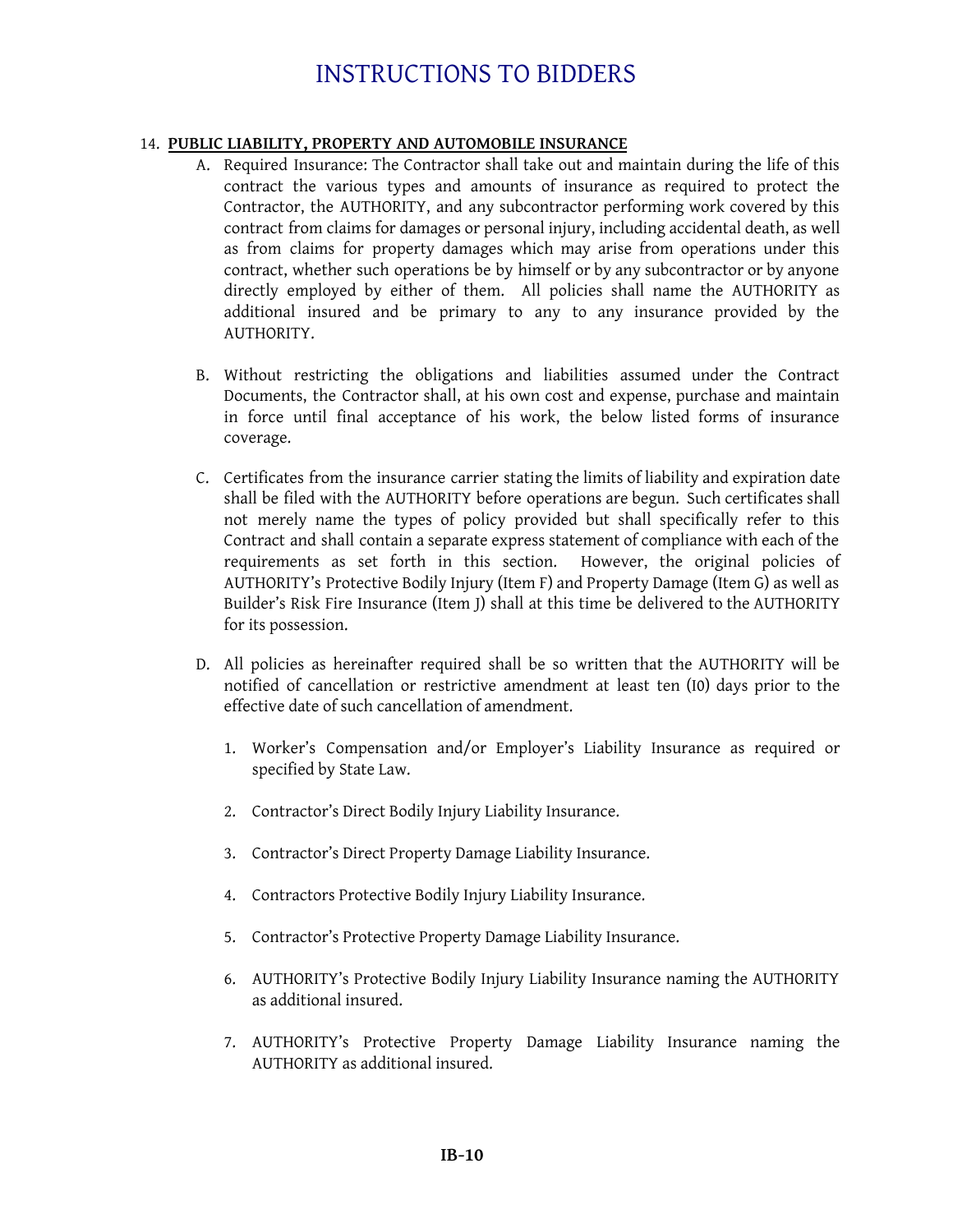- 8. Bodily Injury Liability Insurance covering motor vehicles either owned by the Contractor or being used in connection with the prosecution of the work embraced under this contract.
- 9. Property Damage Liability Insurance covering motor vehicles either owned by the Contractor or being used in connection with the prosecution of the work embraced under this contract.
- 10. Builder's Risk Fire and Extended Coverage Insurance for the full amount. Contractor as their respective interests may appear. Coverage shall apply to perils of fire, windstorm, hail, explosion, riot, strike, civil commotion, aircraft and vehicle damage, smoke, vandalism, and malicious mischief or those perils normally insurable by State Law. Property insured is to be the work under construction including all foundations as well as permanent fixtures and all underground pipes and wiring; also, all materials, equipment and supplies incidental to the construction work and any temporary structures.
- E. The following special hazards shall be included in the above stated insurance coverage:
	- 1. Contractor's Direct Property Damage Liability Insurance (Item C) shall contain an endorsement to include coverage for damage due to:
		- a. Explosion and Blasting
		- b. Collapse or injury to structures
		- c. Damage to underground structures or conduits
- F. If any part of the work is sublet, insurance of the same types and limits as required by above items 1, 2, 3, 4, 5, 8 and 9 shall be provided by or on behalf of the subcontractor to cover that part of the work they have contracted to perform including Property Damage Liability and Special Hazards Coverage if so required by this contract.
- G. The required extent and limits of the types of insurance required from the Contractor for this contract are as follows:
	- 1. All Bodily Injury Insurance required by Items B, D, and F in the amount of \$1,000,000 each occurrence, \$2,000,000 in the aggregate. By Item H in the amount of \$1,000,000 combined single limit each occurrence.
	- 2. All Property Damage Liability Insurance required by Items C, E and G shall be in the amount of \$1,000,000 each occurrence, \$2,000,000 in the aggregate. By Item 1 in the amount of \$1,000,000 combined single limit each occurrence.
	- 3. Builder's Risk, Fire and Extended Coverage Insurance required by Item J shall be written in the full amount of this contract.

### 15. **SOCIAL SECURITY ACT**

The Contractor shall be and remain an independent contractor with respect to all services performed hereunder and agrees to and does hereby accept full liability for the payment of any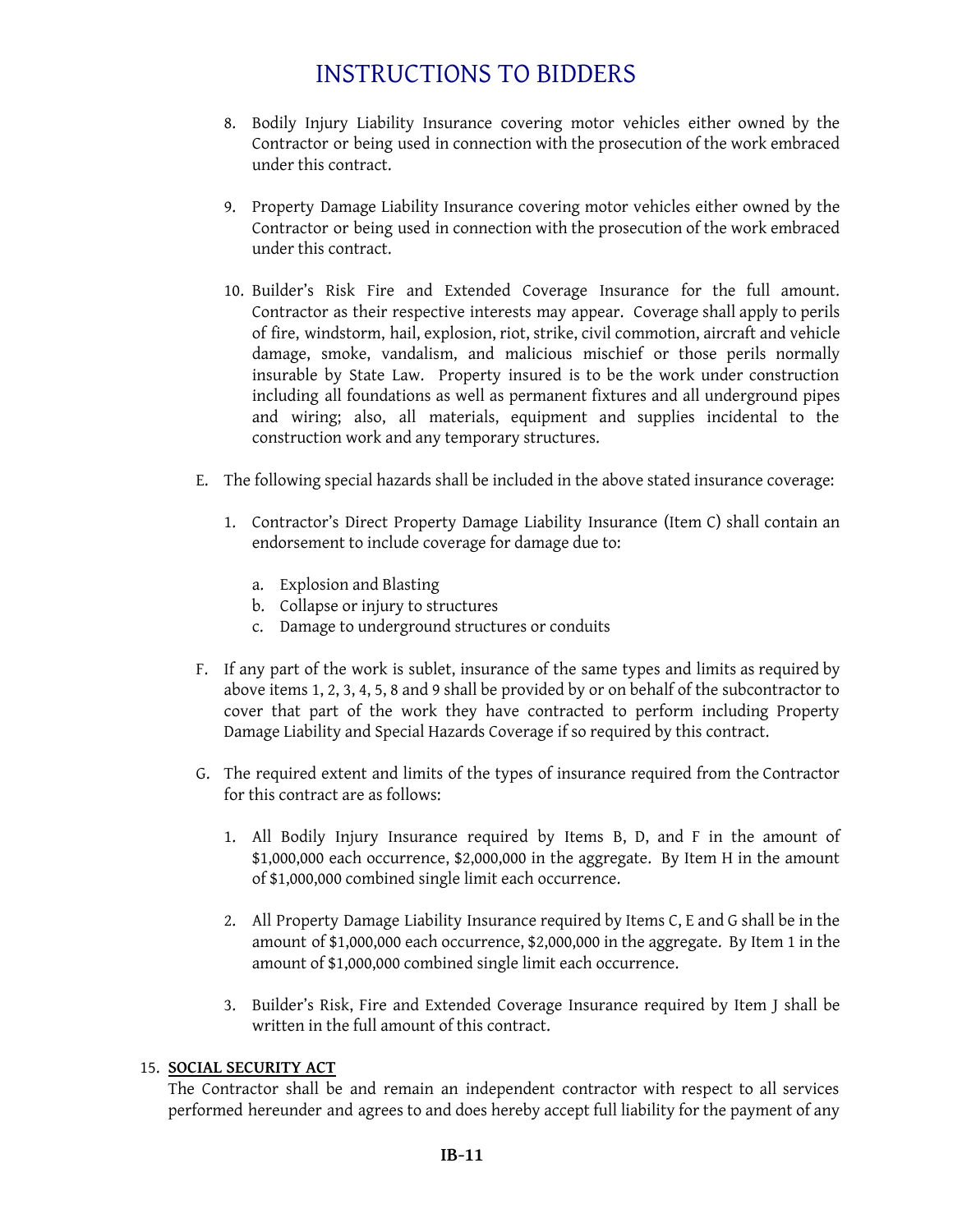and all contributions or taxes for social security, unemployment insurance, federal withholding tax or old age retirement benefits, pensions or annuities, nor or hereafter imposed under any state or federal law which are measured by the wages, salaries, or other remuneration paid to persons employed by the Contractor on work performed under the terms of this contract, and further agrees to obey all lawful rules and regulations and to meet all lawful requirements which are now or hereafter may be issued or promulgated under said respective laws by any duly authorized state or federal officials; and said Contractor also agrees to indemnify and save harmless the AUTHORITY from any such contributions or taxes or liability thereof.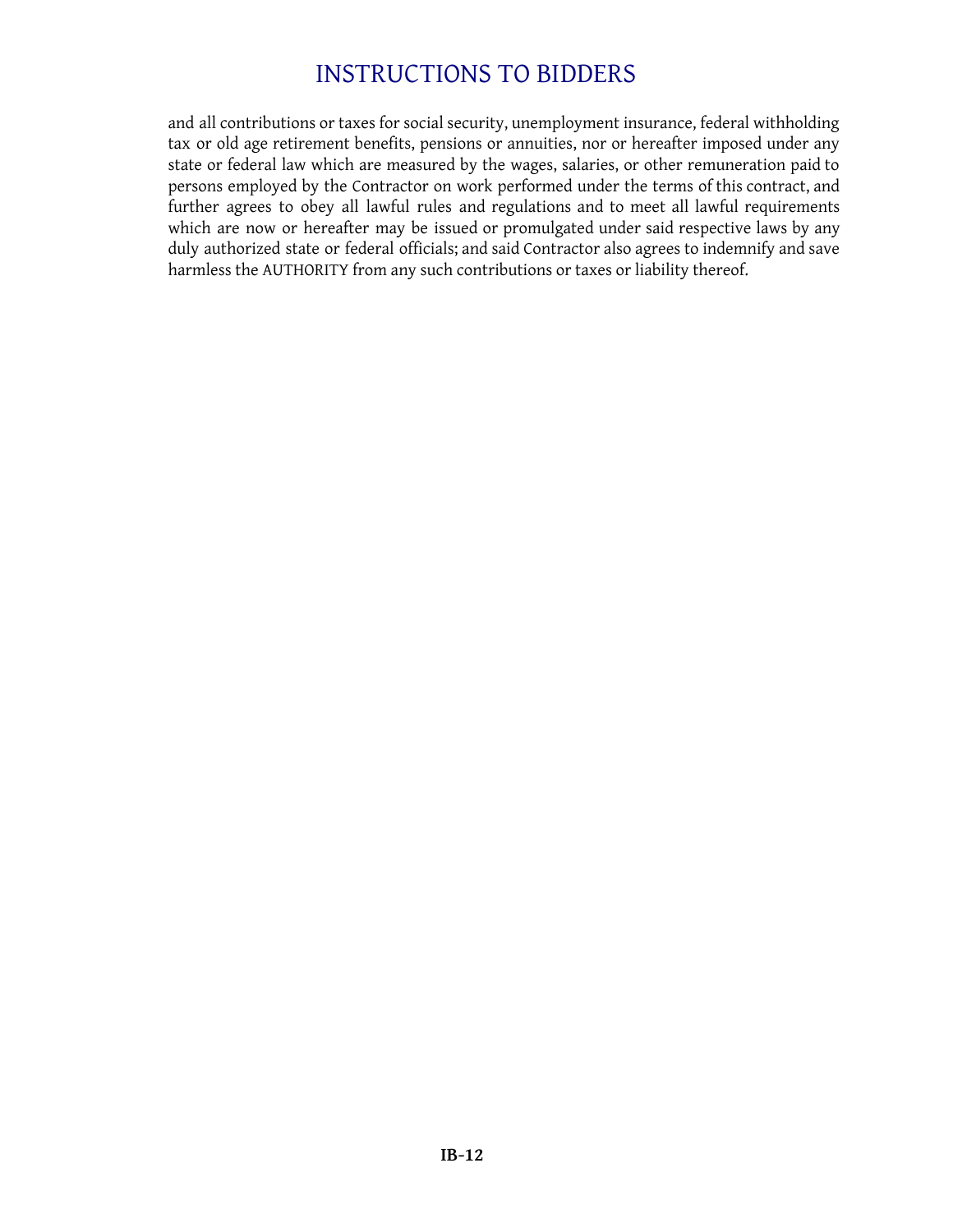# STATEMENT OF WORK

### **WILLINGBORO MUNICIPAL UTILITIES AUTHORITY**

### **PURCHASE OF WATER AND WASTEWATER TREATMENT CHEMICALS**

#### SCOPE OF WORK

- A. The work of this contract consists of providing, delivering and unloading the specified quantities and quality of water and wastewater treatment chemicals as delineated in the specifications and at the locations specified.
	- 1. Water treatment chemicals 58 Meribrook Circle
	- 2. Water treatment chemicals 22 Medallion Lane
	- 3. Water treatment chemicals 30 Sylvan Lane
	- 4. Water treatment chemicals 23 Baldwin Lane
	- 5. Wastewater treatment chemicals 72 Ironside Court
	- 6. Summertime pool deliveries only:
		- i. W.R. James SR, 41 Pinetree Lane
		- ii. Country Club Pool, 440 Beverly Rancocas Road
- B. The work also includes the removal of **all** chemical delivery containers from MUA locations. Delivery containers include cylinders, carboys, plastic drums and pallets.
- C. Deliveries shall not exceed five (5) working days from time of notification. In the event the vendor fails to make delivery on schedule, the AUTHORITY reserves the right to purchase material on the open market and charge the vendor for any costs incurred above the contract price. The AUTHORITY reserves the right to cancel all or any part of late deliveries without obligation. Delivery times must be between the hours of 8:00 A.M. to 3:30 P.M. on normal working days. Vendor shall provide a listing of all closure dates, holidays, etc. for which delivery of materials is not available.
- D. Bid prices must include all delivery and delivery container removal charges.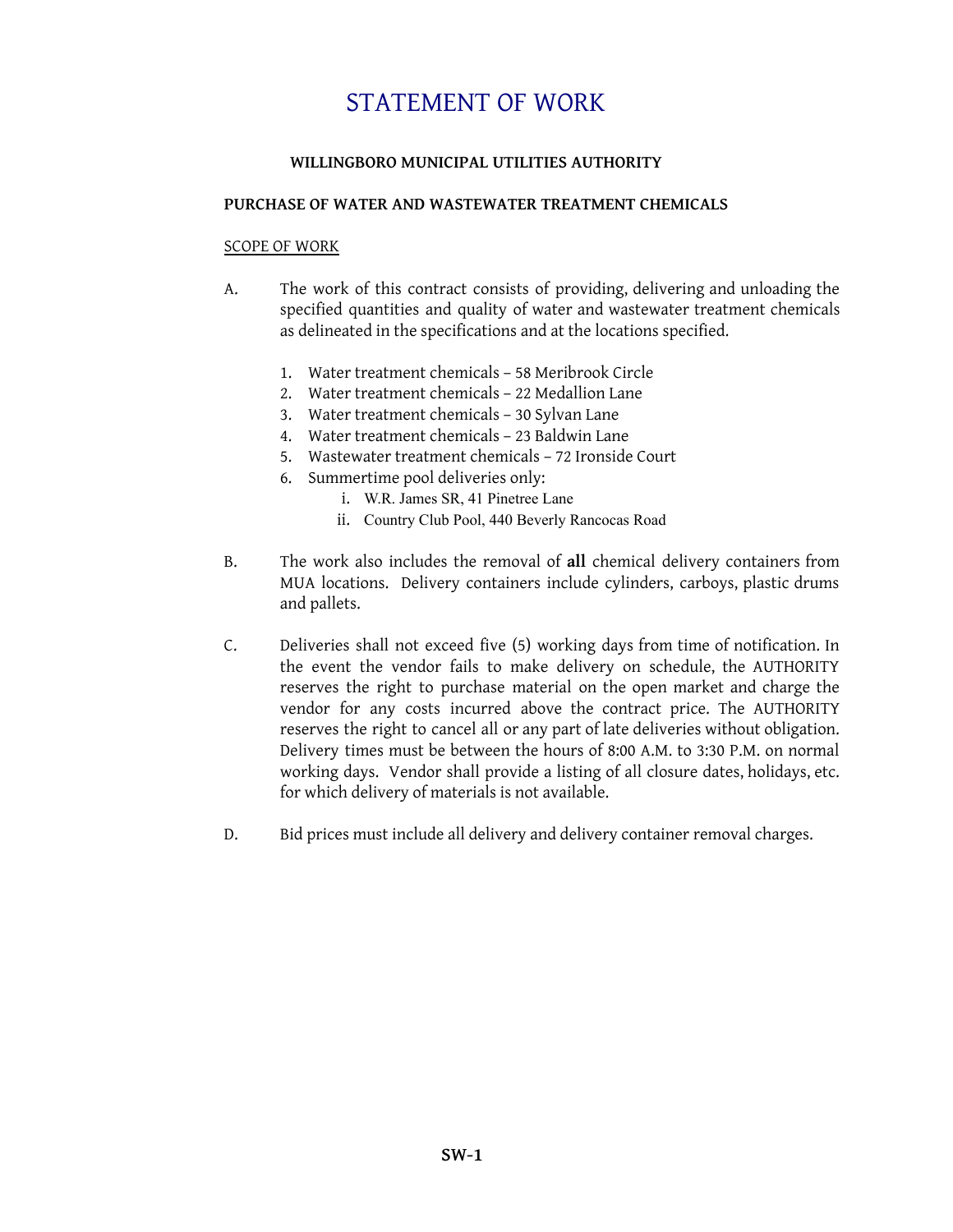### 1. Chemicals:

- A. **Hydrated Lime**, 68% CaO minimum, potable water grade, estimated annual quantity 200 tons, delivered in 50# bags, with CAS number inscribed. Orders are for 10 tons, received in an uncaked condition and shall be palletized and shrink wrapped in such a manner as to be protected from inclement weather on 40" x 48" single faced pallets and loaded for *vendor-supplied piggyback forklift w/ operator for unloading from fronting street*. Existing dock(s) is unavailable for trailer rear end unloading. Pallets are to be exchanged upon delivery.
- B. **Hydrofluorosilicic Acid,** containing between 20 and 30 percent hydrogen fluoride by weight. Bidder shall also state the average commercial strength of the Hydrofluosilicic acid as to whether it is 20 or 30 percent and further state the available fluoride content. Estimated annual quantity 55,000 lbs. Carboys shall not exceed 150 lbs, with no order less than 10 carboys. Each carboy shall have marked legibly the name of the acid, the net weight or volume of the contents and a clear warning of the potential danger in handling and CAS number inscribed. Material shall be suitable for use in public water supply in accordance with AWWA 0703-71 or the latest revision thereof. Price quoted in proposal shall be per CWT.
- C. **Magna Floc LT 25 Polymer,** or approved equal, which shall uniformly coagulate, and settle the raw water solids in the clarifiers of the water treatment plant prior to sand filtration. Estimated annual quantity is 4000 lbs. As a minimum, the material shall meet the following requirements:
	- 1. Anion active
	- 2. Water soluble powder
	- 3. Bulk density 42 to 48 lbs. per cubic foot
	- 4. Packaging 50 lb. bags
- D. **CIBA ZETAG 7879 Flocculent** or approved equal, which shall condition liquid sewage sludge for solids sedimentation, thickening and dewatering processes. Estimated annual quantity is 11000 lbs. As a minimum, the material shall meet the following requirements:
	- 1. Packaging liquid in 55-gallon drums, Weight 441 lb.
	- 2. Solids content: 50%
	- 3. Solution  $pH 3.5 5.5$
	- 4. Specific Gravity 1.06
	- 5. Particle size 10%> 1.1µm, 50% > 0.9µm, and 90%>0.7µm

### **PLEASE NOTE:**

Bidders specifying other products shall furnish data indicating the successful use of the polymer at other water and/or wastewater treatment plants for a period in excess of one (1) year. Bids will only be approved when the bidder has met the required purposed and the bidder has demonstrated the cost effectiveness of their product by actual plant runs on not less than five (5) consecutive days within the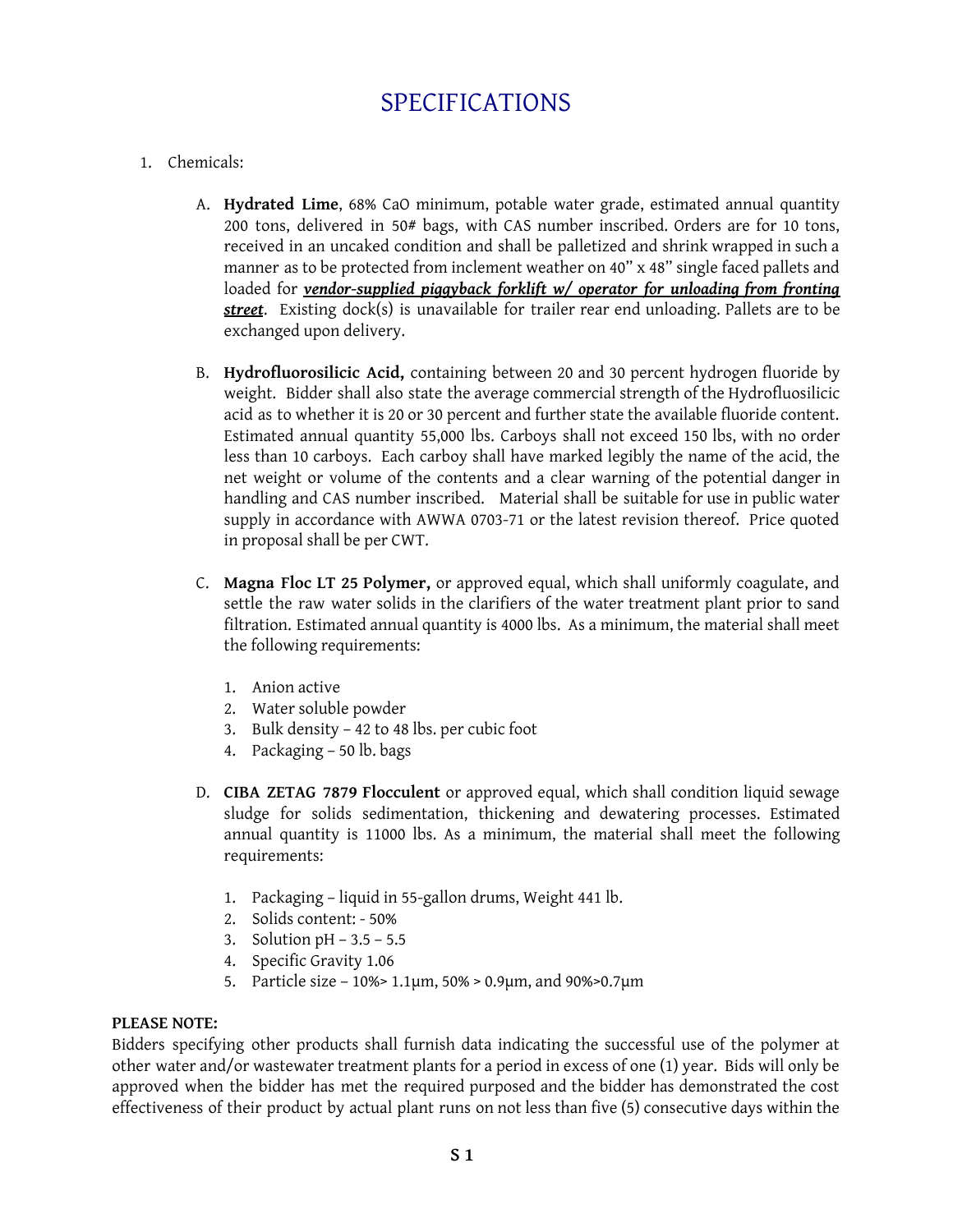past twelve (12) months at the Authority's facilities. Award of this contract shall be made based on cost-effectiveness of the product. The bidder shall, in writing, guarantee that the polymer to be furnished shall be identical to that used during the demonstration period and shall be uniform in grade and quality during the term of the contract.

- E. **Sulfur Dioxide** in one-ton cylinders, estimated annual quantity sixteen (16 tons).
- F. **Liquid sodium hypochlorite** shall contain no insoluble matter by weight and not more than 2.5 grams per liter total free alkali (as NaOH) by weight and meet the AWWA Standard B300-87. Estimated quantity is 150,000 gallons.
	- 1. The following is a typical analysis of Sodium Hypochlorite solution: Available Chlorine Expressed as Trade Per Cent: 11.0% (Typical) Expressed by weight: 11.4% (Typical) Expressed as grams per liter: 110.0 Sodium Hypochlorite NaOCL by weight 13.02% Free Alkalinity (NaOH) by weight: 0.8 % pH (SU) 11.0 – 11.0 Weight per gallon: 10.1 lbs. (Typical) Maximum temperatures of the product at the time of delivery 85 degrees F (29.4 degree Color: Pale Yellow Odor: Mild Chlorine
	- 2. The liquid sodium hypochlorite shall be delivered in tanker trucks capable of pumping into the Authority's piping systems with total deliveries of 5000 gallons that may be split among several sites.
	- 3. Bidders are requested to inspect all delivery locations to determine quantities to be delivered. Minimum delivery to one site is 100 gallons. All charges for delivery must be included in the unit prices.
- G. **Polyphosphate**, Calgon, C-5 or approved equal must be certified as meeting or exceeding ANSI/NSF Standard 60 as issued by the National Sanitation Foundation (NSF). The American National Standards Institute (ANSI) must accredit the agency providing the certification to provide such certification. A photocopy of such certification indicating the product bid meets ANSI/NSF Standard 60 must be enclosed with this bid package.

Furthermore, since certification is issued for a specific production site, the bidder must specify on the product specification page where the product being bid will be produced so that it can be confirmed that in fact the product bid meets ANSI/NSF Standard 60 certification. Estimated annual quantity is 11,000 lbs.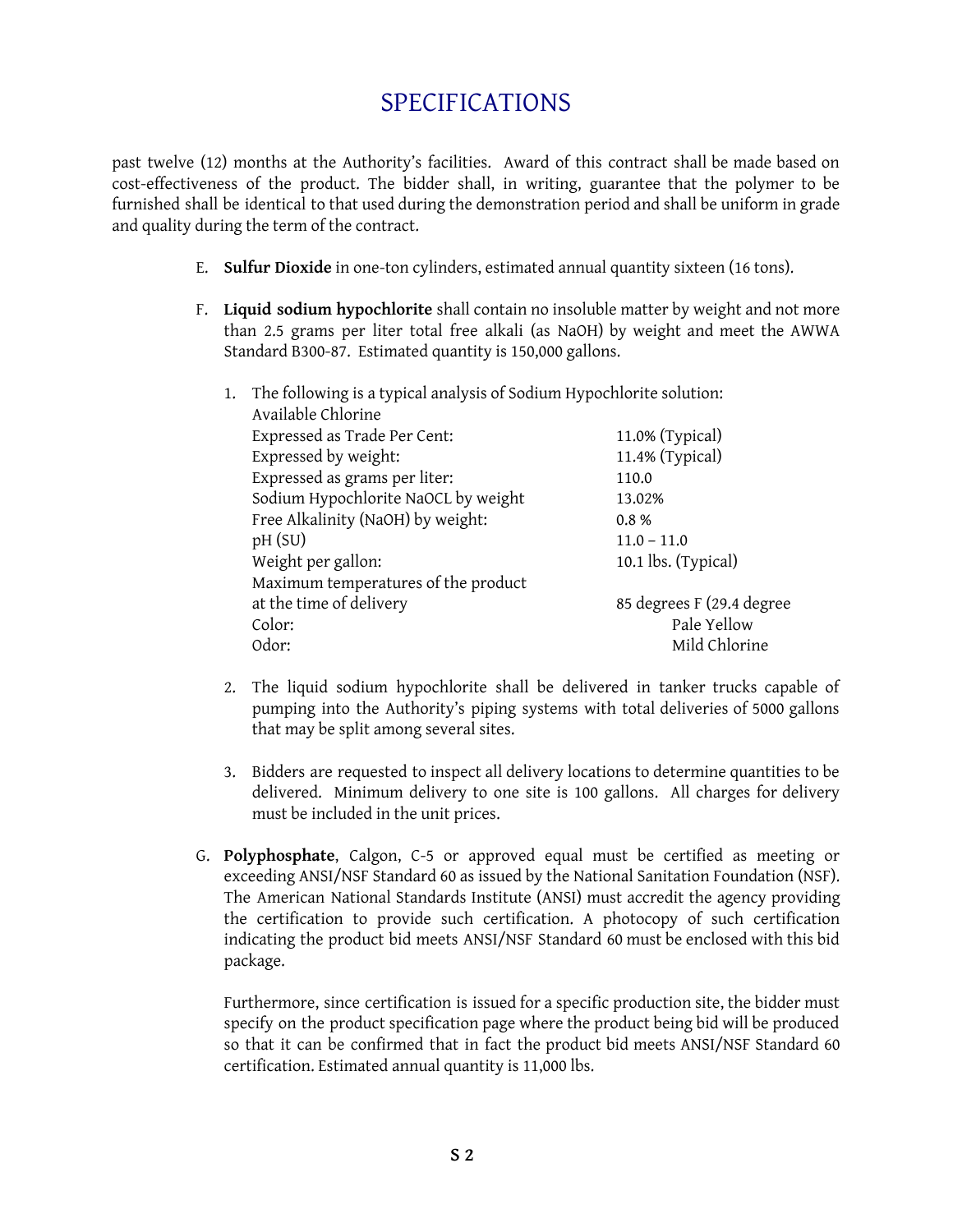- 1. Calgon, C-5 or approved equal must be approved by the USEPA for use in potable water supplies and a letter stating such must be included with the bid package.
- 2. Product bid must have the capabilities to perform over a broad temperature and pH range.
- 3. Product bid must have the capabilities to sequester iron and manganese without causing any deleterious effects to the drinking water supply when used in accordance with manufacturer's recommendations.
- 4. Product bid must provide effective corrosion inhibition on both ferrous and non-ferrous surfaces.
- 5. It is a requirement of this bid to accept only liquid products. Any product that is a physical blend of multiple individual chemical ingredients will not be considered, and the bid will be considered non-responsive.
- 6. It is a requirement of this bid to accept only products which are manufactured from raw materials bearing Food Grade quality assurances and must be non-toxic to humans by meeting the RMCL's (Recommended Maximum Contaminant Level) as listed in the Water Chemicals CODEX. A statement from the manufacturer stating specifically that the product offered is manufactured from raw materials bearing Food Grade quality assurances and meets the RMCL's of the Water Chemicals CODEX must be included in with their bid package.
- 7. A producer certified for ISO 9002 quality standards and at the specific plant or site holding such certification must manufacture product bid in the United States. A copy of the valid certificate must be included in with the bid. If the product is to be supplied by an agent or distributor of the producer, then that agent or distributor must also be certified to meet ISO 9002 quality standards, and a copy of the valid certificate must be included in with the bid. It is understood that ANSI/NSF Std. 60 assures the Willingboro Municipal Utilities Authority against toxicological hazards only. ISO 9002 Certification assures the Willingboro Municipal Utilities Authority of consistent conformance to stated product quality; standards as listed below.
- 8. Product equality will be based upon total available polyphosphate content and is subject to independent laboratory evaluation prior to awarding of contract. Costs associated with this testing must be borne by each individual bidder.
- 9. Product supplied must conform to the following:

| Specified                      |                   | <b>Equal</b> |
|--------------------------------|-------------------|--------------|
| Product Name                   | Calgon C-5        |              |
| ANSI/NSF Std. 60 as registered |                   |              |
| ANSI/NSF Std. 60 Mfg. Location | Elwood City, PA   |              |
| Maximum Dosage                 | $28 \text{ mg/L}$ |              |
|                                |                   |              |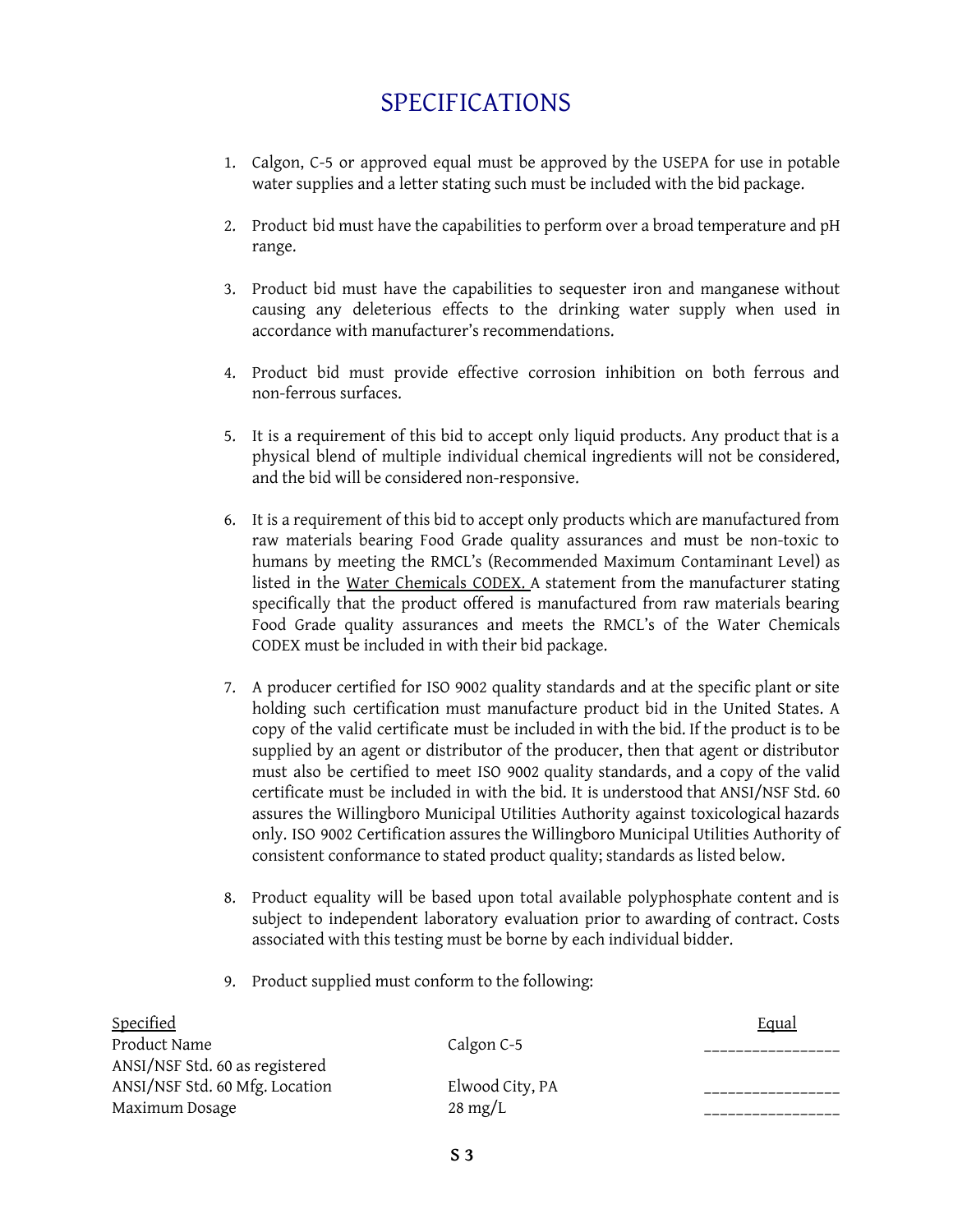| Specific Gravity                   | 1.37-1.42          |  |
|------------------------------------|--------------------|--|
| Odor                               | None               |  |
| Appearance                         | Water white to     |  |
|                                    | Pale yellow liquid |  |
| pH (1%) Solution                   | 6.0                |  |
| Solubility                         | 100%               |  |
| Total PO4 $(1)$                    | 35.2% Min          |  |
| Total P205 (1)                     | 26.3% Min          |  |
| Polyphosphate expressed as PO4 (1) | 35.2% Min          |  |
| Phosphate expressed as $P(1)$      | 11.5% Min          |  |
| Sodium expressed as Na (1)         | 9.9%               |  |
| Chlorides expressed as Cl(1)       | 0.0%               |  |
| Sulfates expressed as SO4          | 0.0%               |  |
|                                    |                    |  |

- 10. Analytical procedures for determining these values must be methods as approved by the USEPA as found in Standards Methods for the Examination of Water and Wastewater. Should verification become necessary on any of the criteria noted above, samples will be sent to an independent laboratory and all costs incurred will be borne by the bidder.
- 11. A critical issue regarding product purity will also be a basis for award. A statement guaranteeing that the level of lead (Pb) in the product will be less than 1 ppm must accompany the bid. Failure to provide such a guarantee will be considered as non-responsive and the bid rejected. Should the product be tested at any time during the contract period and the amount of lead in the product exceeds 1.0 ppm, the bidder will be notified and be given 48 hours to remove all material from site and replace removed material with product which meets the criteria set forth.
- 12. Should testing by the Willingboro Municipal Utilities Authority prove that the product being supplied under contract does not meet specification, the Willingboro Municipal Utilities Authority at its sole discretion can void the remainder of the contract and award it to the next lowest responsible bidder.
- 13. A producer Certificate of Analysis (C of A) showing product name, manufacturing lot number, and product quality criteria must be provided with each delivery. Failure to provide the corresponding C of A with each delivery may be just cause to refuse delivery of product.
- 14. Technical Services
	- a. Technical services must consist of three (3) parameters. Analysis, corrosion coupon analysis, and consultation.
	- b. Periodic water analysis must be performed on a semi-annual basis at sample site locations to be determined by the WMUA, all of which are in Willingboro, NJ 08046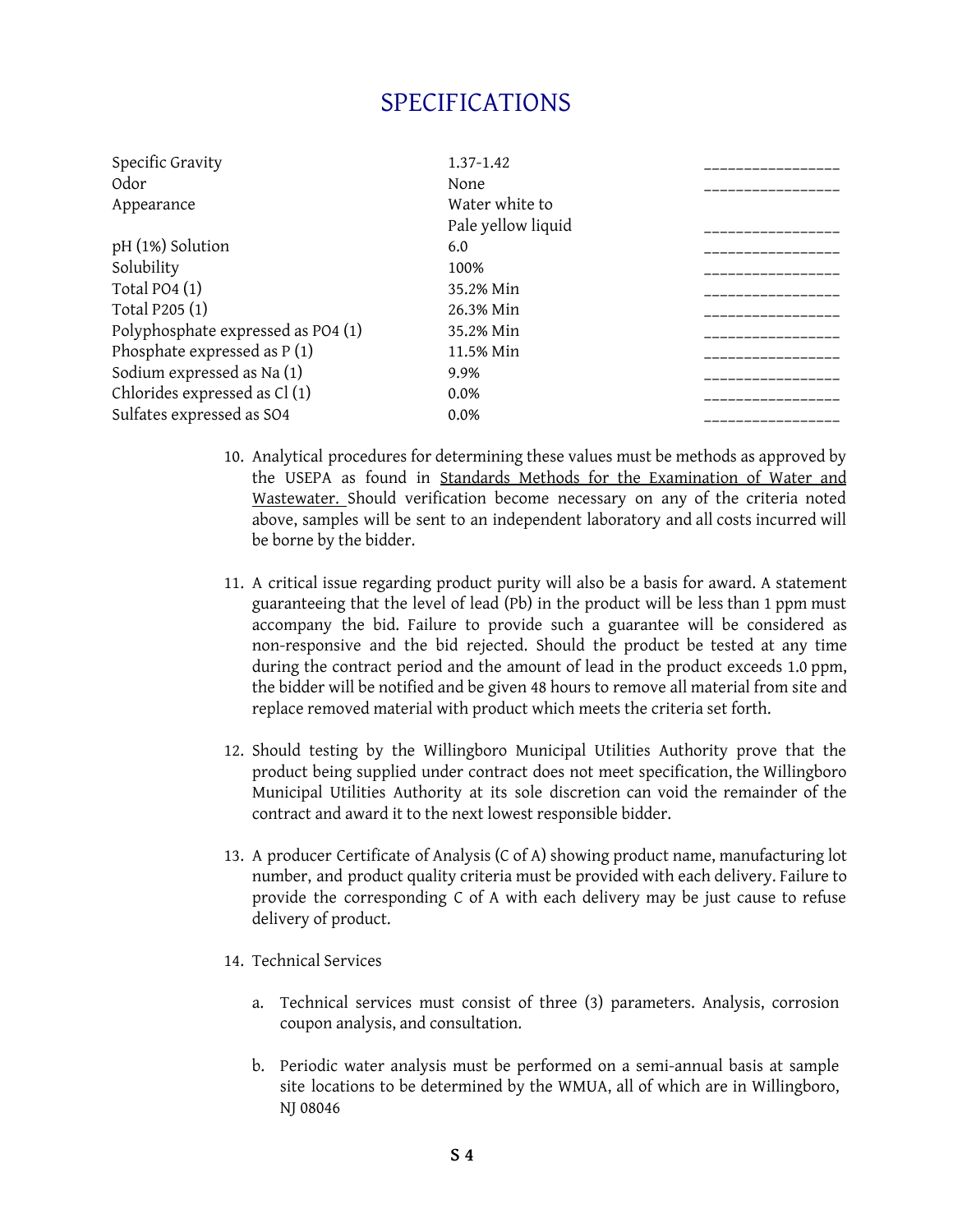- c. The water analysis results must contain a minimum of the following criteria:
	- 1. pH
	- 2. M Alkalinity (mg/L CaCO3)
	- 3. Conductivity (UMHOS/CM)
	- 4. Suspended Solids (mg/L)
	- 5. Bicarbonate (mg/L HCO3)
	- 6. Orthophosphate (mg/L O PO4)
	- 7. Polyphosphate (mg/L P PO4)
	- 8. Total Organic Carbon (mg/L)
- d. In addition, the following heavy metals analysis must be provided, and the measured amounts provided as both dissolved and total amounts.
	- 1. Calcium (mg/L Ca)
	- 2. Magnesium (mg/L Mg)
	- 3. Sodium (mg/L Na)
	- 4. Potassium (mg/L K)
	- 5. Iron (mg/L Fe)
	- 6. Copper (mg/L Cu)
	- 7. Manganese (mg/L Mn)
	- 8. Aluminum (mg/L Al)
	- 9. Zinc  $(mg/L Zn)$
	- 10. Nickel (mg/L Ni)
	- 11. Chrome (mg/L CrO4)
- 15. At the request of the Willingboro Municipal Utilities Authority corrosion coupons are to be supplied for installation by their employees on a quarterly basis. The type of metallurgy will be at the discretion of the Willingboro Municipal Utilities Authority. The total number of coupons provided on a quarterly basis should correspond to the number of sites a water sample is collected from.
- 16. The corrosion coupon analysis report must contain the following information:
	- a. Metallurgy & Size of Coupon
	- b. Coupon Number
	- c. Date Installed
	- d. Date Removed
	- e. Days in System
	- f. Initial Weight
	- g. Final Weight
	- h. Corrosion Weight Loss
	- i. Corrosion Rate (mils per year)
- 17. Consultation and written reports must accompany the submission of all the water analysis and corrosion coupon analysis providing information as to findings and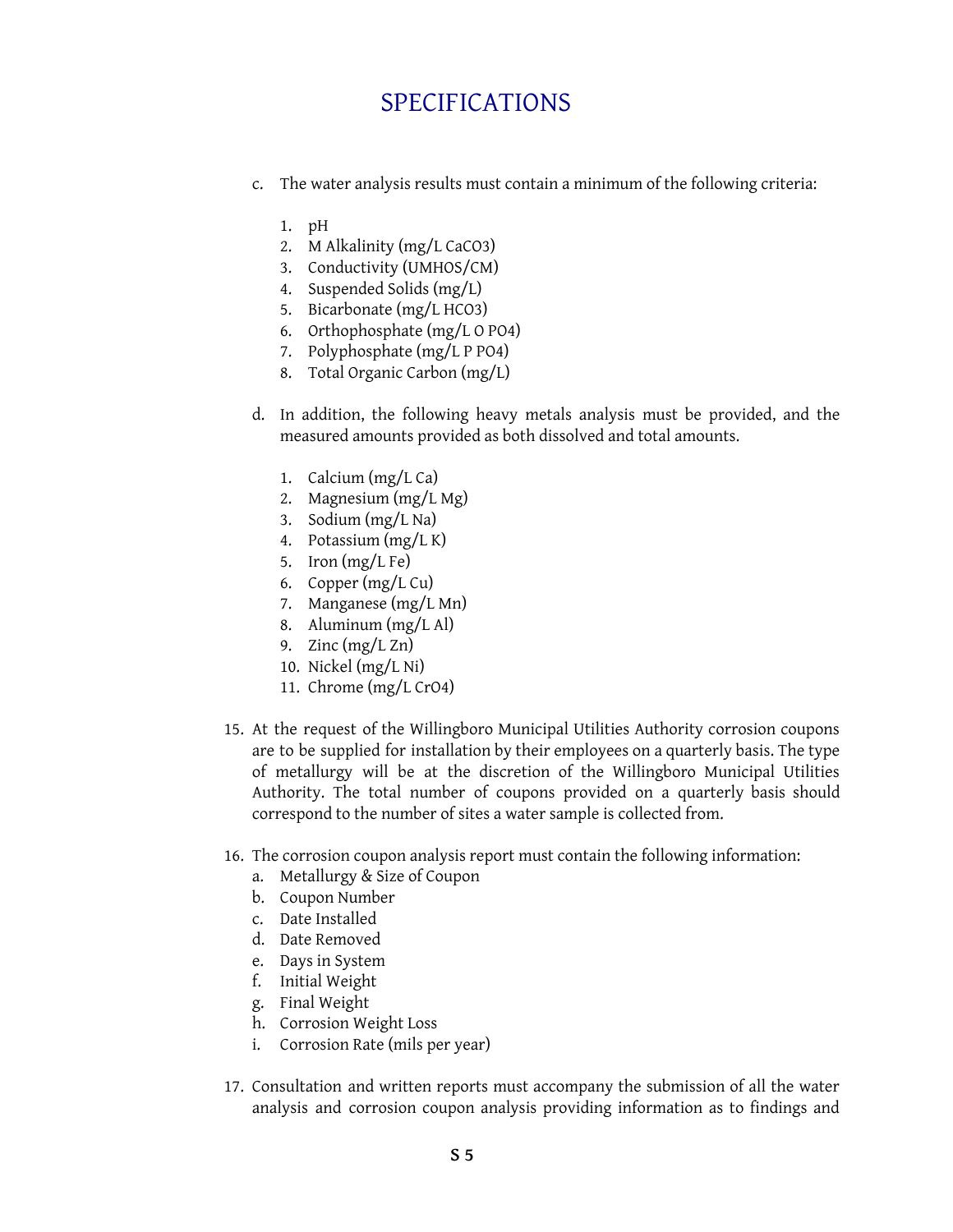recommendations to improve treatment.

- 18. Should the Willingboro Municipal Utilities Authority not have accessibility for corrosion Coupons, the Willingboro Municipal Utilities Authority may waive this portion of the bid.
- 19. Should the Willingboro Municipal Utilities Authority have access for coupons yet do not possess coupon holders, the bidder must provide for such in their bid price.
- 20. Bidder must provide three (3) references for whom bidder has provided services as noted above. All information requested must be filled in. Failure to provide the information requested will be considered non-responsive and the bid rejected.

| Account:<br>City/State:                          |  |
|--------------------------------------------------|--|
| Contact:                                         |  |
| Account:<br>City/State:<br>Contact:              |  |
| Account:<br>City/State:<br>Contact:<br>Phone No. |  |

- 21. A sample of the type of service must be included in with the bid package for evaluation by the Willingboro Municipal Utilities Authority. Examples would be typical water analysis reports, corrosion coupon test results and service reports.
- 22. Successful bidder must have their own technical support representatives familiar with the treatment objectives stated above: corrosion control technology and overall water treatment technology. These representatives must live within a 50-mile radius of the Willingboro Municipal Utilities Authority treatment facility and be available for assistance within twenty-four (24) hours of an emergency call.
- 23. Each bidder must submit the names and resumes of its technical representatives that meet this requirement with this bid package. In addition, the method by which emergency calls will be handled must also be provided in this bid package. The Willingboro Municipal Utilities Authority will evaluate the capabilities of the technical representatives and may require an on-site interview prior to the award of a contract. It will be the sole decision of the Willingboro Municipal Utilities Authority as to whether or not a bidder's technical representatives and emergency preparedness response will meet this requirement.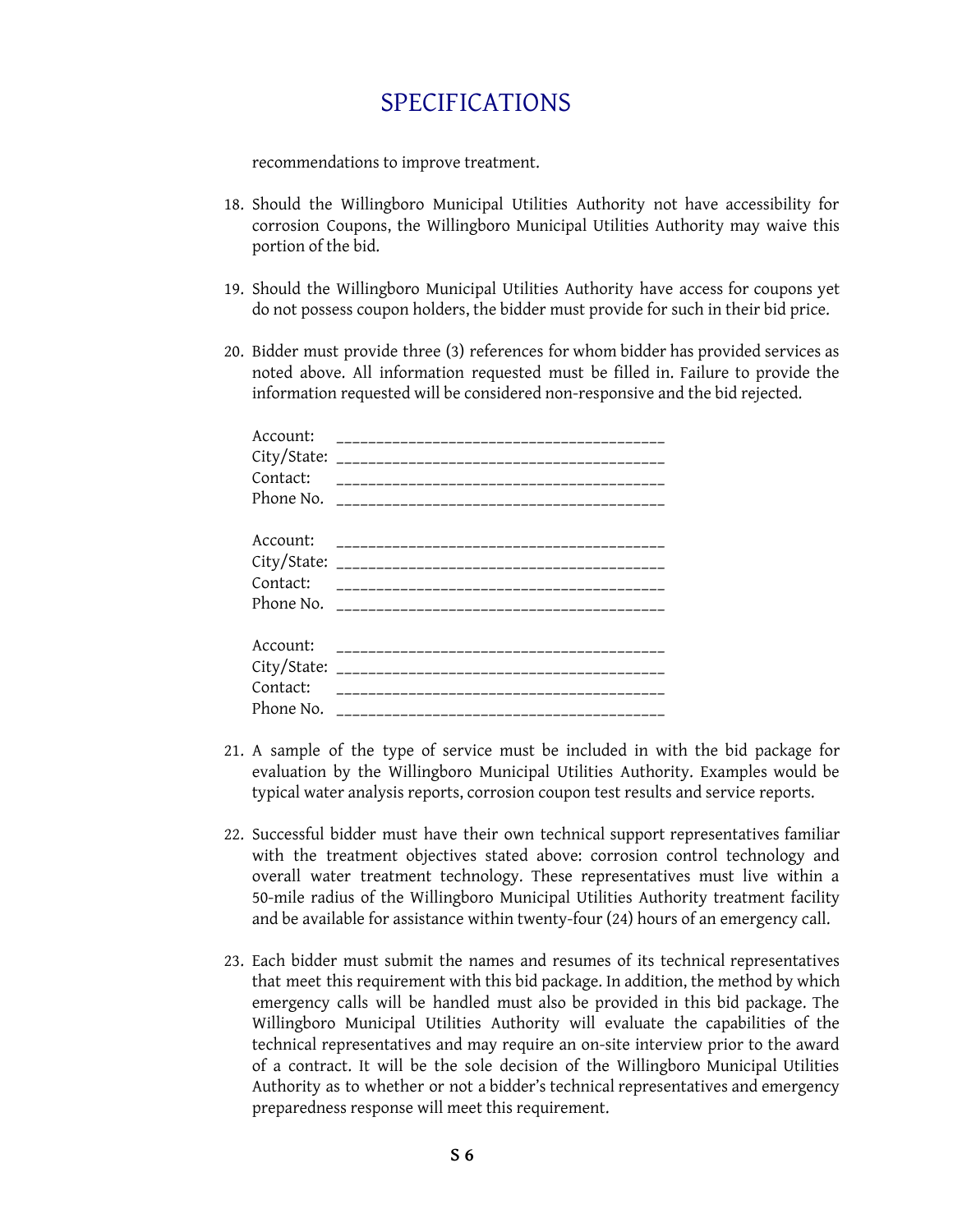24. A pre-bid site inspection must also be carried out to ensure the understanding and intent of this bid, if the company making the proposal has not previously been a supplier to the Authority. The attached sheet must be signed by all parties and made a part of the bid package. Failure to provide both signatures will result in the bid being ruled non-responsive and rejected.

#### **PRE-BID: SITE INSPECTION SIGNOFF**

| I hereby certify that _            |       | from (Individual's                                                                                     |  |
|------------------------------------|-------|--------------------------------------------------------------------------------------------------------|--|
|                                    | name) |                                                                                                        |  |
|                                    |       | has visited the site necessary for the fulfillment (Prospective                                        |  |
| aspects associated with this bid.  |       | Bidder's Company) of this bid and has demonstrated his/her ability to be able to provide the technical |  |
|                                    |       |                                                                                                        |  |
| $(\mathcal{C}_{\alpha m n q n v})$ |       | (Company)                                                                                              |  |

| (Company)   | (Company)   |
|-------------|-------------|
| (Signature) | (Signature) |
| (Title)     | (Title)     |
| (Date)      | (Date)      |

25. Delivery of Liquid Product

- a. Product delivered must be in a thirty (30) gallon, 340-pound net weight polyethylene drum and- must be properly labeled and provide a lot number to identify batch allotments and date of manufacture. All shipping containers must be new and unused meeting all local, state, and federal requirements.
- b. Product is to be delivered in quantities of three to four  $(3 4)$  unit(s) per shipment.
- c. All drums are to be intact with no visible signs of damage, which would allow for product to be exposed.
- d. All deliveries are to be made on bidder's own trucks. Delivery via common carrier is prohibited. Hydraulic tailgate deliveries may be necessary to facilitate offloading. A palletjack may also be required to move product to the rear of the delivery vehicle.
- e. All deliveries are to be made within five (5) working days after receipt of order and during normal business hours as established by the Willingboro Municipal Utilities Authority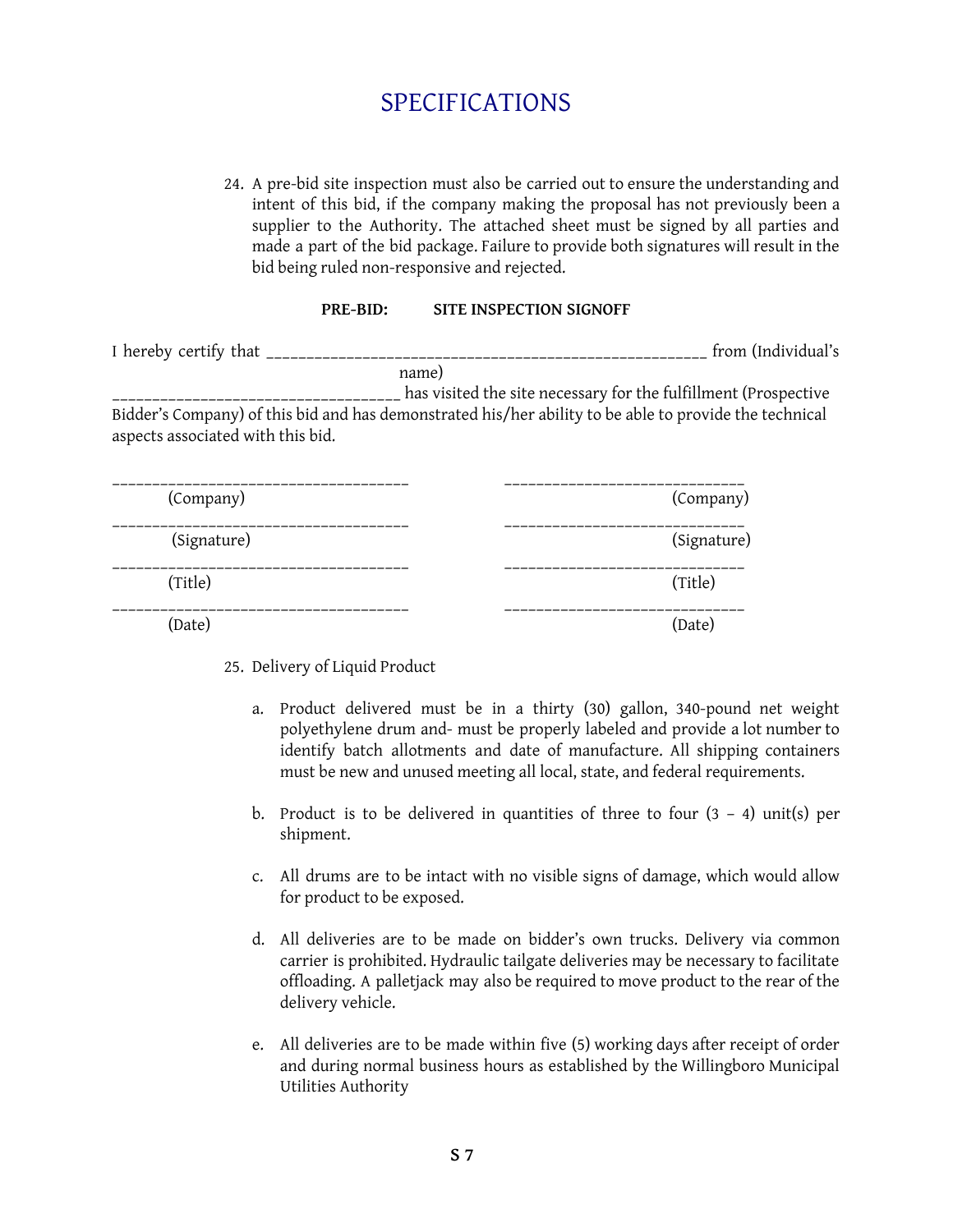- f. Bidder should familiarize themselves with all aspects of delivery to all sites indicated by the Willingboro Municipal Utilities Authority. Any deviation from the criteria set forth must be addressed by the bidder in writing and a written reply from the Willingboro Municipal Utilities Authority must be made part of this bid.
- g. A Certificate of Analysis (C of A) noting proper corresponding lot number(s), date of manufacture, and pertinent product quality standards must accompany each delivery. Failure to supply a correct C of A will result in refusal of the delivery.
- 26. Basis for Equality
	- a. Should a bidder wish to offer a product other than that specified, certain criteria must be established as to substantiating whether or not the intended substitute is an equal. The bidder shall have the burden of providing sufficient information in addition to the other criteria set forth below to enable the Willingboro Municipal Utilities Authority's representatives to determine that the proposal item is equivalent or superior to that specified.
	- b. Proposed product to be bid must conform to all criteria set forth above. Also, bidder agrees to provide all aspects of service as outlined.
	- c. Bidder must provide with the bid a study which contains product of choice, dosage rate necessary to obtain objective all relative to the water criteria of the Willingboro Municipal Utilities Authority.
	- d. Bidder must conduct an in-plant trial demonstrating the effectiveness of the proposed product. In-plant trial criteria will be set forth by the Willingboro Municipal Utilities Authority at their sole discretion.
	- e. Bidder's proposed equivalent will be REJECTED unless the bidder submits a written narrative explanation, specifically comparing the features and performance of the equivalent with the features and performance of the specified item along with the manufacturer's technical specifications. This information must be submitted with this bid.
	- f. Based upon the submission of the requested information and the results of the in-plant trial, the Willingboro Municipal Utilities Authority will provide the sole decision as to product equality.
- 27. Chemical Feed Equipment
	- a. Bidder must have capabilities of providing the Willingboro Municipal Utilities Authority all of the feed equipment necessary to place the product bid in solution at the proper feed concentration, maintain product solubility and feed the product bid at proper dosages. Equipment necessary may include mixing tanks, mixers, and metering pumps with all associated valving, feed lines, and support equipment.
	- b. Bidder must employ an individual on their payroll capable of installing, maintaining, and making any repairs necessary to the feed equipment to keep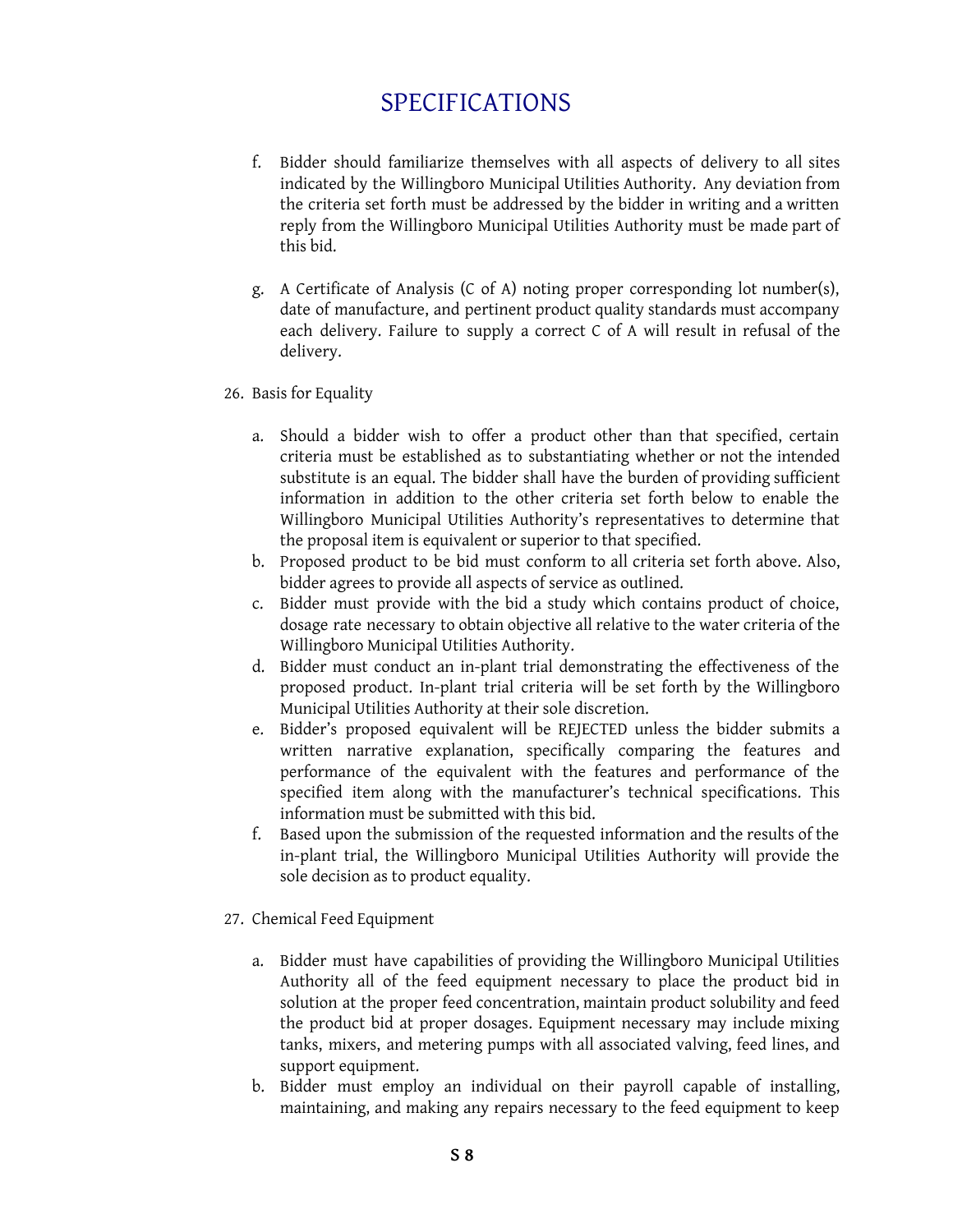the equipment in proper running condition.

- c. No outside contractors are allowed to fulfill this requirement. The individual must be an employee of the company offering the product for bid.
- d. Upon request, the Willingboro Municipal Utilities Authority may require the bidder to list the name and credentials associated with this employee to ensure that their qualifications are sufficient to meet the demands of this contract.
- e. Bidder must provide all equipment and service at no cost to the Willingboro Municipal Utilities Authority or incorporate all associated costs in with the bid price of the product.
- H. **PPG Accu-Tab TM three-inch (3") calcium hypochlorite** PPG Accu-Tab TM three-inch (3") calcium hypochlorite tablets are an item protected by United States Patent Laws, Patent Number 5427748. Estimated annual quantity is 2,500 lbs.

| Typical                             | Maximum | Minimum | Equal                                                                    |
|-------------------------------------|---------|---------|--------------------------------------------------------------------------|
|                                     |         |         |                                                                          |
| 7.7                                 | 8.0     | 7.3     |                                                                          |
|                                     |         |         |                                                                          |
| 93.0                                | 88.0    |         |                                                                          |
| 3.5                                 | 5.0     |         |                                                                          |
| 1.5                                 | 3.5     |         |                                                                          |
| .50                                 | .60     |         |                                                                          |
| 6.0                                 | 12.0    |         |                                                                          |
| 16                                  | 25      | 12      |                                                                          |
| 13.3                                | 13.7    | 12.6    |                                                                          |
| 75                                  | 135     |         |                                                                          |
| 99.2                                | 100     | 98.0    |                                                                          |
| 16.0                                | 24.0    |         |                                                                          |
|                                     |         |         |                                                                          |
| 100% Equivalent to 137% NaOH 50%    |         |         |                                                                          |
| 1 lb. Equivalent to .59 lb. Mg(OH)2 |         |         |                                                                          |
|                                     |         |         |                                                                          |
|                                     |         |         |                                                                          |
| 12.90                               | 12.71   |         |                                                                          |
| 60                                  | 62      | 58      |                                                                          |
| 150                                 | 500     | 100     |                                                                          |
|                                     |         |         | 1 lb. Equivalent to .73 lb. Mg(OH)2 60%<br>100% Equivalent to 170% CaCO3 |

I. **Magnesium Hydroxide Slurry,** product supplied must conform to the following:

\*TP-112 14 Hour Stability Residual Test

\*Brookfield RVT Viscometer #3 spindle @ 100 rpm, 60 seconds at 70°F

NSF International must certify that product conforms to the requirements of NSF/ANSI Standard 60 – Drinking Water Treatment Chemicals – Health Effects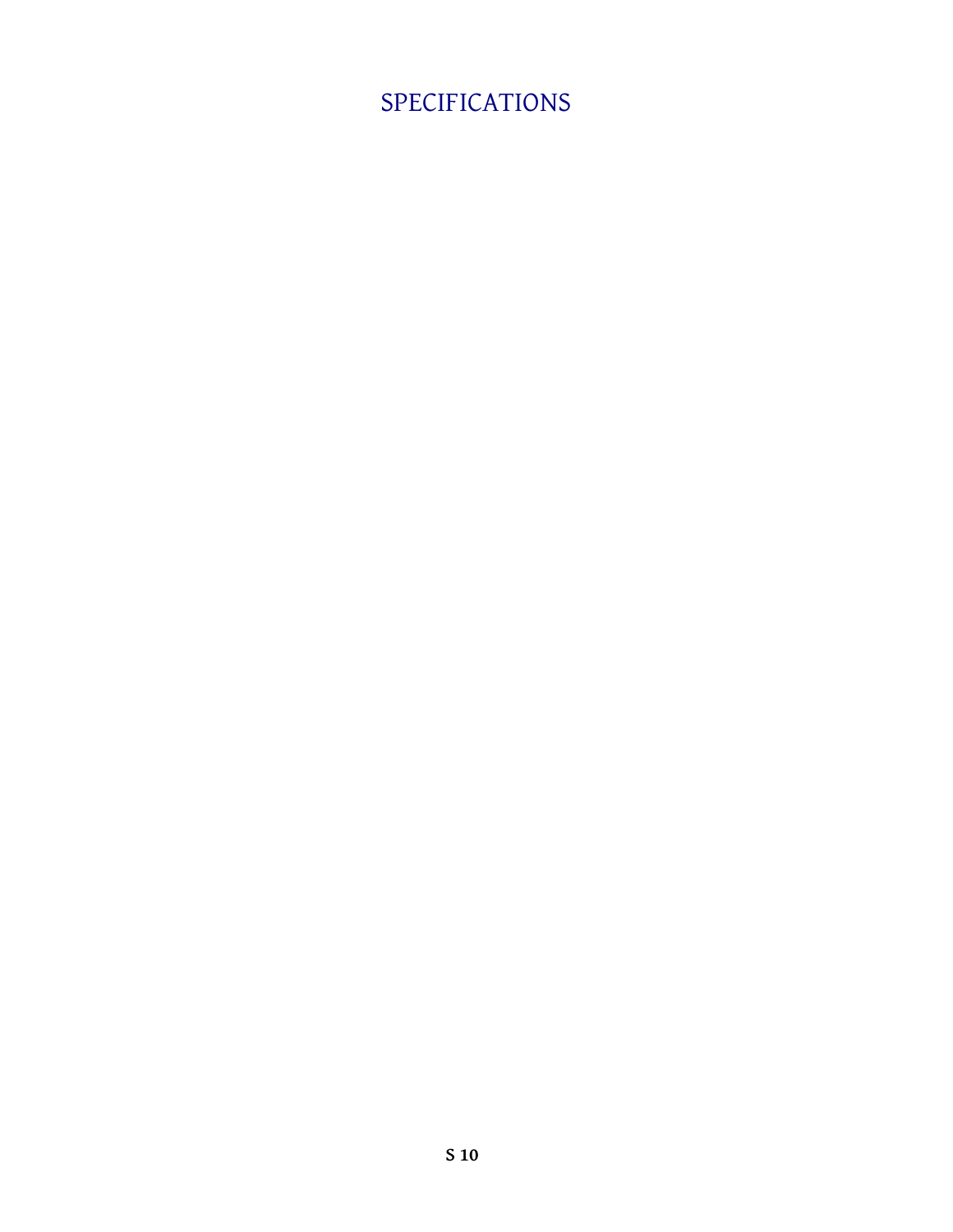### **PROVIDE AND DELIVER WATER AND WASTEWATER TREATMENT CHEMICALS TO THE WILLINGBORO MUNICIPAL UTILITIES AUTHORITY:**

The Undersigned hereby declares that \_\_\_\_\_\_\_\_\_\_\_\_\_\_\_\_\_\_ \_\_\_\_\_\_\_\_\_\_\_\_\_\_\_\_\_\_\_\_\_\_\_

ha\_\_\_ carefully examined the specifications, plans and form of contract for the item named above; and that \_\_\_\_\_\_ \_\_\_\_\_ will contract to carry out and complete said project as specified and delineated at the price per unit measure for each scheduled item stated in the Schedule of Prices following.

It is understood that the Unit Price for the respective material stated by the undersigned in the Schedule of Prices will control in the awarding of the contract. Unit price of Equivalent products shall be evaluated pursuant to final cost of treatment per 1 MG of influent. It is further understood that the quantities stated in this Schedule of Prices for the various items are estimated only and may be increased or decreased. Payment will be made only for the quantity actually purchased.

The undersigned proposes to furnish all labor, materials and equipment required to complete the work in every detail, in accordance with specifications and other contract documents, at and for the following Unit Prices:

### **Two-year contract January 1, 2022 through December 31, 2023**

| <b>MATERIAL</b>                                                    | <b>UNIT</b> | <b>UNIT PRICE</b>              | <b>QTY</b> | <b>TOTAL</b>      |
|--------------------------------------------------------------------|-------------|--------------------------------|------------|-------------------|
| Hydrated Lime                                                      | (per ton)   | __________                     | 500        |                   |
| Hydrofluorosilicic Acid                                            |             | $(\text{per cut.})$ __________ | 1200       | ----------------  |
| Polymer (M F Lt 25 or equal) (per lb.)                             |             | -----------                    | 8,000      | _________________ |
| Proposed product: _____________________                            |             |                                |            |                   |
| Polymer (ZETAG 7879 or equal) (per lb.) $\qquad \qquad$ __________ |             |                                | 22,000     |                   |
| Proposed product: _____________________                            |             |                                |            |                   |
| Sulfur Dioxide                                                     |             | $(\text{per cut.})$ __________ | 800        | ______________    |
| Sodium Hypochlorite                                                |             | $(\text{per gal.})$ __________ | 300,000    | ________________  |
| Polyphosphate                                                      |             | $(\text{per lb.})$ __________  | 25,000     | _________________ |
| Proposed product:_____________________                             |             |                                |            |                   |
| PPG Accu-Tab™                                                      |             | $(\text{per lb.})$ __________  | 5,000      | ______________    |
| Magnesium Hydroxide Slurry (per lb.) ___________                   |             |                                | 5,000      | _____________     |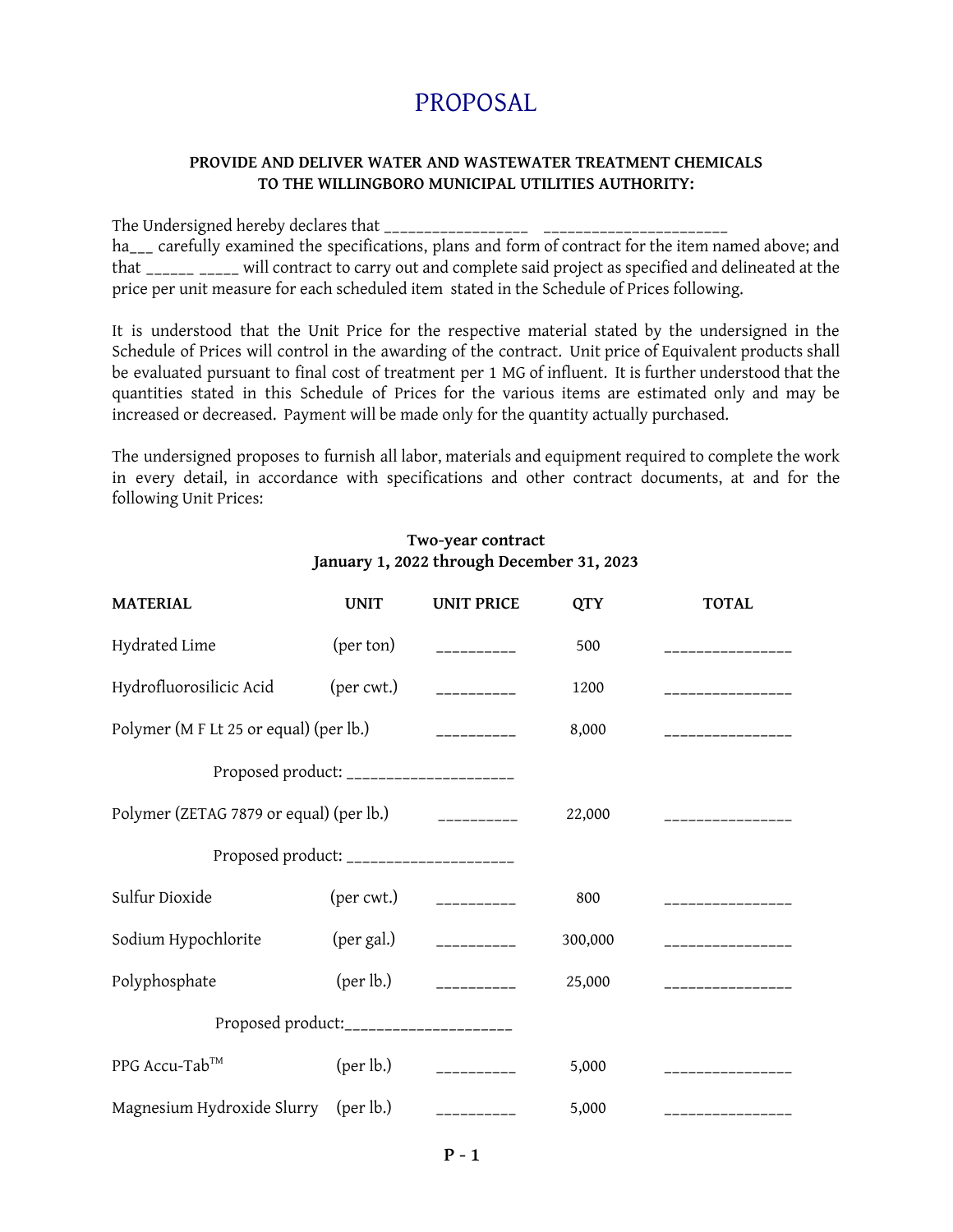All charges for delivery must be included in the bid price. The bid price must include the removal of **all** delivery containers from MUA locations. This includes cylinders, carboys, plastic drums and pallets etc.

There is enclosed herewith the required bid security (bid bond) to the order of the WILLINGBORO MUNICIPAL UTILITIES AUTHORITY in the sum of \_\_\_\_\_\_\_\_\_\_\_\_\_\_\_\_\_\_\_\_\_\_\_\_\_\_\_\_\_\_\_\_\_\_\_\_\_\_\_\_\_\_\_\_\_\_\_\_\_\_\_\_ Dollars (\$ ), and a duly executed consent from an approved surety company, licensed to conduct business in the State of New Jersey, agreeing to furnish the required bond upon the award of contract.

Name and business address of bidder to whom all formal notices are to be sent:

\_\_\_\_\_\_\_\_\_\_\_\_\_\_\_\_\_\_\_\_\_\_\_\_\_\_\_\_\_\_\_\_\_\_\_\_\_\_\_\_\_\_\_\_\_\_\_\_\_\_\_\_\_\_\_\_\_\_\_\_\_\_\_\_\_\_\_\_\_\_\_\_\_\_\_\_\_\_\_\_\_\_\_ \_\_\_\_\_\_\_\_\_\_\_\_\_\_\_\_\_\_\_\_\_\_\_\_\_\_\_\_\_\_\_\_\_\_\_\_\_\_\_\_\_\_\_\_\_\_\_\_\_\_\_\_\_\_\_\_\_\_\_\_\_\_\_\_\_\_\_\_\_\_\_\_\_\_\_\_\_\_\_\_\_\_\_

The undersigned states that the names and addresses of persons interested as principals in this Proposal are as follows:

(Write first name in full):

\_\_\_\_\_\_\_\_\_\_\_\_\_\_\_\_\_\_\_\_\_\_\_\_\_\_\_\_\_\_\_ \_\_\_\_\_\_\_\_\_\_\_\_\_\_\_\_\_\_\_\_\_\_\_\_\_\_\_\_\_\_\_\_\_\_\_\_\_ \_\_\_\_\_\_\_\_\_\_\_\_\_\_\_\_\_\_\_\_\_\_\_\_\_\_\_\_\_\_\_ \_\_\_\_\_\_\_\_\_\_\_\_\_\_\_\_\_\_\_\_\_\_\_\_\_\_\_\_\_\_\_\_\_\_\_\_\_

\_\_\_\_\_\_\_\_\_\_\_\_\_\_\_\_\_\_\_\_\_\_\_\_\_\_\_\_\_\_\_ \_\_\_\_\_\_\_\_\_\_\_\_\_\_\_\_\_\_\_\_\_\_\_\_\_\_\_\_\_\_\_\_\_\_\_\_\_

\_\_\_\_\_\_\_\_\_\_\_\_\_\_\_\_\_\_\_\_\_\_\_\_\_\_\_\_\_\_\_ \_\_\_\_\_\_\_\_\_\_\_\_\_\_\_\_\_\_\_\_\_\_\_\_\_\_\_\_\_\_\_\_\_\_\_\_\_

If Corporation, the bidder shall name the date and State in which corporation was incorporated:

\_\_\_\_\_\_\_\_\_\_\_\_\_\_\_\_\_\_\_\_\_\_\_\_\_\_\_\_\_\_\_ \_\_\_\_\_\_\_\_\_\_\_\_\_\_\_\_\_\_\_\_\_\_\_\_\_\_\_\_\_\_\_\_\_\_\_\_\_

\_\_\_\_\_\_\_\_\_\_\_\_\_\_\_\_\_\_\_\_\_\_\_\_\_\_\_\_\_\_\_ \_\_\_\_\_\_\_\_\_\_\_\_\_\_\_\_\_\_\_\_\_\_\_\_\_\_\_\_\_\_\_\_\_\_\_\_\_

\_\_\_\_\_\_\_\_\_\_\_\_\_\_\_\_\_\_\_\_\_\_\_\_\_\_\_\_\_\_\_ \_\_\_\_\_\_\_\_\_\_\_\_\_\_\_\_\_\_\_\_\_\_\_\_\_\_\_\_\_\_\_\_\_\_\_\_\_ \_\_\_\_\_\_\_\_\_\_\_\_\_\_\_\_\_\_\_\_\_\_\_\_\_\_\_\_\_\_\_ \_\_\_\_\_\_\_\_\_\_\_\_\_\_\_\_\_\_\_\_\_\_\_\_\_\_\_\_\_\_\_\_\_\_\_\_\_

If a partnership or corporation, give the names of all partners, or all officers of the corporation with the addresses of each:

\_\_\_\_\_\_\_\_\_\_\_\_\_\_\_\_\_\_\_\_\_\_\_\_\_\_\_\_\_\_\_ \_\_\_\_\_\_\_\_\_\_\_\_\_\_\_\_\_\_\_\_\_\_\_\_\_\_\_\_\_\_\_\_\_\_\_\_\_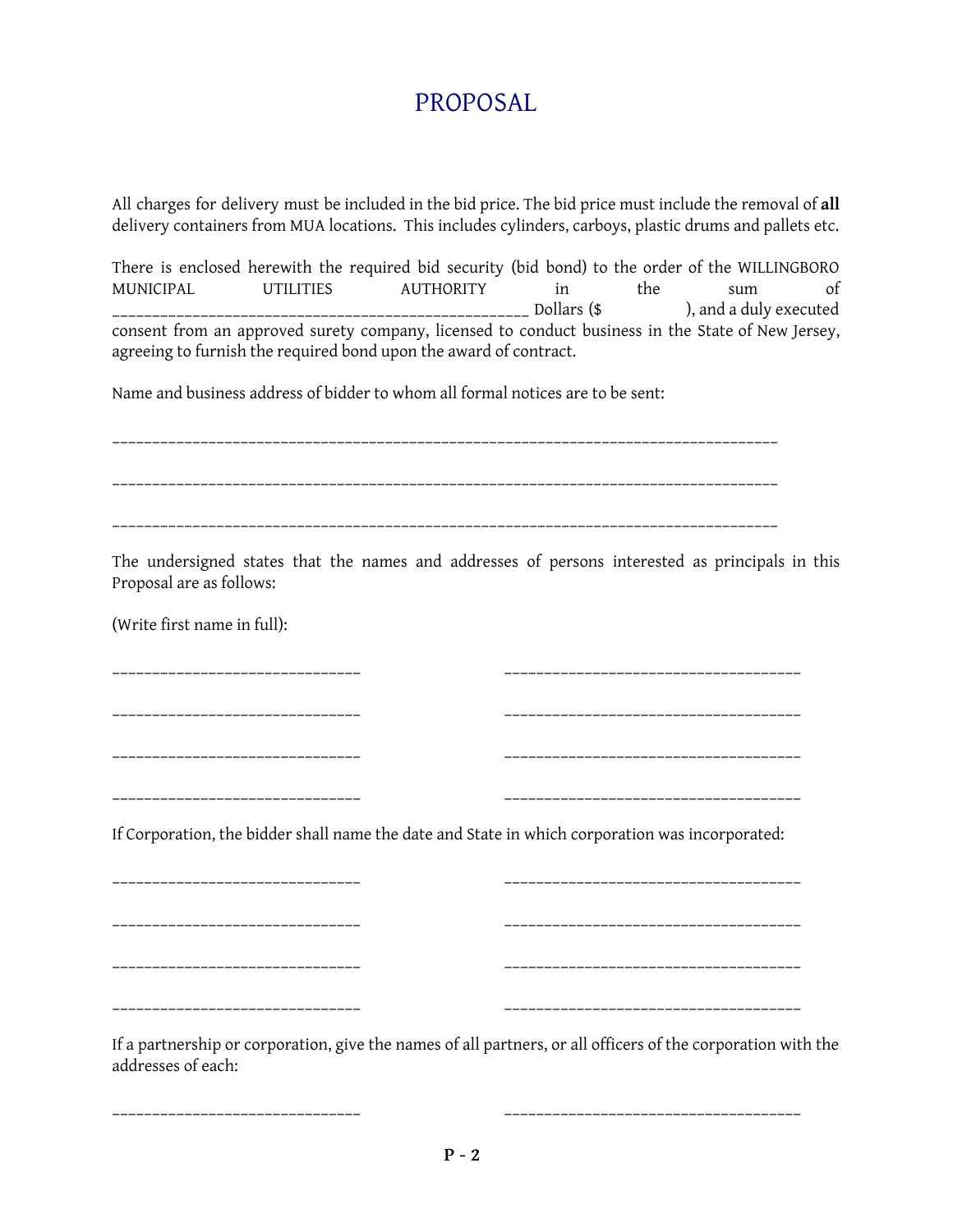| _________________________________ |  |
|-----------------------------------|--|
| _________________________________ |  |
| _________________________________ |  |

The undersigned bidder submitting this proposal or bid certifies and affirms that such bid is genuine and not collusive or sham; that said bidder has not colluded, conspired, connived, or agreed, directly or indirectly, with any bidder or person to put in a sham bid, or that such other persons shall refrain from bidding, and has not in any manner, directly or indirectly, sought by agreement or collusion, or communication or conference, with any person, to fix the bid price of said bidder or any other bidder or fix any overhead, profit or cost element of said bid against the OWNER or any person interested in the proposed contract; and further, that such bidder has not, directly or indirectly, submitted this bid, or the contents thereof, or divulged information or data relative thereto to any association or to any member or agent thereof; and, that no member of the OWNER's Officials or Employees of said OWNER is interested directly or indirectly in the bid or in any portion of the bid, nor in the Contract or in any part of the Contract which may be awarded the undersigned on the basis of such bid.

|                                                           |    | Bidder                                                                |
|-----------------------------------------------------------|----|-----------------------------------------------------------------------|
| $-$ SEAL $-$                                              |    |                                                                       |
|                                                           | By | (Signature of Individual, Partner<br>or Officer Signing the Proposal) |
| (Seal is required if Bidder<br>is a corporation)<br>Title |    |                                                                       |

The undersigned states that the names and addresses of all persons owning a ten- percent (10%) or greater interest therein in this proposal, in compliance with P.L. 1977, Chapter 33, effective March 8, 1977, are as follows:

\_\_\_\_\_\_\_\_\_\_\_\_\_\_\_\_\_\_\_\_\_\_\_\_\_\_\_\_\_\_\_\_\_\_\_ \_\_\_\_\_\_\_\_\_\_\_\_\_\_\_\_\_\_\_\_\_\_\_\_\_\_\_\_\_\_\_\_\_\_\_\_\_ \_\_\_\_\_\_\_\_\_\_\_\_\_\_\_\_\_\_\_\_\_\_\_\_\_\_\_\_\_\_\_\_\_\_\_ \_\_\_\_\_\_\_\_\_\_\_\_\_\_\_\_\_\_\_\_\_\_\_\_\_\_\_\_\_\_\_\_\_\_\_\_\_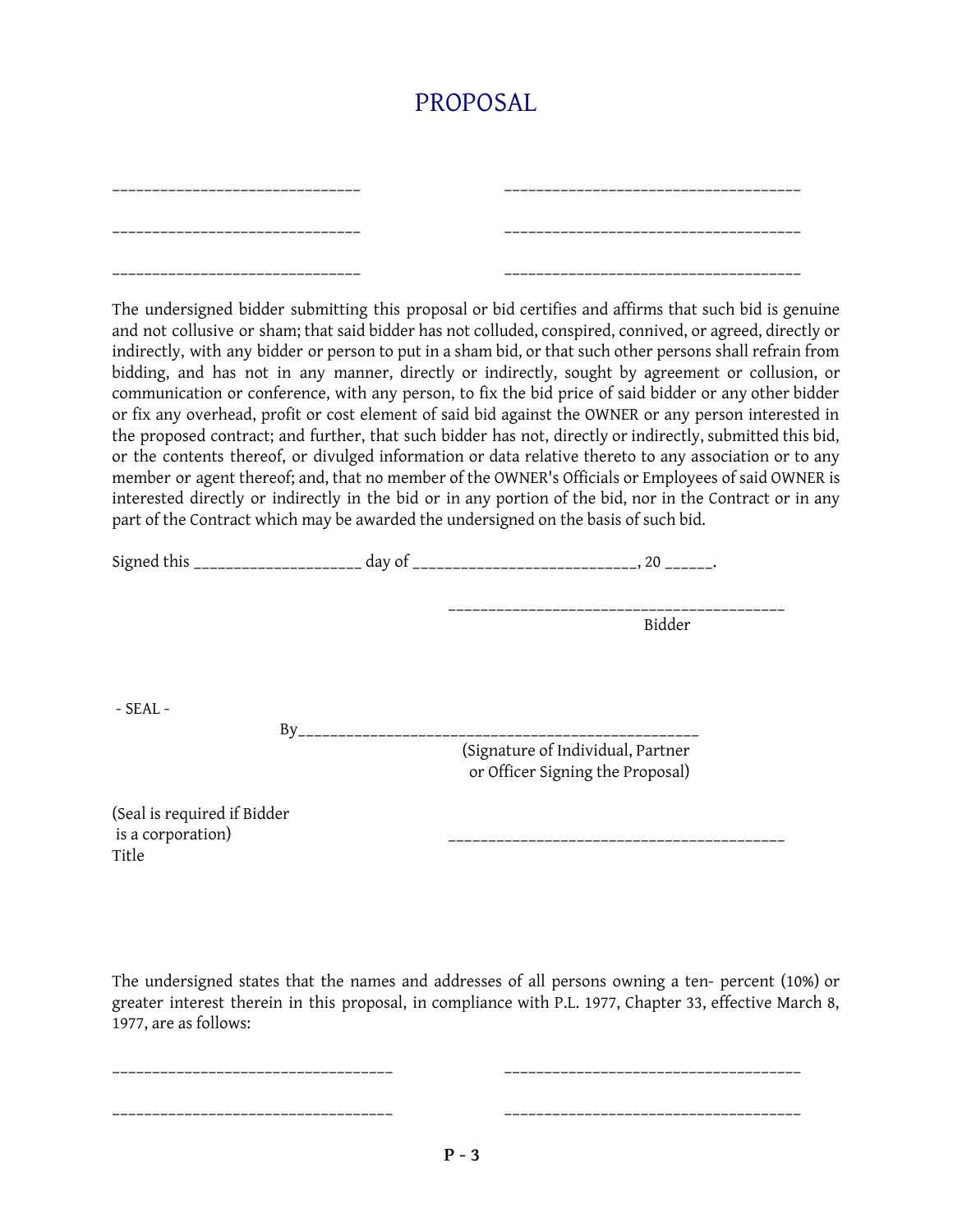If a corporation, the bidder shall name the date and State in which incorporated.

Affiant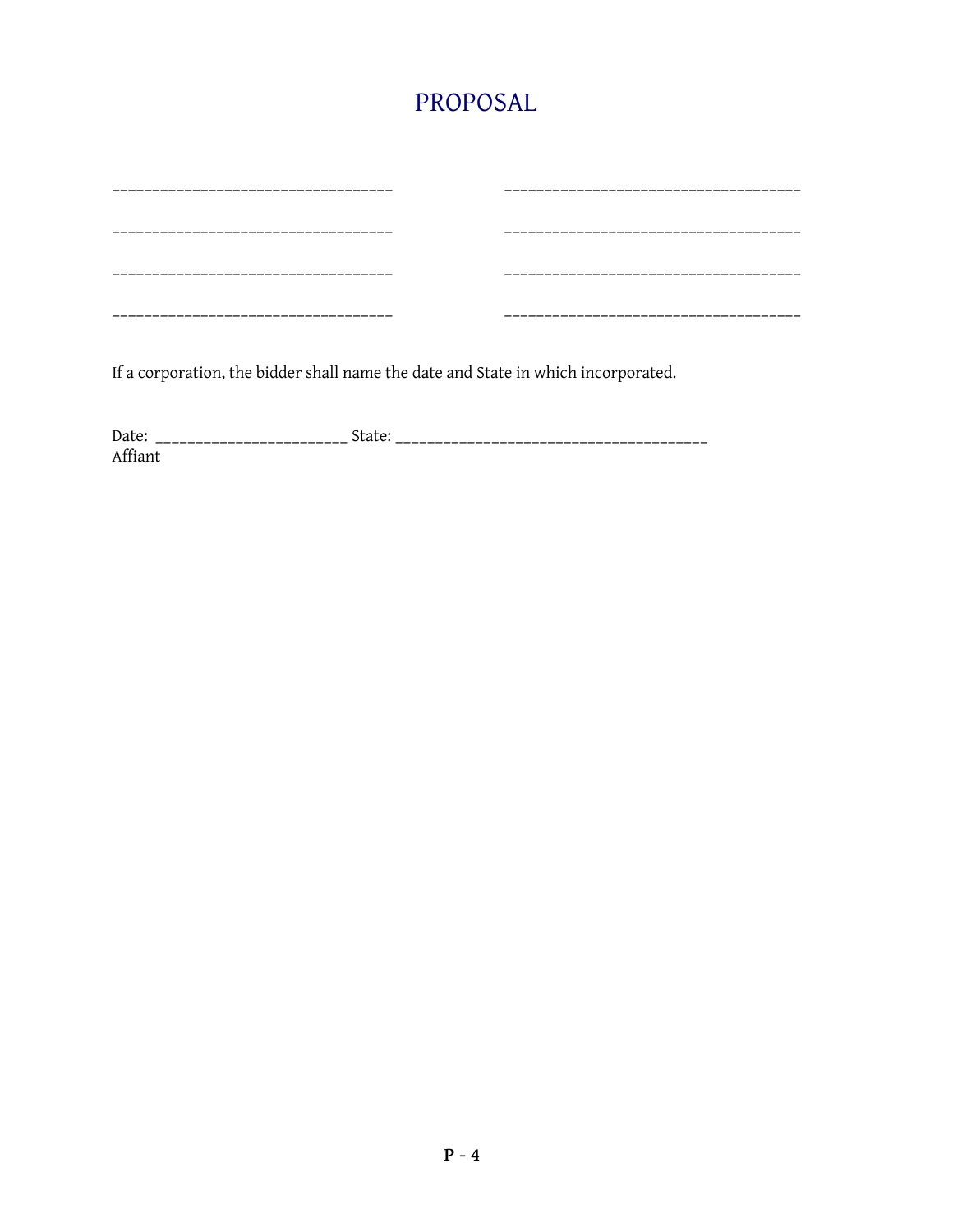### **BIDDER'S AFFIDAVIT**

| being duly sworn, deposes and says that he resides at |
|-------------------------------------------------------|
|                                                       |
| <sub>of</sub>                                         |

who signed the above Proposal or Bid, that he was duly authorized to sign and that the Bid is the true offer of the Bidder, that the seal attached is the seal of the Bidder and that all declarations and statements contained in the Bid are true to the best of his knowledge and belief.

He further deposes that he has submitted herewith a list of names and addresses of all stockholders and/or partners owning a 10 percent or greater interest therein in compliance with P.L. 1977, Chapter 33, and effective March 8, 1977.

> \_\_\_\_\_\_\_\_\_\_\_\_\_\_\_\_\_\_\_\_\_\_\_\_\_\_\_\_\_\_\_\_\_\_\_\_\_\_\_\_\_ Affiant

Subscribed and Sworn to before me this \_\_\_\_\_\_\_\_\_\_\_\_\_\_\_\_\_\_\_\_\_\_day

of \_\_\_\_\_\_\_\_\_\_\_\_\_\_\_\_\_\_\_\_\_\_\_\_\_\_\_\_\_\_\_\_\_\_\_, 20\_\_\_\_\_\_\_.

\_\_\_\_\_\_\_\_\_\_\_\_\_\_\_\_\_\_\_\_\_\_\_\_\_\_\_\_\_\_\_\_\_\_\_\_\_\_\_\_\_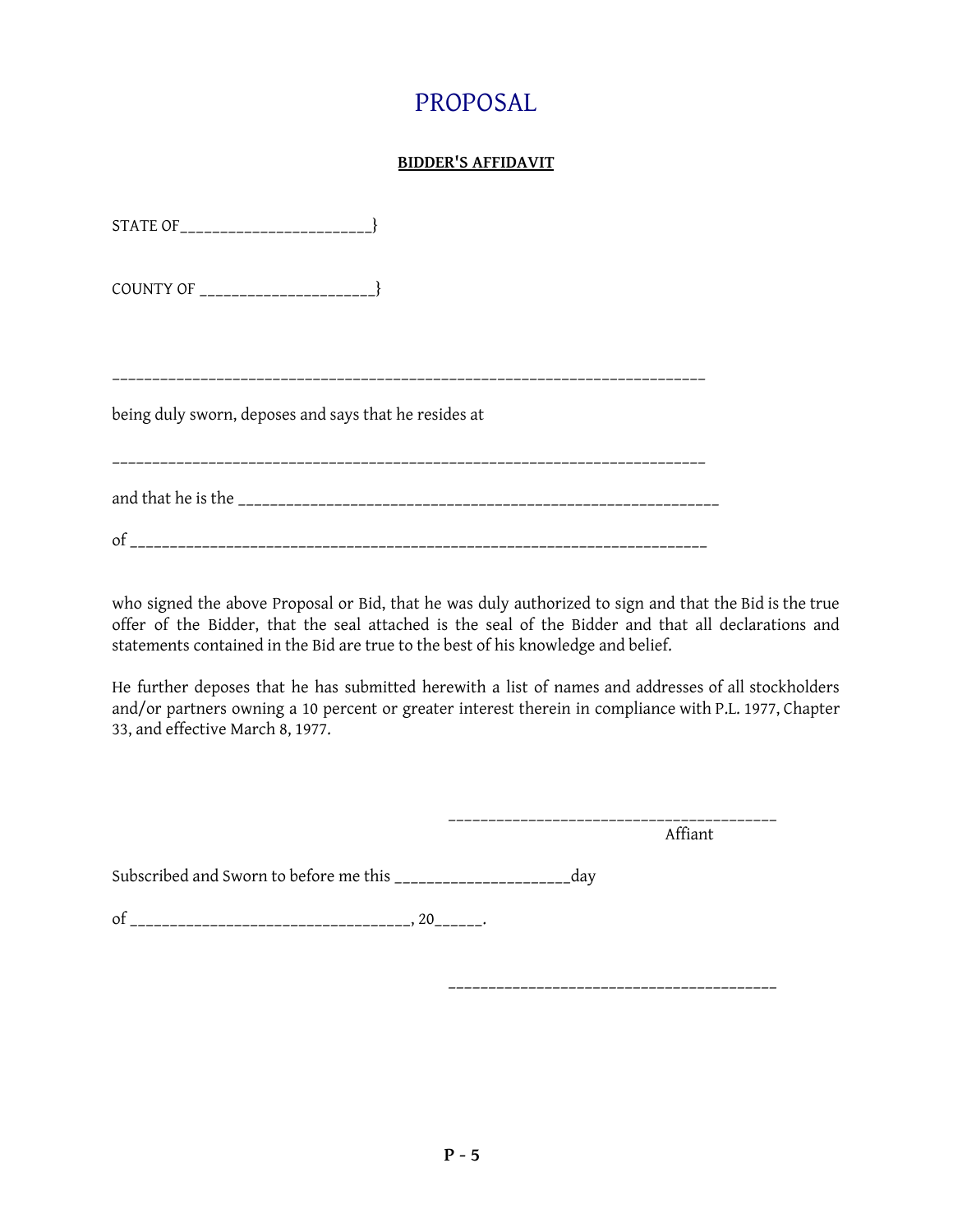### **AFFIRMATIVE ACTION REQUIREMENTS**

A. This contract is subject to and all bidders are required to comply with the requirements of P.L. 1975, C. 117, an act relating to Affirmative Action.

B. The undersigned contractor certifies that he is aware of the commitment to comply with the requirements of P.L. 1975, C 117, including NJAC 17:27 and agrees to furnish the required documentation pursuant to the Law.

| COMPANY: ______________________________                                                                                   |
|---------------------------------------------------------------------------------------------------------------------------|
| SIGNATURE: _____________________________                                                                                  |
| TITLE:<br>the contract of the contract of the contract of the contract of the contract of the contract of the contract of |

NOTE: A contractor's bid must be rejected as non-responsive if a contractor fails to comply with the requirements of PL 1975, C 117.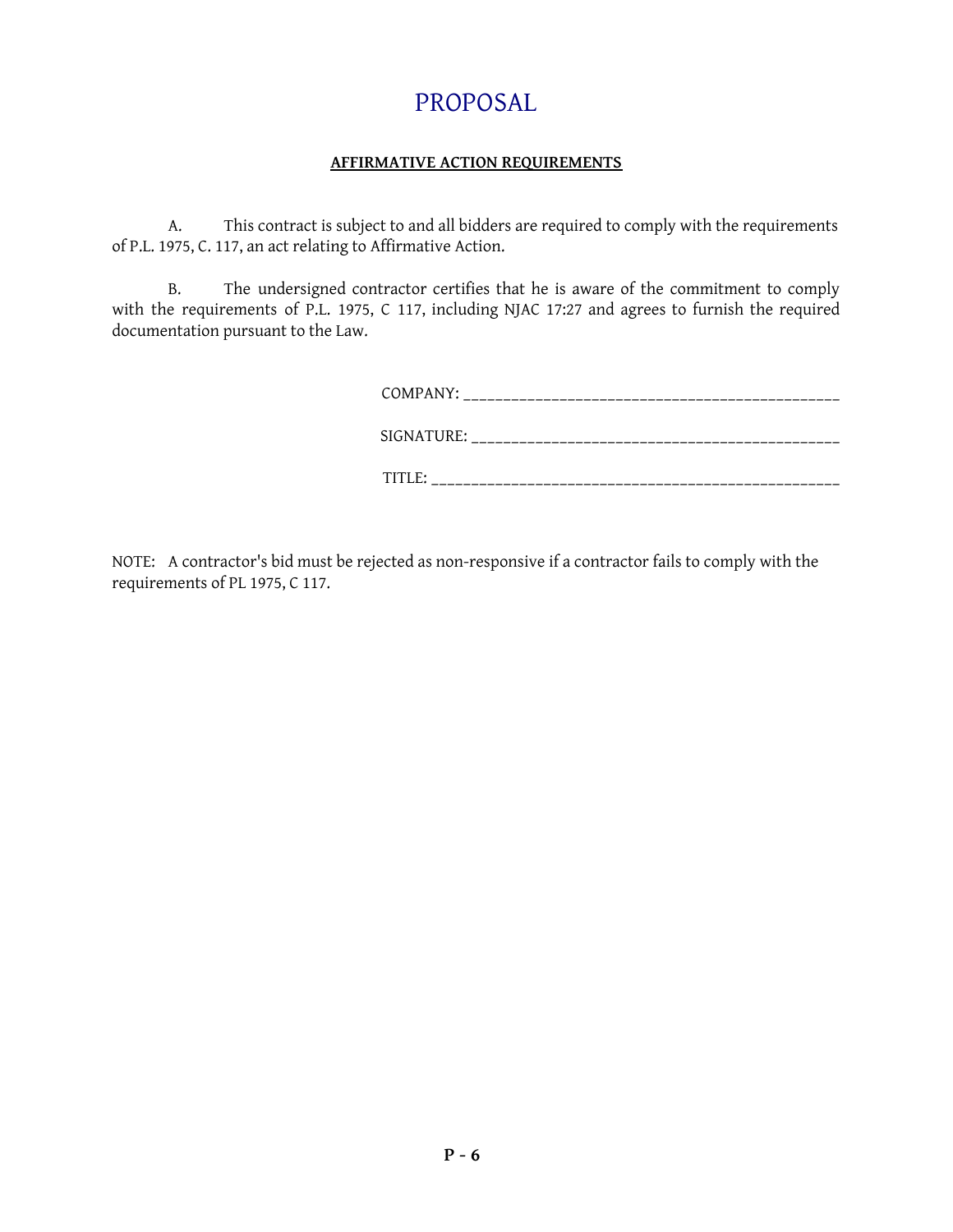### **DISCLOSURE OF INVESTMENT ACTIVITIES IN IRAN**

**Proposer: \_\_\_\_\_\_\_\_\_\_\_\_\_\_\_\_\_\_\_\_\_\_\_\_\_\_\_\_\_\_\_\_\_\_\_\_\_\_\_**

#### **PART 1**

Pursuant to Public Law 2012, c. 25(N.J.S.A. 52-32:55, et seq.) and N.J.S.A. 40A:11-2.1, any person or entity that submits a bid or proposal or otherwise proposes to enter into or renew a contract must complete the certification below to attest, under penalty of perjury, that neither the person or entity, nor any of its parents, subsidiaries, or affiliates (any parent, successor, subunit, direct or indirect subsidiary, or any entity under common ownership or control with, any entity), is identified on the Department of Treasury's Chapter 25 list as a person or entity engaging in investment activities in Iran. The Chapter 25 list is found on the State of New Jersey, Department of Treasury, Division of Purchase and Property website at http://www.state.nj.us/treasury/purchase/pdf/Chapter25List.pdf Bidders must review this list prior to completing the below certification. Failure to complete the certification will render a bidder's proposal non-responsive. If the Authority finds a person or entity to be in violation of law, s/he shall take action as may be appropriate and provided by law, rule or contract, including but not limited to seeking compliance, recovering damages, declaring the party in default and seeking debarment or suspension of the party. If the bidder submits a false certification, the Authority shall report the name of the bidder to the New Jersey Attorney General, who shall determine whether to bring a civil action against the person or entity in accordance with N.J.S.A. 52:32-59.

#### **PLEASE CHECK THE APPROPRIATE BOX:**

I certify, pursuant to Public Law 2012 c. 25, that neither the bidder listed above nor any of the bidder's Parents, subsidiaries, or affiliates is listed on the N.J. Department of the Treasury's list of entities determined to be engaged in prohibited activities in Iran pursuant to P.L. 2012 c. 25 ("Chapter 25 List"). I further certify that I am the person listed above, or I am an officer or representative of the entity listed above and am authorized to make this certification on its behalf. I will skip Part 2 and sign and complete the Certification below. **OR**

I am unable to certify as above because the bidder and/or one or more of its parents, subsidiaries, or affiliates is listed on the Department's Chapter 25 list. I will provide a detailed, accurate and precise description of the activities in Part 2 below and sign and complete the Certification below. Failure to provide such will result in the proposal being rendered as non-responsive and appropriate penalties, fines and/or sanctions will be assessed as provided by law.

#### **PART 2**

**You must provide a detailed, accurate and precise description of the activities of the bidding person/entity, or one of its parents, subsidiaries or affiliates, engaging in the investment activities in Iran outlined above by completing the box below.**

| Name:<br>Description of Activities: | Relationship to Proposer:          |
|-------------------------------------|------------------------------------|
| Duration of Engagement:             | <b>Anticipated Cessation Date:</b> |
| Proposer Contact Name:              | Contact Phone Number:              |

**Certification: I, being duly sworn upon my oath, hereby represent and state that the foregoing information and any attachments thereto to the best of my knowledge are true and complete. I attest that I am authorized to execute this certification on behalf of the above-referenced person or entity. I acknowledge that the Authority is relying on the information contained herein and thereby acknowledge that I am under a continuing obligation from the date of this certification through the completion of any contracts with the Authority to notify the Authority in writing of any changes to the answers or information contained herein. I acknowledge that I am aware that it is a criminal offense to make a false**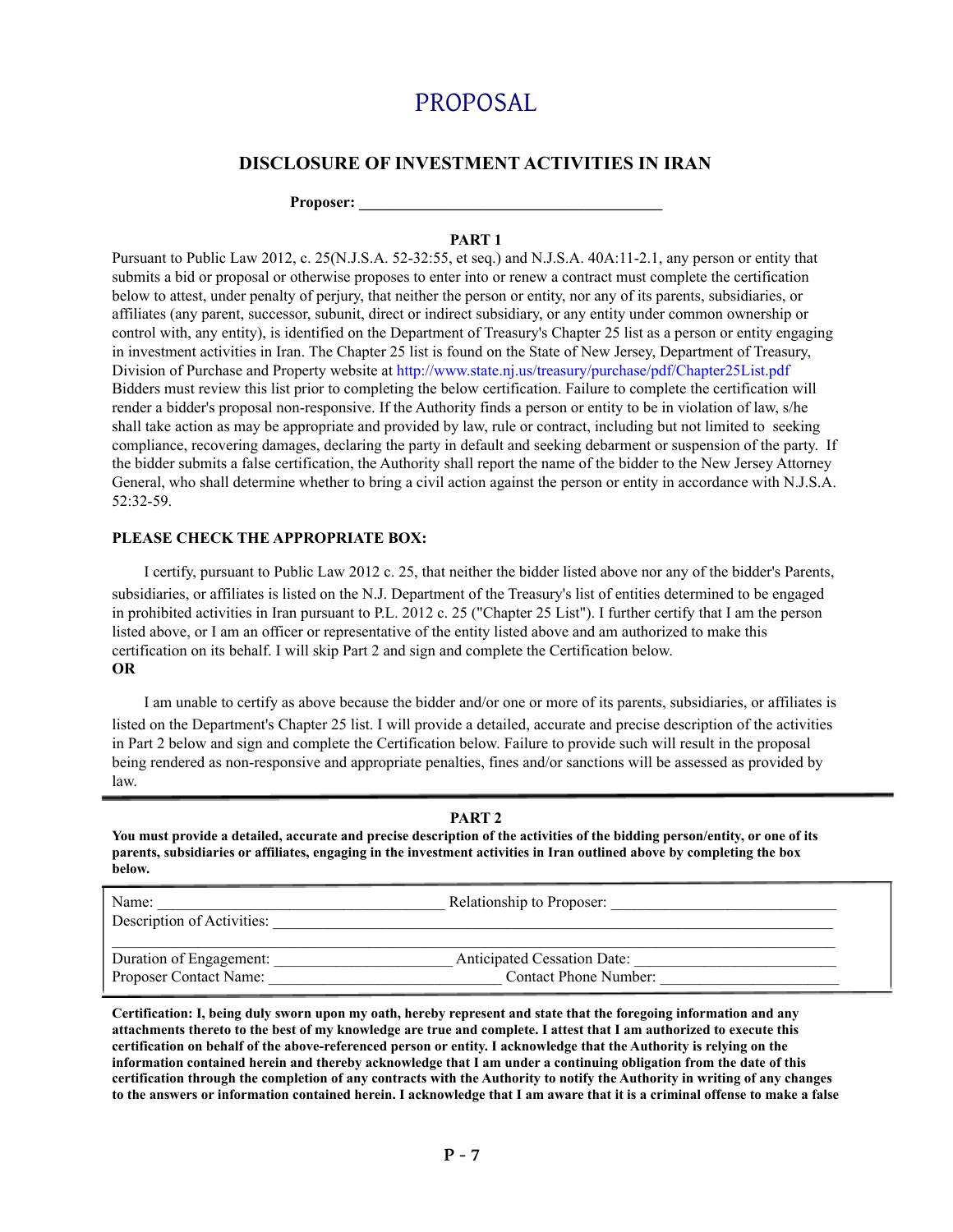**statement or misrepresentation in this certification, and if I do so, I recognize that I am subject to criminal prosecution under the law and that it will also constitute a material breach of my agreement(s) with the Authority and the Authority at its option may declare any contract(s) resulting from this certification void and unenforceable.**

| Full Name (Print): | Signature:                                            |
|--------------------|-------------------------------------------------------|
| TITLE:             | $\blacksquare$ ) $\Delta \text{TF}$ .<br>1 <b>.</b> . |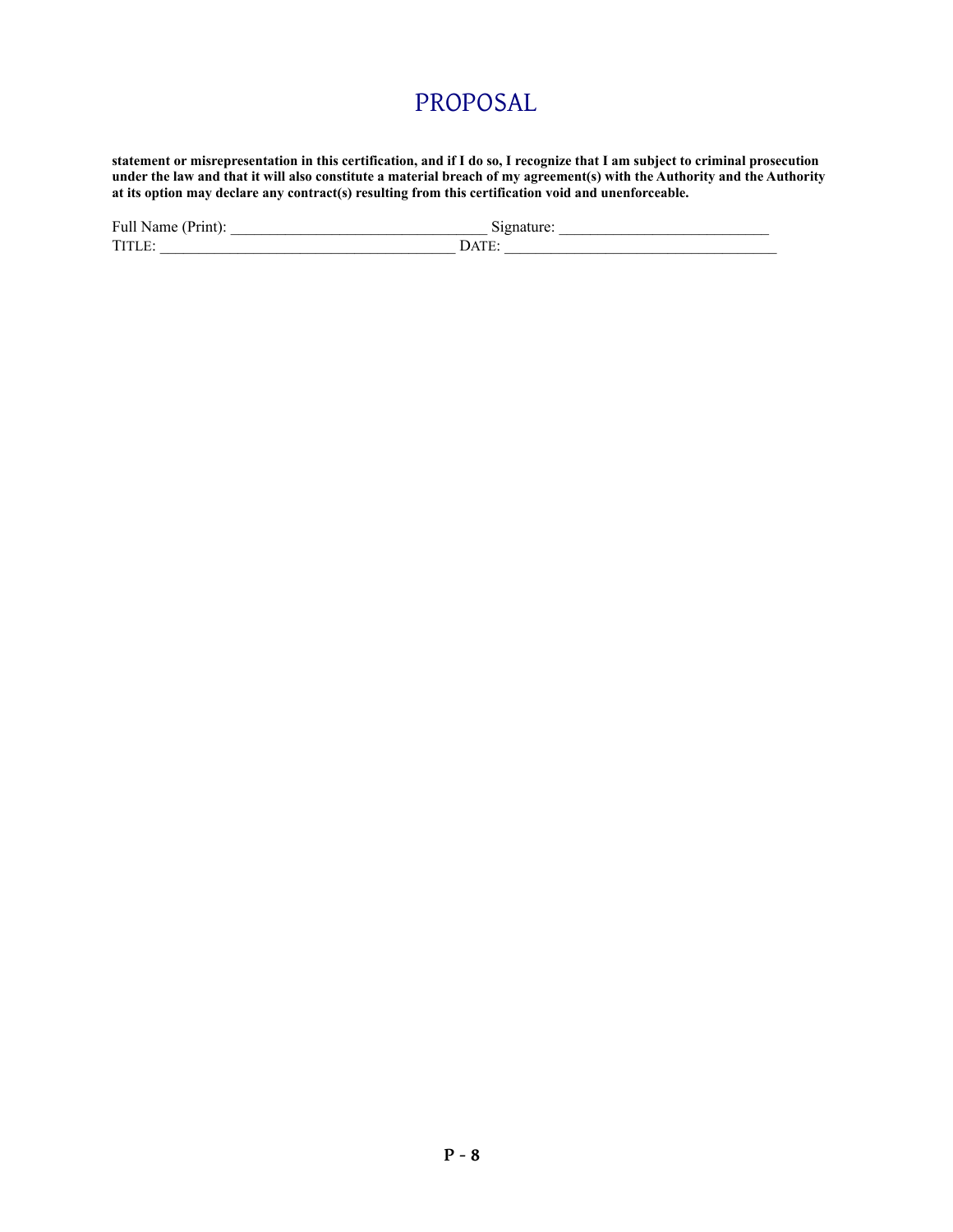### **RETURN OF BID SECURITY**

If bid security is returned at bid meeting, bidder or his representative must sign receipt below.

TO THE WILLINGBORO MUNICIPAL UTILITIES AUTHORITY

PROJECT: PURCHASE AND DELIVERY OF WATER AND WASTEWATER TREATMENT CHEMICALS

I hereby acknowledge return of bid security submitted this date for the project noted above.

| Bidder<br>Date                                                                      |  |
|-------------------------------------------------------------------------------------|--|
|                                                                                     |  |
| Certified Check No. _________________<br>$\left( \right)$<br>Bid Security Returned: |  |
| $\left( \right)$                                                                    |  |
| Cashier's Check No. __________________<br>$\left( \right)$                          |  |
|                                                                                     |  |

All other securities will, at the appropriate time, be returned by CERTIFIED MAIL.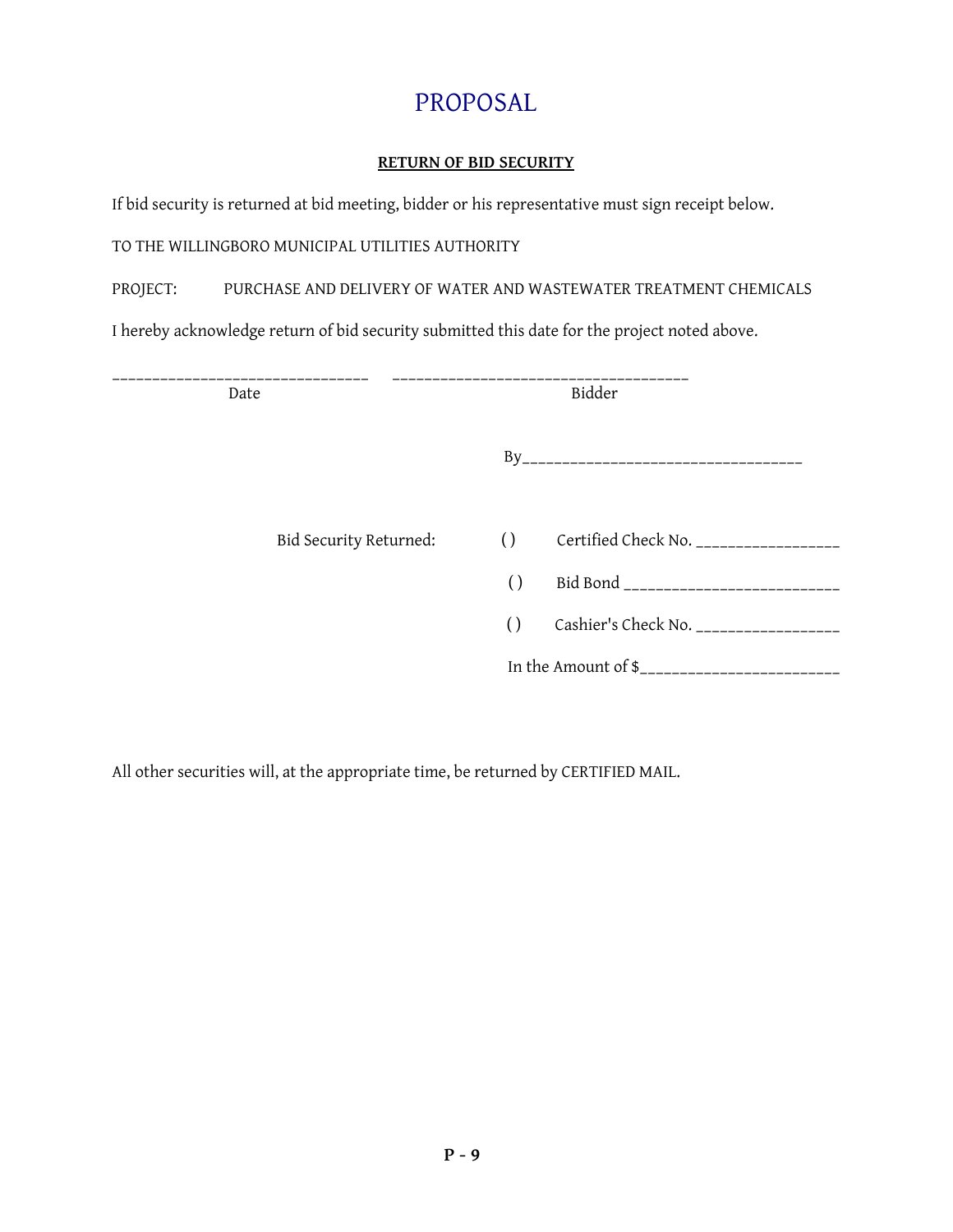#### *CONTRACT*

*THIS AGREEMENT made and executed this \_\_\_\_\_\_\_\_\_\_\_ day of December 2021 by and between the WILLINGBORO MUNICIPAL UTILITIES AUTHORITY, a public body corporate and politic created pursuant to N.J.S.A. 40:14B-1 et seq., hereinafter referred to as "The Authority, and hereinafter referred to as "The Supplier", for the period beginning on January 1, 2022, through December 31, 2023.*

#### *WITNESSETH:*

- 1. *The supplier, having been designated by the Authority as the lowest, responsible bidder subsequent to the Authority's receipt of sealed bids on December 2, 2021 herewith covenants to furnish and deliver to the Authority the following material and quantities as contained in the Public Notice to Bidders and/or the specifications: \_\_\_\_\_\_\_\_\_\_\_\_\_\_\_\_\_\_\_\_\_\_\_\_\_\_\_\_\_\_\_\_\_\_\_\_\_\_\_\_\_\_\_\_\_\_\_\_\_\_\_\_\_\_\_\_.*
- 2. In consideration of the receipt of said material, the Authority agrees to pay the Supplier for the same at *the following prices respectively:*
- 3. Payment by the Authority shall be made after delivery and upon receipt by the Authority of an itemized *statement and voucher from the Supplier for the materials delivered. The supplier recognizes that said payments will require the Authority approval at a public meeting and therefore agrees to submit his* statement and voucher at least ten business days in advance of the next regular meeting of the Authority *and to expect payment thereof within five days after said meeting.*
- 4. *The Authority meets on the third Wednesday of each month and the Supplier may rely thereon in submitting for payment unless otherwise notified by the Authority.*
- 5. *The Supplier specifically covenants and warrants that the material in question is of good and merchantable quality and is fit for use by the Authority in its utility operation.*
- 6. The Supplier and the Authority mutually agree that all of the terms and conditions set forth in the Notice *to Bidders including but not limited to, the instructions to bidders and the specifications are hereby* incorporated by reference and made a part of this Agreement as if fully set forth at length herein.
- 7. *The Supplier covenants that in making delivery of the material it will comply with any existing governmental regulations.*
- 8. *This Agreement and the documents specifically incorporated by reference contain the entire understanding between the parties hereto with respect to this transaction and shall not be altered, modified or supplemented by the parties except by a subsequent writing, signed and sealed by them.*
- 9. *This Agreement shall be binding upon the respective parties hereto and their respective successors or heirs.*
- 10. *This Agreement shall not be assigned by either party without the prior written consent of the other.*
- 11. *Affirmation Action: The provisions of Exhibit "A" with respect to MANDATORY AFFIRMATIVE ACTION LANGUAGE IN PROCUREMENT, PROFESSIONAL AND SERVICES CONTRACTS are specifically incorporated herein as a material provision of this contract.*
- 12. *American with Disabilities Act: The provisions of Exhibit "C" with respect to the AMERICANS WITH DISABILITIES ACT OF 1990 are specifically incorporated herein as a material provision of this contract.*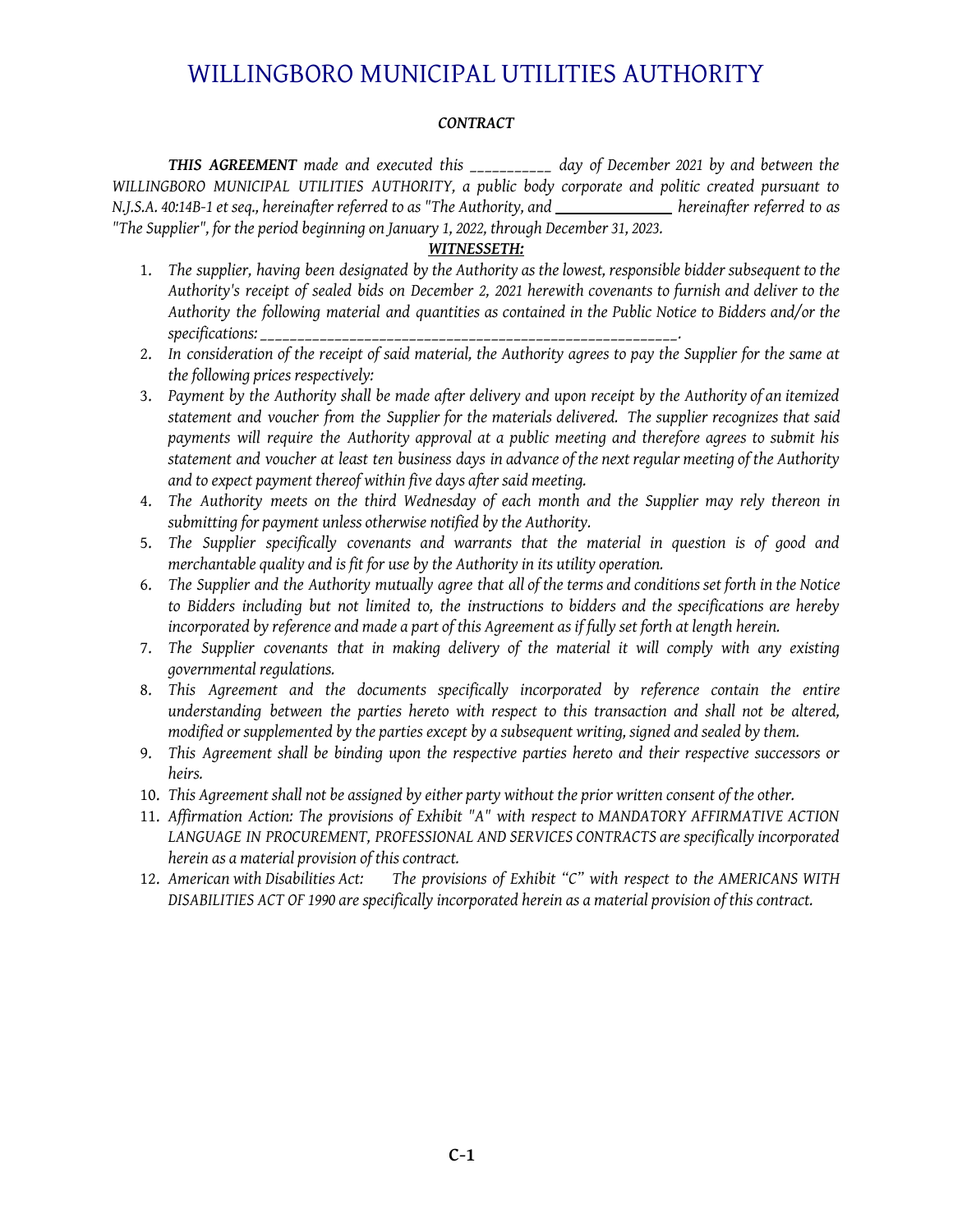#### *CONTRACT*

IN WITNESS WHEREOF, the parties hereto have set their respective hands and seals the day and year first *above written.*

*WILLINGBORO MUNICIPAL UTILITIES AUTHORITY*

*By: \_\_\_\_\_\_\_\_\_\_\_\_\_\_\_\_\_\_\_\_\_\_\_\_\_\_\_\_\_\_\_\_\_\_\_\_\_\_\_\_\_*

*, Chairman*

*Seal:*

*ATTEST:*

*\_\_\_\_\_\_\_\_\_\_\_\_\_\_\_\_\_\_\_\_\_\_\_\_\_ , Secretary*

*By: \_\_\_\_\_\_\_\_\_\_\_\_\_\_\_\_\_\_\_\_\_\_\_\_\_\_\_\_\_*

*\_\_\_\_\_\_\_\_\_\_\_\_\_\_\_\_\_\_\_\_\_\_\_\_\_\_\_\_\_\_\_\_\_\_\_\_\_\_\_\_*

*(President, Partner or Sole Proprietor)*

*Seal:*

*ATTEST:*

*\_\_\_\_\_\_\_\_\_\_\_\_\_\_\_\_\_\_\_\_\_\_\_\_\_\_\_ Secretary*

### *ACKNOWLEDGMENT OF CONTRACTOR, IF A CORPORATION*

*STATE OF \_\_\_\_\_\_\_\_\_\_\_\_\_\_\_\_\_\_\_\_\_\_\_\_}*

*COUNTY OF \_\_\_\_\_\_\_\_\_\_\_\_\_\_\_\_\_\_\_\_\_\_\_}*

*On this \_\_\_\_\_\_\_\_\_\_\_\_\_\_\_\_\_\_\_\_\_\_\_\_\_\_\_\_day of \_\_\_\_\_\_\_\_\_\_\_\_\_\_\_\_\_\_, 20\_\_, before me personally came and appeared\_\_\_\_\_\_\_\_\_\_\_\_\_\_\_\_\_\_\_\_\_\_\_\_\_\_\_\_\_, to me known, who, being by me duly sworn, did depose and say that he is the \_\_\_\_\_\_\_\_\_\_\_\_\_\_\_\_\_\_\_\_\_\_\_\_\_\_\_\_\_\_\_of\_\_\_\_\_\_\_\_\_\_\_\_\_\_\_\_\_\_\_\_\_\_\_\_\_\_\_, The corporation described in and which executed the foregoing instrument; that he knows the seal of said* corporation; that one of the seals affixed to said instrument is such seal, that it was so affixed by order of the *directors of said corporation; and that he signed his name thereto by like order.*

> *\_\_\_\_\_\_\_\_\_\_\_\_\_\_\_\_\_\_\_\_\_\_\_\_\_\_\_\_\_\_ Notary Public*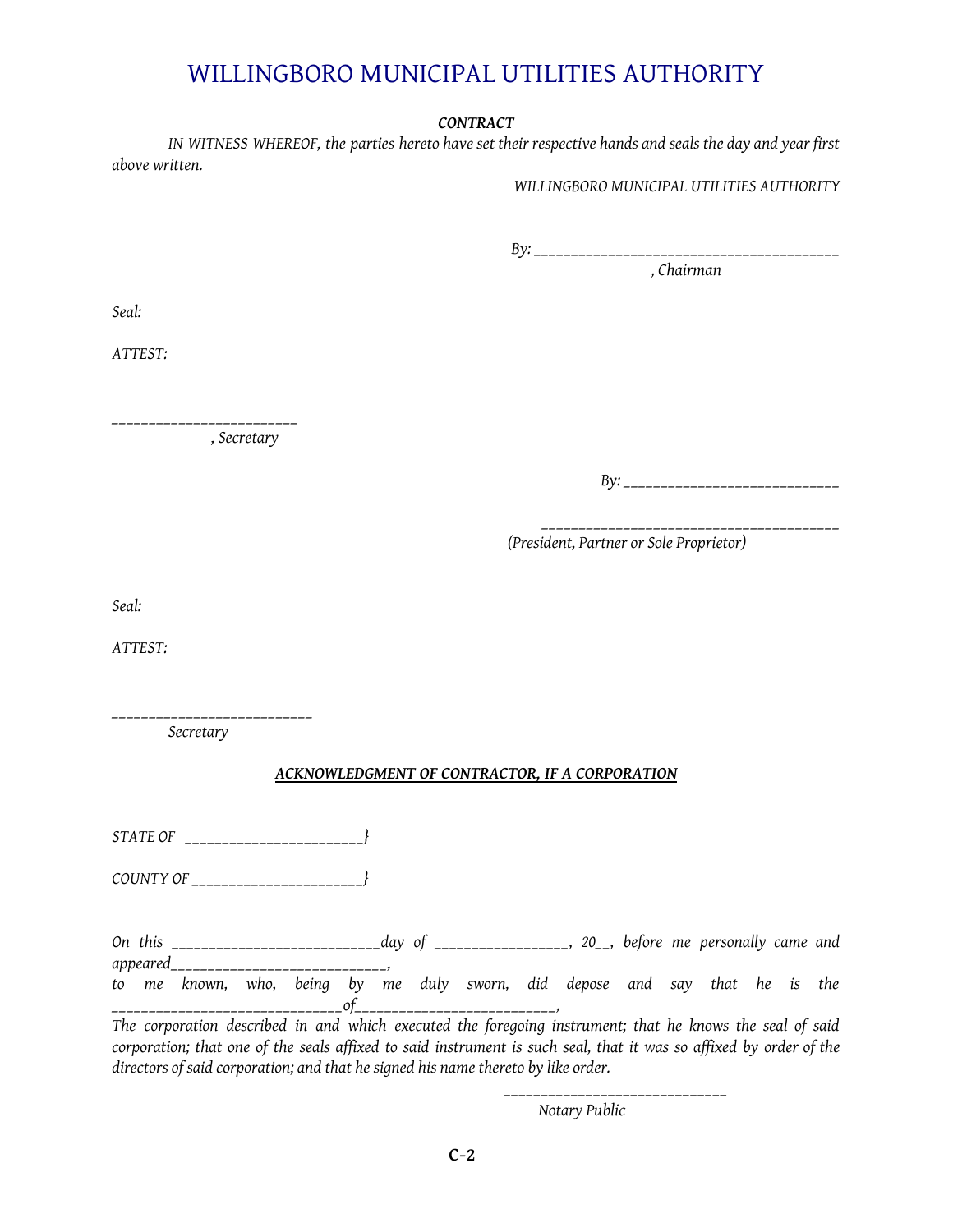*(SEAL)*

### *ACKNOWLEDGMENT OF CONTRACTOR, IF A FIRM OR PARTNERSHIP*

*STATE OF \_\_\_\_\_\_\_\_\_\_\_\_\_\_\_\_\_\_\_\_\_\_\_\_\_}*

*COUNTY OF \_\_\_\_\_\_\_\_\_\_\_\_\_\_\_\_\_\_\_\_\_\_\_\_}*

*On this \_\_\_\_\_\_\_\_\_\_\_\_\_\_\_\_\_\_\_\_\_\_\_\_\_\_day of \_\_\_\_\_\_\_\_\_\_\_\_\_\_\_\_\_\_, 20\_\_, before me personally came and appeared\_\_\_\_\_\_\_\_\_\_\_\_\_\_\_\_\_\_\_\_\_\_\_\_\_to me known to be one of the members of the firm of \_\_\_\_\_\_\_\_\_\_\_\_\_\_\_\_\_\_\_\_\_\_\_\_\_\_\_\_\_\_\_\_\_\_\_\_\_\_\_\_\_\_\_\_, described in and who executed the foregoing instrument, and he acknowledged to me that he executed the same as and for the act and deed of said firm.*

> *\_\_\_\_\_\_\_\_\_\_\_\_\_\_\_\_\_\_\_\_\_\_\_\_\_\_\_\_\_\_\_ Notary Public*

*(SEAL)*

### *ACKNOWLEDGMENT OF CONTRACTOR, IF AN INDIVIDUAL*

*STATE OF \_\_\_\_\_\_\_\_\_\_\_\_\_\_\_\_\_\_\_\_\_}*

*COUNTY OF \_\_\_\_\_\_\_\_\_\_\_\_\_\_\_\_\_\_\_\_}*

*On this \_\_\_\_\_\_\_\_\_\_\_\_\_\_\_\_\_\_\_\_\_\_\_\_\_\_\_\_day of \_\_\_\_\_\_\_\_\_\_\_\_\_\_\_\_\_, 20\_\_, before me personally came and appeared* \_\_\_\_\_\_\_\_\_\_\_\_\_\_\_\_\_\_\_\_, to me known to be the person described in and who executed the foregoing instrument and *acknowledged that he executed the same.*

> *\_\_\_\_\_\_\_\_\_\_\_\_\_\_\_\_\_\_\_\_\_\_\_\_\_\_\_\_\_\_\_\_\_ Notary Public*

*(SEAL)*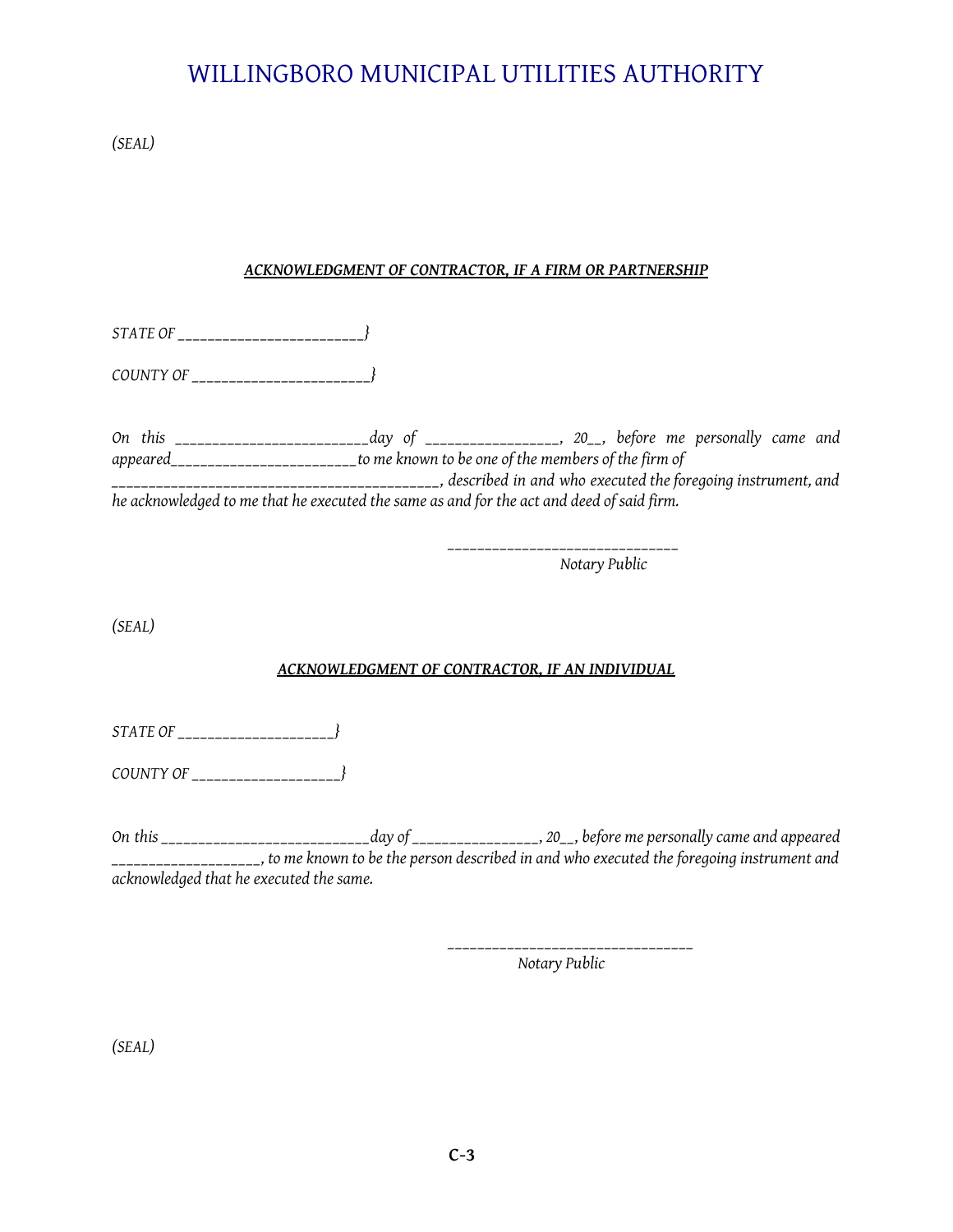#### *CONTRACT*

### *MANDATORY AFFIRMATIVE ACTION LANGUAGE PROCUREMENT, PROFESSIONAL AND SERVICE CONTRACTS PL 1975, C. 117 (N.J.A.C. 17:27)*

*During the performance of this contract, the contractor agrees as follows:*

*The contractor or subcontractor, where applicable, will not discriminate against any employee or applicant for employment because of age, race, creed, color, national origin, ancestry, marital status, sex,* affectional or sexual orientation. The contractor will take affirmative action to ensure that such applicants are *recruited and employed, and that employees are treated during employment, without regard to their age, race,* creed, color, national origin, ancestry, marital status or sex. Such action shall include, but not be limited to the *following: employment, upgrading, demotion, or transfer; recruitment or recruitment advertising; layoff or* termination; rates of pay or other forms of compensation; and selection for training, including apprenticeship. The contractor agrees to post in conspicuous places, available to employees and applicants for employment, notices to *be provided by the Public Agency Compliance Officer setting forth provisions of this nondiscrimination clause;*

*The contractor or subcontractor, where applicable will, in all solicitations or advertisements for employees* placed by or on behalf of the contractor, state that all qualified applicants will receive consideration for *employment without regard to age, rate, creed, color, national origin, ancestry, marital status or sex;*

*The contractor or subcontractor, where applicable, will send to each labor union or representative or* workers with which it has a collective bargaining agreement or other contract or understanding, a notice to be provided by the agency contracting officer advising the labor union or worker's representative of the contractor's commitments under this act and shall post copies of the notice in conspicuous places available to employees and *applicants for employment.*

*The contractor or subcontractor, where applicable, agrees to comply with the regulations promulgated by the Treasurer pursuant to PL 1975, c. 117, as amended and supplemented from time to time.*

*The contractor or subcontractor agrees to attempt in good faith to employ minority and female workers consistent with the applicable county employment goals prescribed by N.J.A.C. 17:27-5.2 promulgated by the* Treasurer pursuant to PL 1975, c. 117, as amended and supplemented from time to time or in accordance with a *binding determination of the applicable county employment goals determined by Affirmative Action Office pursuant to N.J.A.C. 17:27-5.2 promulgated by the Treasurer pursuant to PL 1975, c. 117, as amended and supplemented from time to time.*

*The contractor or subcontractor agrees to inform in writing appropriate recruitment agencies in the area, including employment agencies, placement bureaus, colleges, universities, labor unions, that it does not* discriminate on the basis of age, creed, color, national origin, ancestry, marital status or sex, and that it will *discontinue the use of any recruitment agency which engages in direct or indirect discriminatory practices.*

The contractor or subcontractor agrees to revise any of its testing procedures, if necessary, to assure that all *personnel testing conforms with the principles of job-related testing, as established by the statutes and court* decisions of the State of new Jersey and as established by applicable Federal Law and applicable Federal court *decisions.*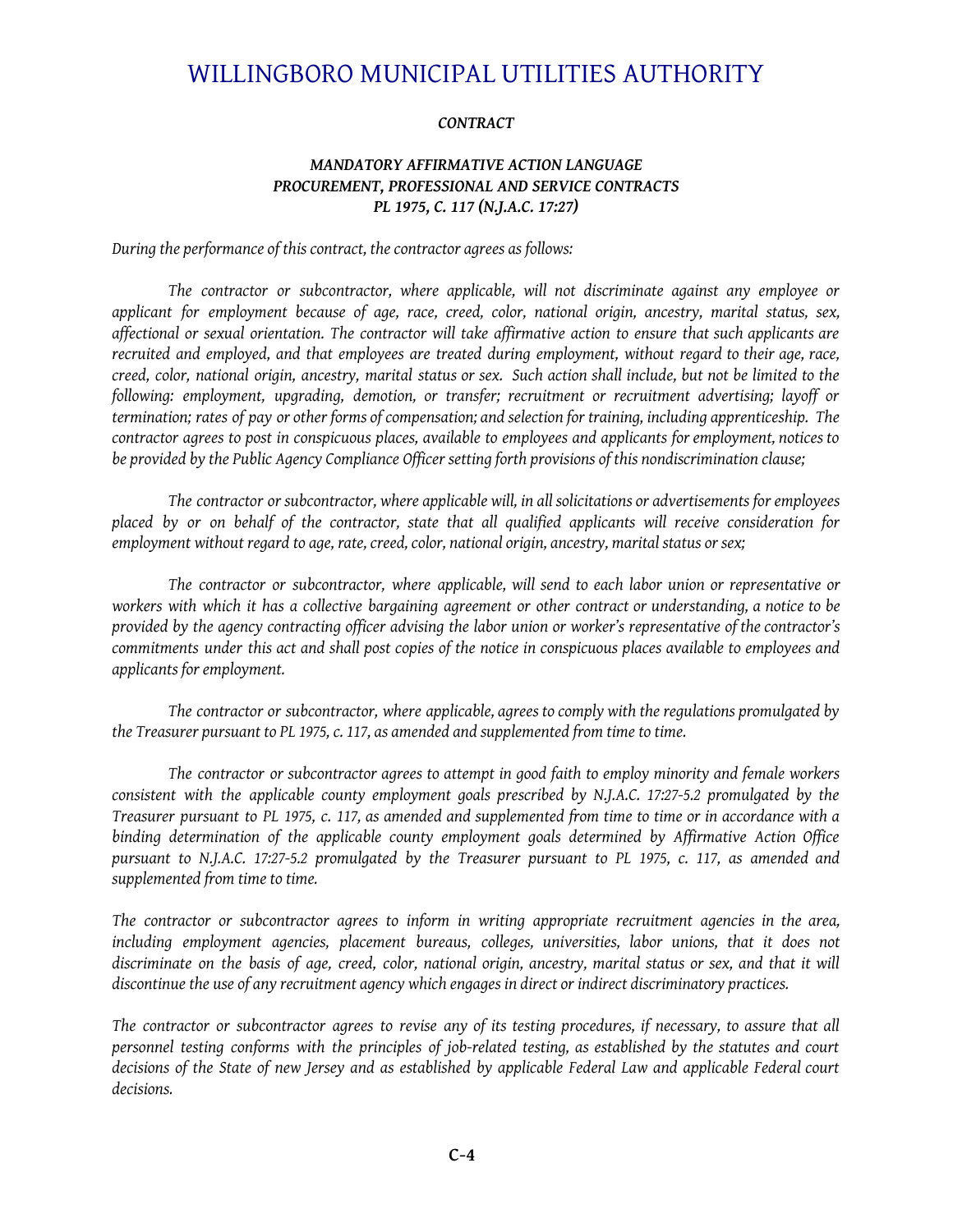*The contractor or subcontractor agrees to review all procedures relating to transfer, upgrading,* downgrading and layoff to ensure that all such actions are taken without regard to age, creed, color, national *origin, ancestry, marital status or sex, and conform with the applicable employment goals, consistent with the* statutes and court decisions of the State of New Jersey, and applicable Federal law and applicable Federal court *decisions.*

*The contractor and its subcontractors shall furnish such reports or other documents to the Affirmative* Action Office as may be requested by the office from time to time in order to carry out the purposes of these *regulations, and public agencies shall furnish such information as may be requested by the Affirmative Action Office for conducting a compliance investigation pursuant to Subchapter 10 of the Administrative Code (NJAC 17:27).*